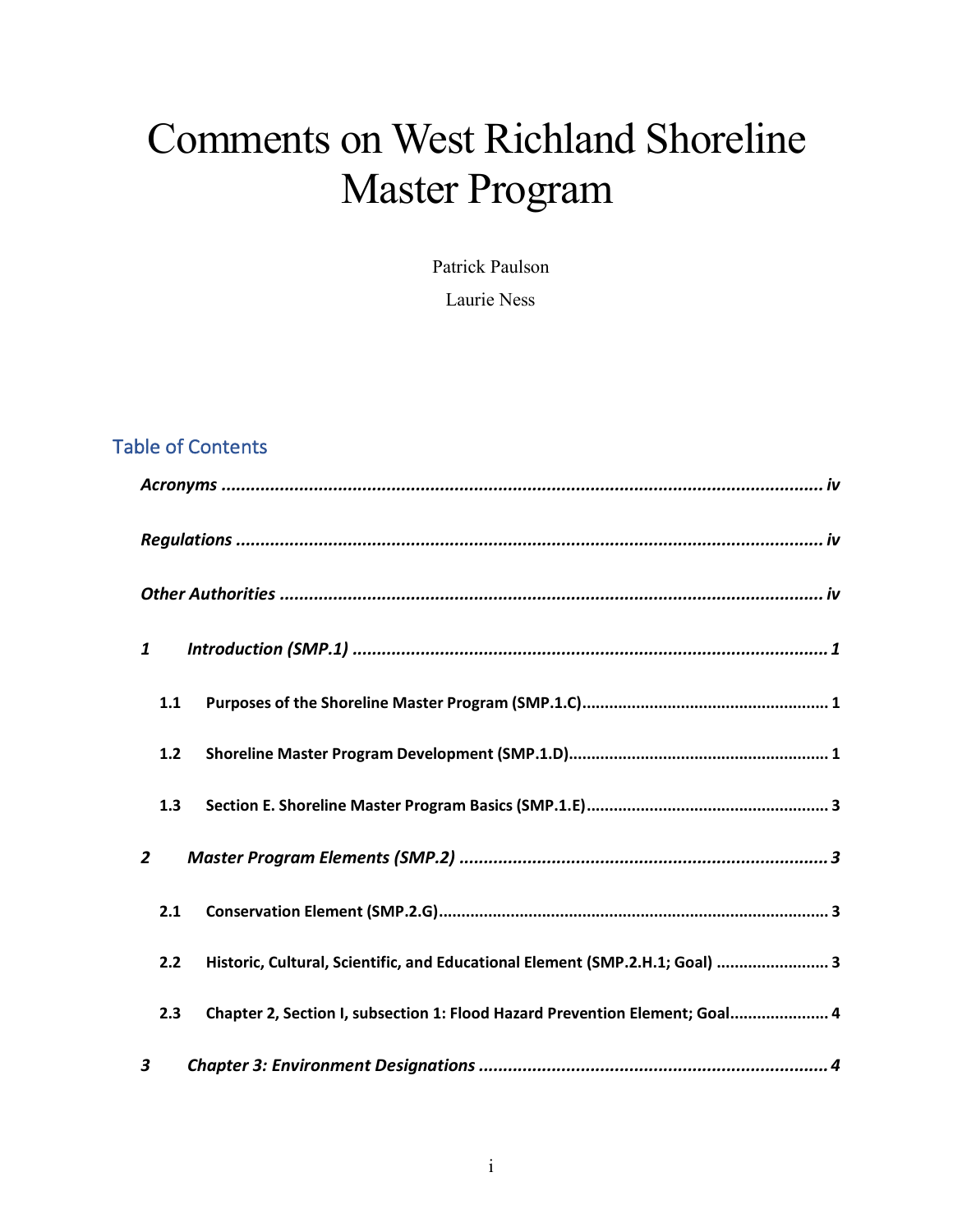|   | 3.1    |  |                                                                           |  |  |  |
|---|--------|--|---------------------------------------------------------------------------|--|--|--|
|   | 3.2    |  |                                                                           |  |  |  |
|   | 3.3    |  |                                                                           |  |  |  |
|   | 3.3.1  |  |                                                                           |  |  |  |
| 4 |        |  |                                                                           |  |  |  |
|   | 4.1    |  |                                                                           |  |  |  |
|   | 4.2    |  |                                                                           |  |  |  |
|   | 4.2.1  |  |                                                                           |  |  |  |
|   | 4.2.2  |  |                                                                           |  |  |  |
|   | 4.2.3  |  |                                                                           |  |  |  |
|   | 4.2.4  |  |                                                                           |  |  |  |
|   | 4.2.5  |  |                                                                           |  |  |  |
|   | 4.2.6  |  |                                                                           |  |  |  |
|   | 4.2.7  |  |                                                                           |  |  |  |
|   | 4.2.8  |  |                                                                           |  |  |  |
|   | 4.2.9  |  |                                                                           |  |  |  |
|   | 4.2.10 |  |                                                                           |  |  |  |
| 5 |        |  |                                                                           |  |  |  |
|   | 5.1    |  |                                                                           |  |  |  |
|   | 5.1.1  |  |                                                                           |  |  |  |
|   | 5.2    |  |                                                                           |  |  |  |
|   | 5.2.1  |  | Table 3 - Minimum Shoreline Setbacks from the Ordinary High Water Mark 26 |  |  |  |
|   | 5.2.2  |  |                                                                           |  |  |  |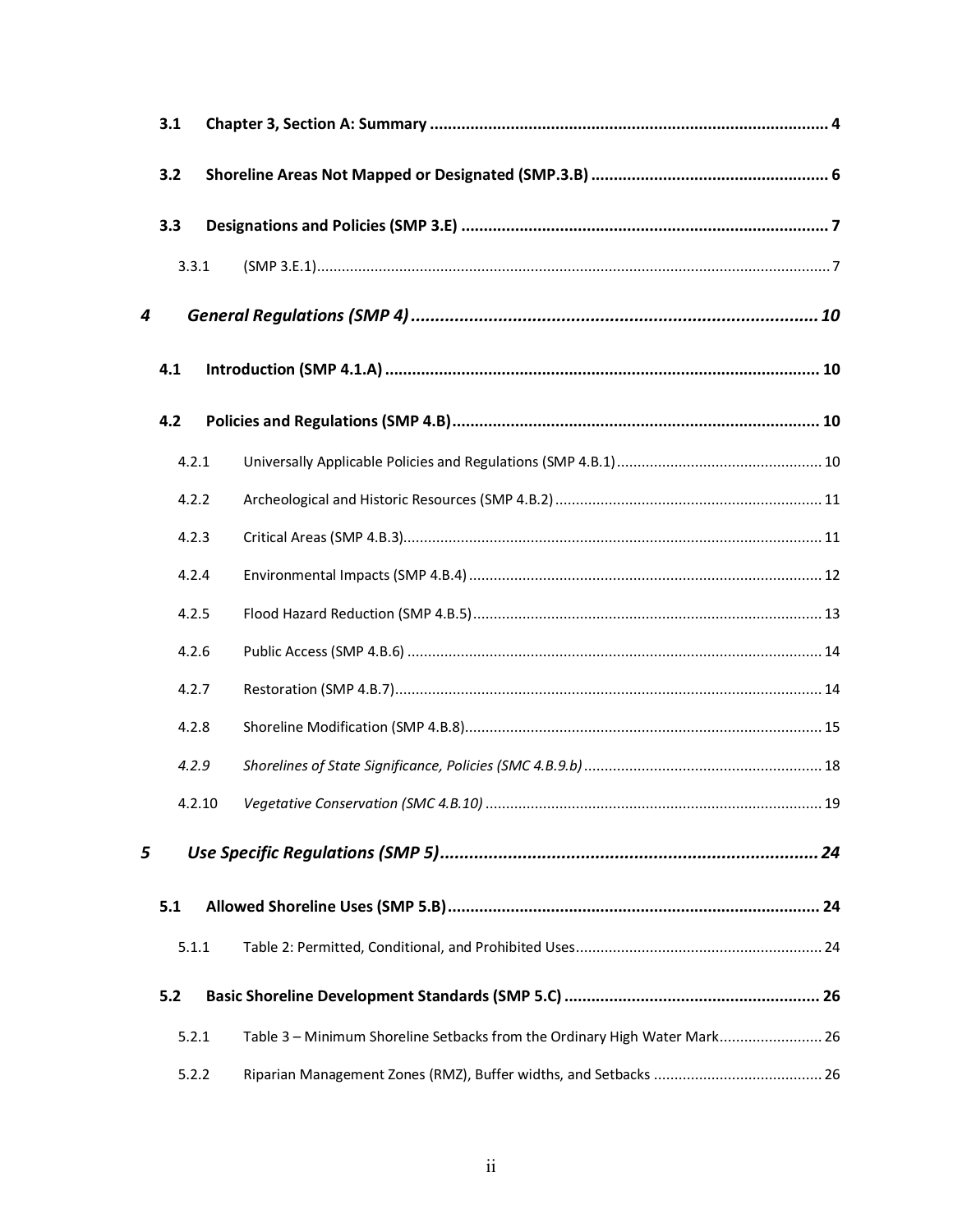| 6 |     |       |                                                                       |  |
|---|-----|-------|-----------------------------------------------------------------------|--|
|   | 6.1 |       |                                                                       |  |
|   | 6.2 |       |                                                                       |  |
|   | 6.3 |       |                                                                       |  |
|   | 6.4 |       | Critical Fish and Wildlife Habitat Conservation Areas (SMP A.2.R)  30 |  |
|   |     | 6.4.1 |                                                                       |  |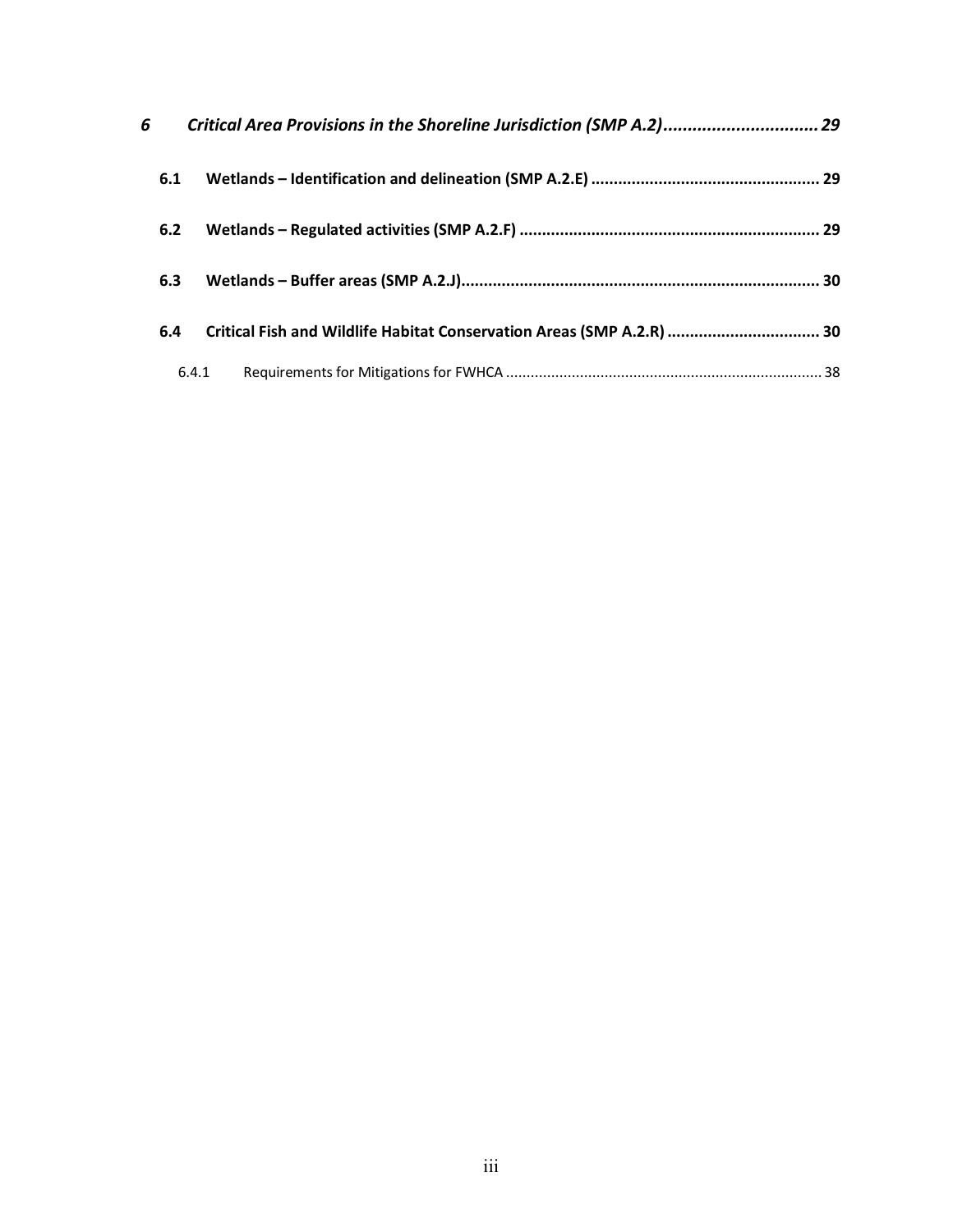## Acronyms

## Regulations

| City of West Richland, Shoreline Master Program Draft for Planning Commission Public |  |
|--------------------------------------------------------------------------------------|--|
|                                                                                      |  |
| WAC Chapter 173-26, State Master Program Approval/Amendment Procedures and Master    |  |

## Other Authorities

| Benton County, Washington Natural Hazard Mitigation Plan 2019 Revision, found in agenda<br>packet for West Richland City Council Special Meeting, July 30, 2019.<br>https://www.westrichland.org/download/City%20Council/Packets/2019/07-30-19-Special- |  |
|---------------------------------------------------------------------------------------------------------------------------------------------------------------------------------------------------------------------------------------------------------|--|
|                                                                                                                                                                                                                                                         |  |
|                                                                                                                                                                                                                                                         |  |
| City of West Richland, <i>Cumulative Impacts Analysis; Yakima River, Revised Draft.</i> February<br>14, 2014. https://www.westrichland.org/download/Planning-                                                                                           |  |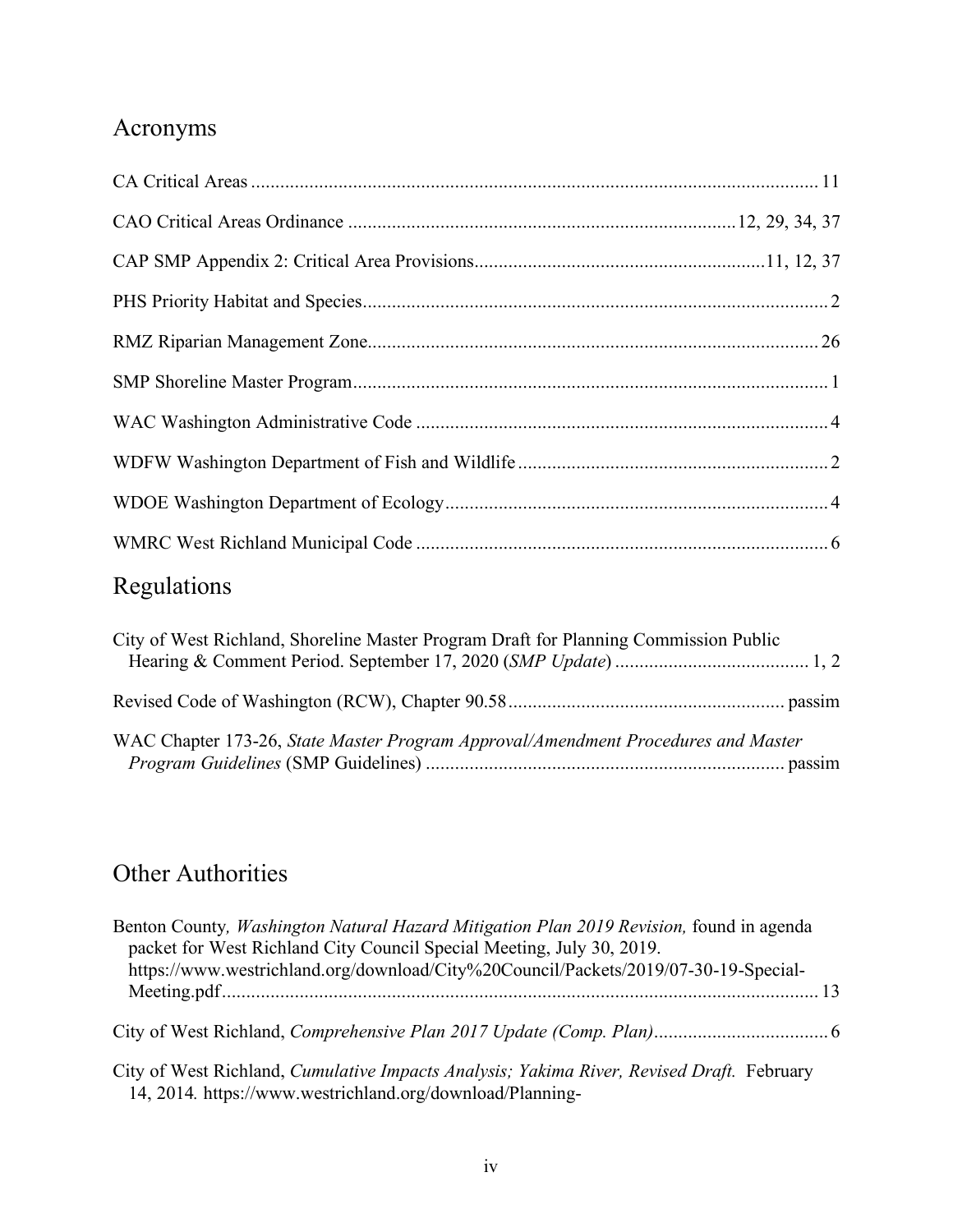| Community%20Development/shoreline_master_program/previous_documents/02112014_Dra                                                                                                                                                                                                                                                                               |
|----------------------------------------------------------------------------------------------------------------------------------------------------------------------------------------------------------------------------------------------------------------------------------------------------------------------------------------------------------------|
| City of West Richland, Restoration Plan, Shoreline Master Program Update - West Richland,<br>Washington. August 5, 2014. https://www.westrichland.org/download/Planning-<br>Community%20Development/shoreline_master_program/previous_documents/20140805_Fina                                                                                                  |
| City of West Richland, Shoreline Inventory and Characterization, October 7, 2013  15                                                                                                                                                                                                                                                                           |
| City of West Richland, Shoreline Inventory and Characterization, Shoreline Master Program<br>Update, January 17, 2013 Draft from Planning Commission Packet for 2/14/2013.<br>https://www.westrichland.org/download/Planning-Community%20Development/Planning-<br>Commission-Minutes/2013/02%2014%2013%20Planning%20Commission%20Packet.pdf  5                 |
| City of West Richland, Shoreline Master Program Update Public Participation Plan, 2020.<br>https://www.westrichland.org/download/Planning-<br>Community%20Development/shoreline_master_program/2020_update/20200310_West_Richl                                                                                                                                 |
| Vermont Fish & Wildlife Department, Agency of Natural Resources, Guidelines for Protection<br>& Mitigation of Impacts to Great Blue Heron Rookeries in Vermont. 2002.<br>https://vtfishandwildlife.com/sites/fishandwildlife/files/documents/Conserve/RegulatoryRevie<br>w/Guidelines/Guidelines_for_Protection_and_Mitigation_of_Impacts_to_Great_Blue_Heron_ |
| WDFW, Land Use Planning for Salmon, Steelhead and Trout. October 2009 20                                                                                                                                                                                                                                                                                       |
|                                                                                                                                                                                                                                                                                                                                                                |
| WDFW, Riparian Ecosystems, Volume 1: Science Synthesis and Management Implications,                                                                                                                                                                                                                                                                            |
| WDFW, Riparian Ecosystems, Volume 2: Management Recommendations, Public Review Draft,<br>May 2018. No link on currently on WDFW's site, available at<br>https://drive.google.com/file/d/1ZzsnP0FDMq5U1gFflkoc4-P2guI-gt2O/view?usp=sharing.27                                                                                                                  |
| WDOE, Shoreline Master Programs Handbook, Publication 11-06-010, December 2017 (SMP                                                                                                                                                                                                                                                                            |
| WDOE, Washington State Wetland Rating System for Eastern Washington (Ecology Publication                                                                                                                                                                                                                                                                       |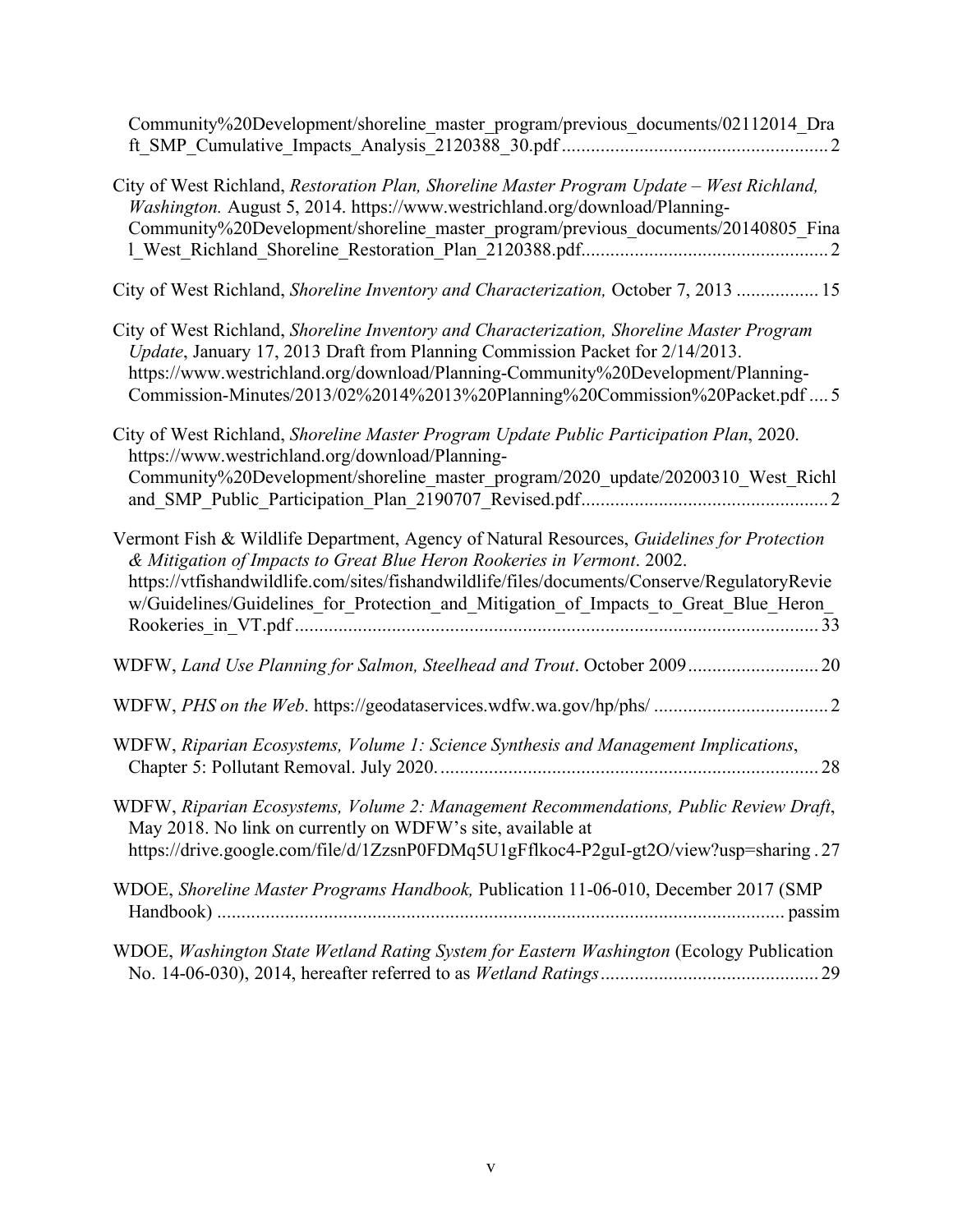Thank you for this opportunity to comment on West Richland's periodic update of its Shoreline Master Program (SMP). These comments are based on City of West Richland's *Shoreline Master Program Draft for Planning Commission Public Hearing & Comment Period* dated September 17, 2020.<sup>1</sup> We have completed our comments on Chapters 1 through 4, Chapter 5 Sections A and B, and the section of Appendix B dealing with Fish and Wildlife Habitat conservations areas; we'll likely be submitting additional comments on the remaining sections.

## **1 Introduction (SMP.1) <sup>2</sup>**

#### **1.1 Purposes of the Shoreline Master Program (SMP.1.C)**

Remove: "The four purposes of the SMP are to: 1. Carry out the responsibilities imposed on the City by the SMA;". This is the *reason* the City is preparing the SMP, it is not the *purpose* of the SMP.

#### **1.2 Shoreline Master Program Development (SMP.1.D)**

No changes were made to the *Shoreline Inventory and Characterization*, the *Cumulative Impacts Analysis*, the *No Net Loss Report* or the *Restoration Plan*, in 2020, as no changes were necessary *since these documents are not required to be revised for a periodic SMP update (WAC 173-26-090.2.c.iii)*<sup>3</sup> .

This textual change makes clear the reason these documents were updated isn't because they

are necessarily up-to-date but because it isn't a requirement of the Washington's Shoreline

Management Act (SMA).<sup>4</sup>

 $\overline{a}$ 

<sup>1</sup> Hereafter referred to as the *SMP Update*.

<sup>2</sup> Each sub-section identifies the heading in the *SMP Update* that we are commenting on. For example, *SMP.1.D* refers to Section D of Chapter 1 of the *SMP Update*.

<sup>&</sup>lt;sup>3</sup> "...There is no minimum requirement to comprehensively revise shoreline inventory and characterization reports or restoration plans".

<sup>4</sup> State of Revised Code of Washington (RCW), Chapter 90.58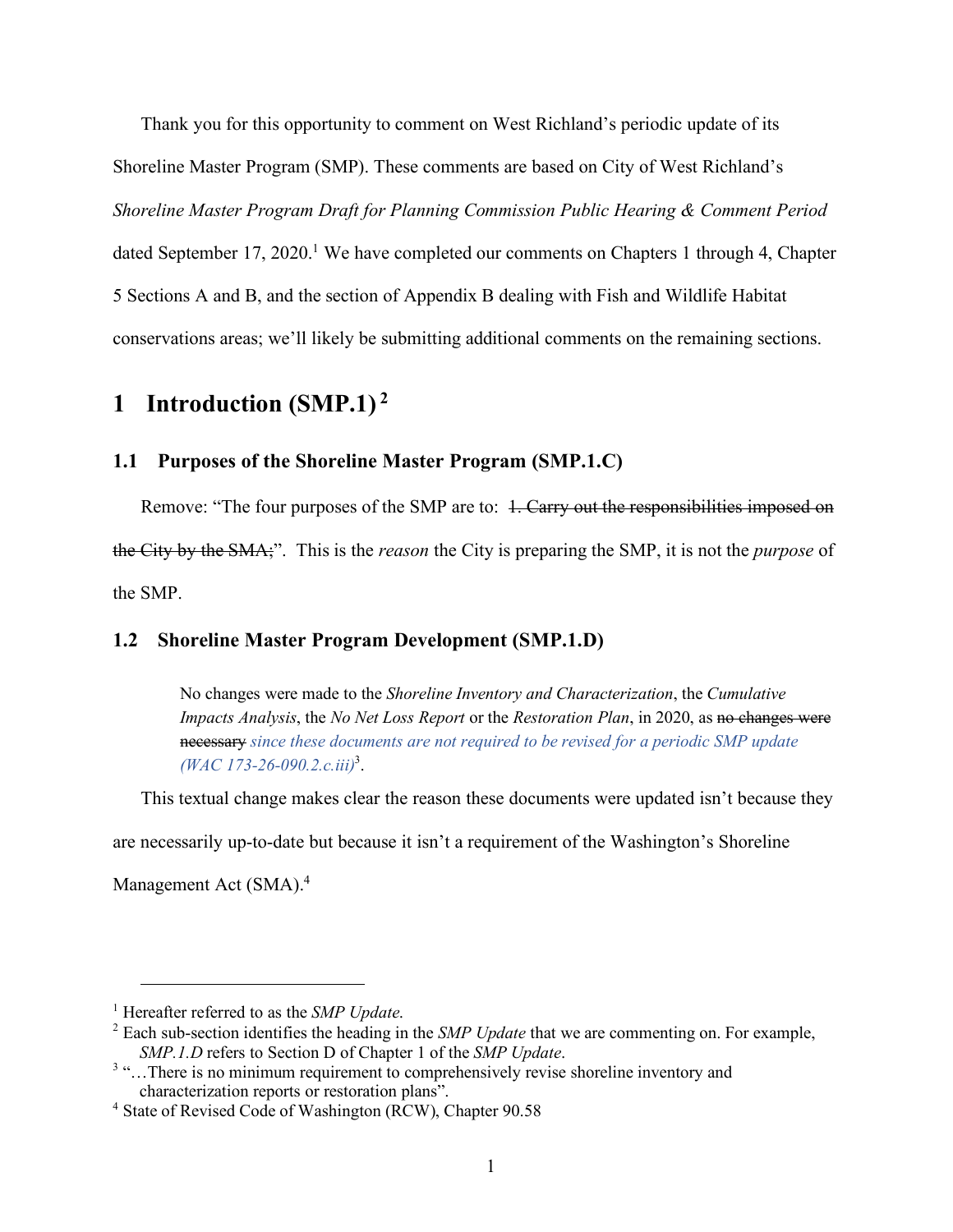Secondly, for substantive public comment, and to meet requirements of your Public Participation Plan<sup>5</sup>, it needs to be clear to the public where these documents are located. We were able to locate the documents after contacting the City, but links from the SMP Update website would be less onerous on the public. Regardless of the requirements for an SMP Update, we note that the *Cumulative Impacts Report6* doesn't consider shrub steppe or wildlife corridors. Washington Department of Fish and Wildlife's (WDFW) Priority Habitat and Species (PHS) mapping tool<sup>7</sup> indicates the following occurrences of PHS in Reach 2: Biodiversity Areas And Corridor: Yakima River Delta (extends into West Richland), multiple areas of Freshwater Forested/Shrub Wetland, and (at township level) Townsend Ground Squirrel and Ferruginous Hawk. Reach 1includes multiple instances of Freshwater Forested/Shrub Wetland, multiple instances of Shrub Steppe and Aquatic Habitat, occurrences of Burrowing Owl, and the possibility of Ferruginous Hawk (in addition to the fish species already identified in the report). Further, the *Restoration Plan8* includes no restoration plan for Shrub Steppe, the primary ecosystem of our area.

<sup>6</sup> *City of West Richland Cumulative Impacts Analysis; Yakima River, Revised Draft.* February 14, 2014*.*  https://www.westrichland.org/download/Planning-Community%20Development/shoreline\_master\_program/previous\_documents/02112014\_Draft\_SMP \_Cumulative\_Impacts\_Analysis\_2120388\_30.pdf

 <sup>5</sup> "VI. Public Participation Opportunities A. Communication Program: "Website: The City will use their website, www.westrichland.org, to allow for interested citizens to access draft documents and maps, view the project schedule, check for meeting notices and materials, see submitted public comments, obtain contact information, and submit comments." P. 5, *City of West Richland Shoreline Master Program Update Public Participation Plan*, 2020. https://www.westrichland.org/download/Planning-Community%20Development/shoreline\_master\_program/2020\_update/20200310\_West\_Richland\_S MP\_Public\_Participation\_Plan\_2190707\_Revised.pdf.

<sup>7</sup> PHS on the Web. https://geodataservices.wdfw.wa.gov/hp/phs/

<sup>8</sup> *Restoration Plan, Shoreline Master Program Update – West Richland, Washington.* August 5, 2014. https://www.westrichland.org/download/Planning-Community%20Development/shoreline\_master\_program/previous\_documents/20140805\_Final\_West \_Richland\_Shoreline\_Restoration\_Plan\_2120388.pdf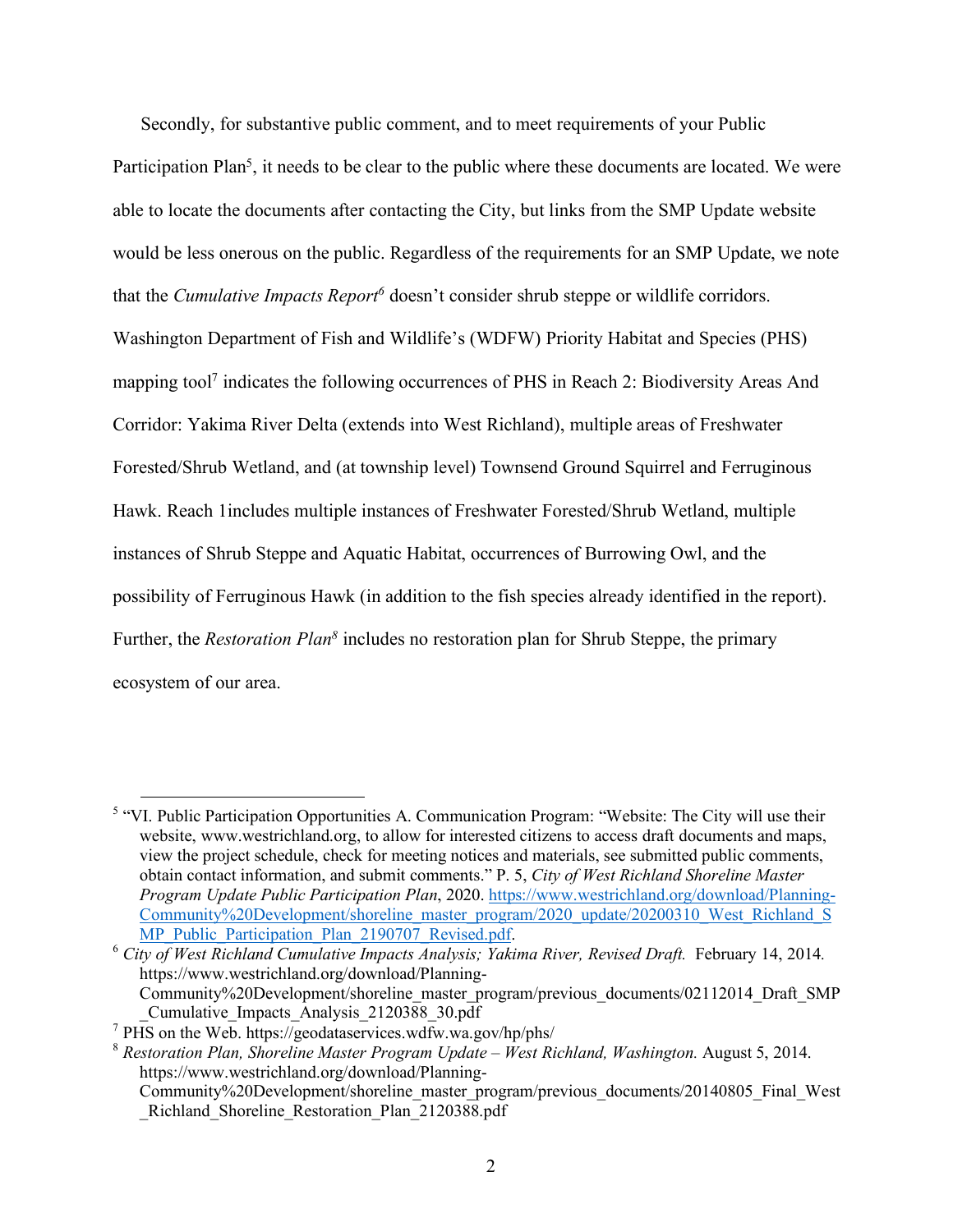#### **1.3 Section E. Shoreline Master Program Basics (SMP.1.E)**

In the description of the process for applying for shoreline development permits, it would be informative to the public to add the state agencies that are likely to be involved in the permitting process for shoreline development.

… contiguous floodplain areas landward two hundred (200) feet from such floodways; and additionally all wetlands and river deltas associated with such rivers, streams, lakes, and tidal waters (RCW 90.58.030). Buffers for these associated wetlands and floodplains outside of two hundred (200) feet of the floodway are not included in the City's shoreline jurisdiction. Within the City, the Yakima River, and its associated wetlands and floodways are within SMA shoreline jurisdiction and the Yakima River is a Shoreline of Statewide Significance.

*Buffers for any critical area, including those for associated wetlands and floodplains, outside of two hundred (200) feet of the floodway are not included in the City's shoreline jurisdiction.* 

Added text so that all critical area buffers are treated consistently.

## **2 Master Program Elements (SMP.2)**

#### **2.1 Conservation Element (SMP.2.G)**

Add a third objective stating:

*c. Identify sites that have potential for shoreline restoration within the shoreline jurisdiction and prioritize for grants*

#### **2.2 Historic, Cultural, Scientific, and Educational Element (SMP.2.H.1; Goal)**

Ensure the recognition, protection, preservation, and restoration of areas in the shoreline jurisdiction and create a unique 'sense of place …

This goal is opaque. The mention of 'public facilities' and 'recreation' seems to imply that

development of facilities and recreation opportunities is one of the goals of this section; such

development is contrary to the first goal of protection of historical/cultural/educational resources.

Either remove this goal or make it clear. Perhaps a statement like: "Foster a "unique sense of

place" through public outreach and passive recreational opportunities". Alternately, adopt model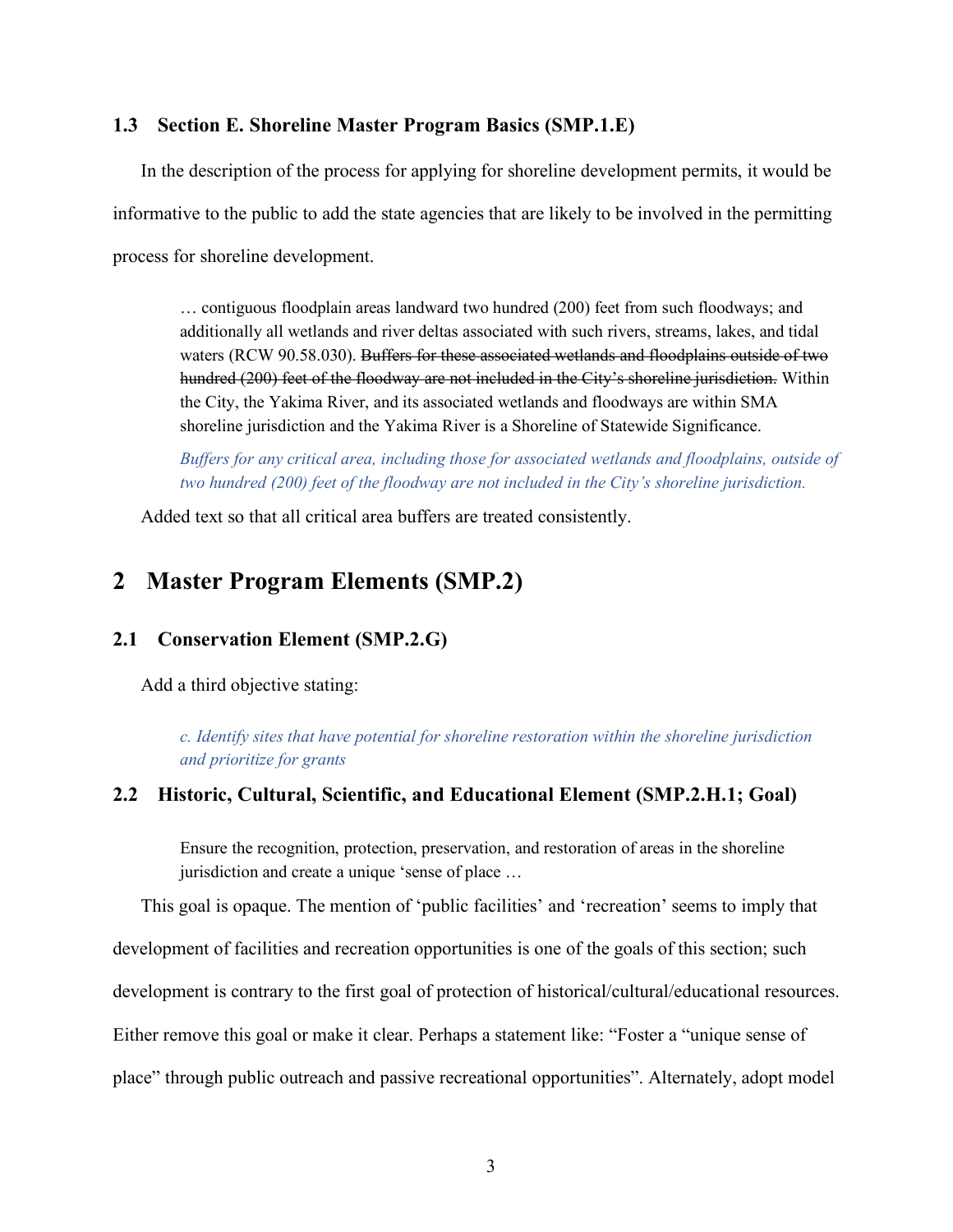language for this goal from the Washington Department of Ecology's (WDOE) Shoreline Master

Programs Handbook: 9

*Shoreline features of historic, cultural, archaeological, or scientific value as determined by the Washington Department of Archaeology and Historic Preservation should be protected to prevent the destruction of, or damage to, any site having archaeological, historic, cultural, or scientific value through coordination and consultation with the appropriate local, state and federal authorities, including affected Indian tribes.10*

### **2.3 Chapter 2, Section I, subsection 1: Flood Hazard Prevention Element; Goal**

Provide for the statewide interest to prevent and minimize flood damages. Recognize statewide interests over individual interests in the prevention and minimization of flood damages.

Our proposed language is based on RCW 90.58.100.2.h: "An element that gives

consideration to the statewide interest in the prevention and minimization of flood damages; ..."

## **3 Chapter 3: Environment Designations**

#### **3.1 Chapter 3, Section A: Summary**

The intent of a shoreline environment designation is to regulate development in a way that preserves and enhances ecological functions in the shoreline jurisdiction and improves the character of the City's shoreline…

The intent of a shoreline environment designation is to preserve and enhance ecological functions in the shoreline jurisdiction and to encourage development that will improve the present or desired future character of the City's shoreline jurisdiction. ….

The SMP is required to ensure "no net loss of ecological functions necessary to sustain

shoreline natural resources".<sup>11</sup> The intent of environment designations is to ensure "no net loss"

to ecological functions in a way that accommodates "appropriate and necessary shoreline uses

 <sup>9</sup> *Shoreline Master Programs Handbook,* Washington Department of Ecology Publication 11-06-010, December 2017, hereafter referred to as *SMP Handbook*.

<sup>&</sup>lt;sup>10</sup> Appendix B, "Model Language for cultural resources and forest practices", SMP Handbook, P. 2.

<sup>&</sup>lt;sup>11</sup> Washington Administrative Code (WAC), 173-26-201.c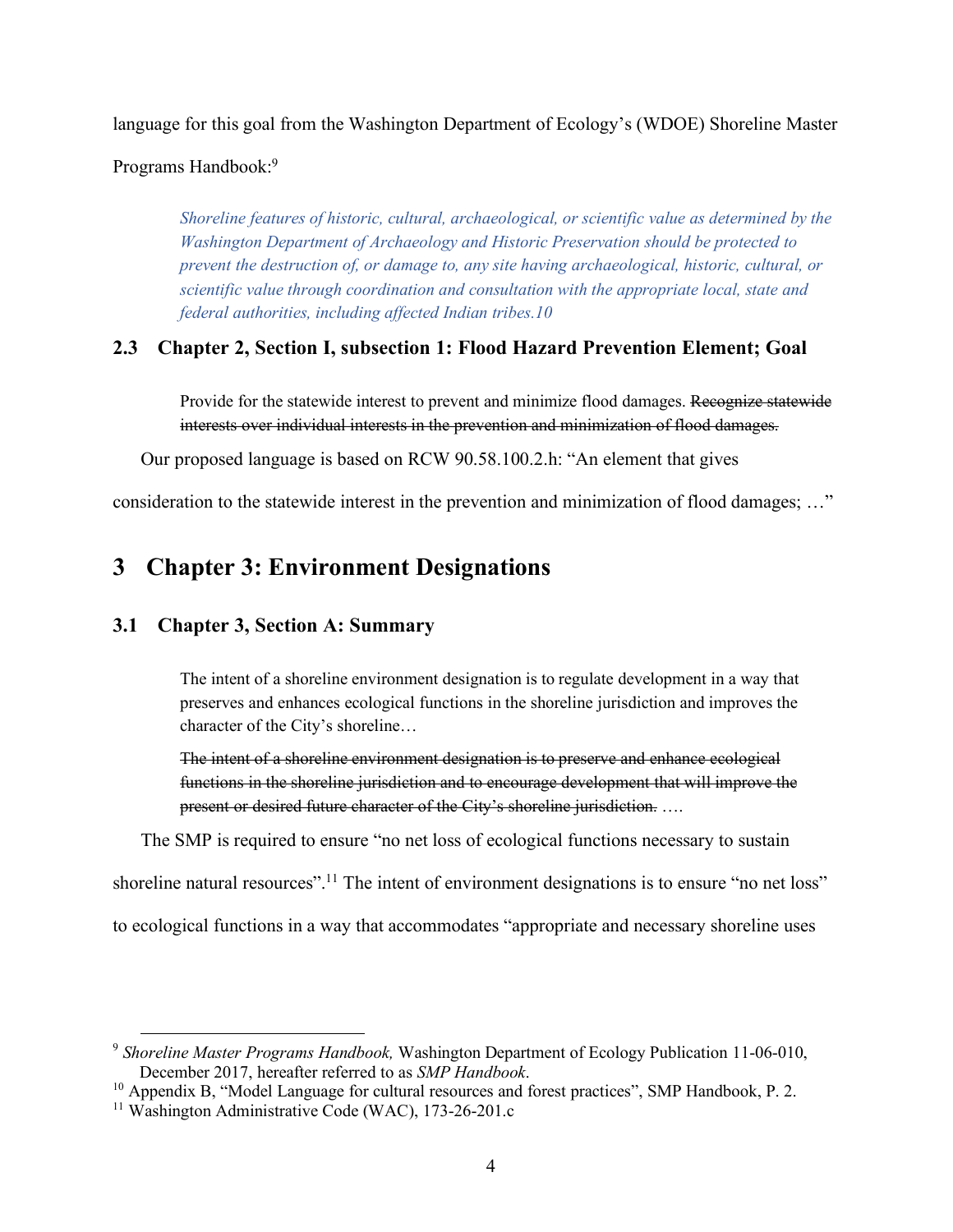and development". That is, the intent of the designations is not to *encourage* development, but instead to ensure that development results in no net loss of ecological function.

Based on the four (4) criteria found in the SMP Guidelines, the SMP establishes four (4) *five (5)* shoreline environments for the City. They include are:

The "natural" environmental designation suggested by the *SMP Guidelines<sup>12</sup>* is missing, even though an early draft of the Shoreline Inventory and Characterization report specifically

mentions shoreline that

Reach 1 is currently undeveloped and consists primarily of upland shrub/scrub range land. Irrigated agriculture occurs in the vicinity of Reach 2, though very little land within the shoreline jurisdiction itself is cultivated; the remainder of the reach consists primarily of undeveloped wetlands and their associated buffers.<sup>13</sup>

Further, in its Summary Table, the Draft Inventory Report notes under entries for

"Restoration Opportunities" and "Protection/Restoration/Development Areas" for Reach 1 that

"Reach is currently undeveloped and therefore provides habitat functions that can be

protected…restoration or potentially protection would be appropriate throughout the reach".

The *SMP Guidelines* state

The purpose of the "natural" environment is to protect those shoreline areas that are relatively free of human influence or that include intact or minimally degraded shoreline functions intolerant of human use  $14$ 

 <sup>12</sup> WAC Chapter 173-26, *State Master Program Approval/Amendment Procedures and Master Program Guidelines*, hereafter referred to as *SMP Guidelines*.

<sup>13</sup> *Shoreline Inventory and Characterization, Shoreline Master Program Update – West Richland, Washington*, January 17, 2013 Draft from Planning Commission Packet for 2/14/2013, hereafter referred to as *Draft Inventory Report.* https://www.westrichland.org/download/Planning-Community%20Development/Planning-Commission-Minutes/2013/02%2014%2013%20Planning%20Commission%20Packet.pdf.

<sup>&</sup>lt;sup>14</sup> WAC 173-26-211.5.a.i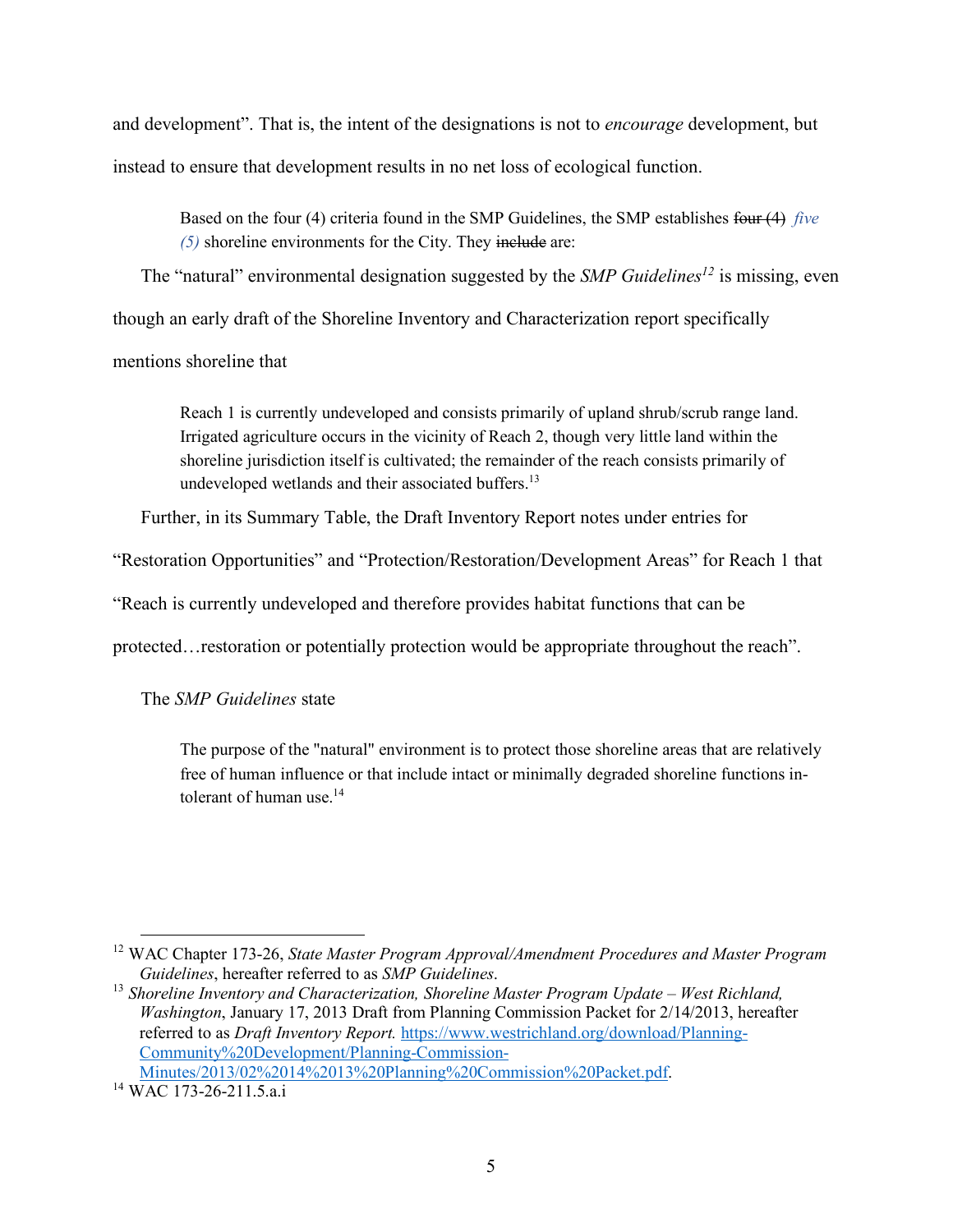Further, West Richlands Comprehensive Plan<sup>15</sup> assigns the "Urban Transition" land use to the area upland of Reach 1. This land use "is assigned to lands that are to be held in a transition status during the 20-year planning period of the comprehensive plan…Uses of land designated Urban Transition are intended to be temporary to provide the City a basis to evaluate future needs for additional land in other land use designations."16

This area is part if the urban transition zoning district, which is "intended to be applied to all properties of importance to the future growth of the city but which are outside of the 2017 – 2037 planning horizon… The purpose of the district is to allow those lands which were annexed into the city prior to the adoption of the Growth Management Act to remain within the city and continue to be used for farming and agricultural activities until such time that demand dictates a change in land use."17

By assigning the "Natural" designation to areas within Reach 1, the City can prevent premature development of areas which might better be reserved for open space, wildlife, or parks. The Natural Designation may also be suitable for areas with an associated land use of "Low-Density Residential", such as the shoreline near the sewage treatment plant.

#### **3.2 Shoreline Areas Not Mapped or Designated (SMP.3.B)**

Any undesignated areas of the City's shoreline jurisdiction in the City are assigned automatically an Urban Conservancy shoreline environment designation. This includes any areas annexed into the City that would fall within the City's shoreline jurisdiction. Currently no part of the City's Urban Growth Area (UGA) falls within the shoreline jurisdiction of the SMA. *Currently no part of the shoreline jurisdiction of the SMP falls outside of the City's Urban Growth Area (UGA).*

 <sup>15</sup>*City of West Richland Comprehensive Plan 2017 Update*, hereafter referred to as the *Comp. Plan.*

 $16$  Comp. Plan p. 23.

<sup>&</sup>lt;sup>17</sup> West Richland Municipal Code (WRMC) 17.23.010.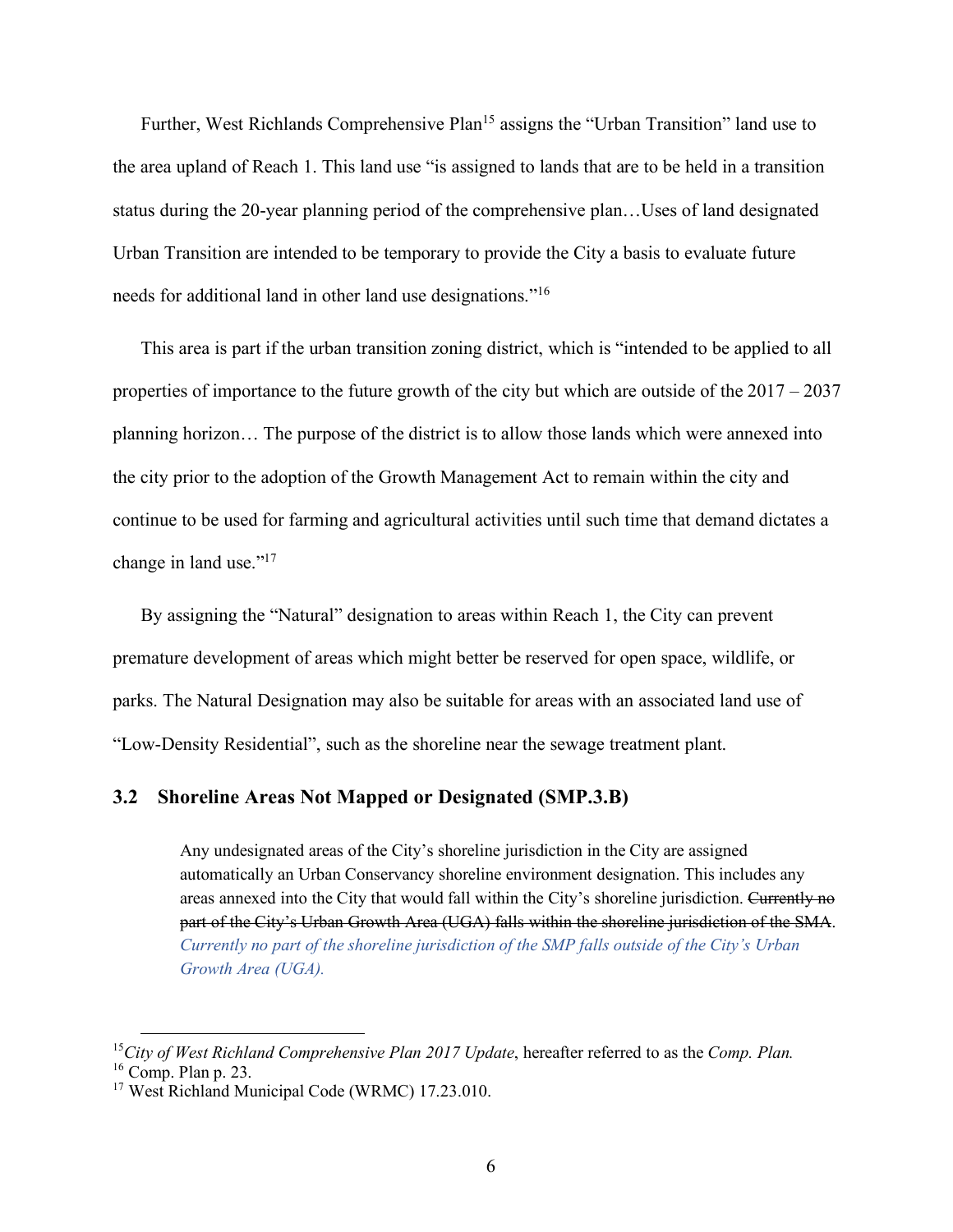The modified text provides justification for using "Urban Conservancy" designation as default rather than "Rural Conservancy", see WAC 173-26-211.2.e. It's clearly untrue that "no part of the [UGA] falls within the [shoreline jurisdiction]", see Figure 1.



*Figure 1. Land Use Map, West Richland comprehensive Plan.*

#### **3.3 Designations and Policies (SMP 3.E)**

#### **3.3.1 (SMP 3.E.1)**

#### a. Purpose

The purpose of the High Intensity shoreline environment designation is to provide for high intensity water-oriented commercial and transportation uses while protecting existing ecological functions and restoring ecological functions in areas in the shoreline jurisdiction that have been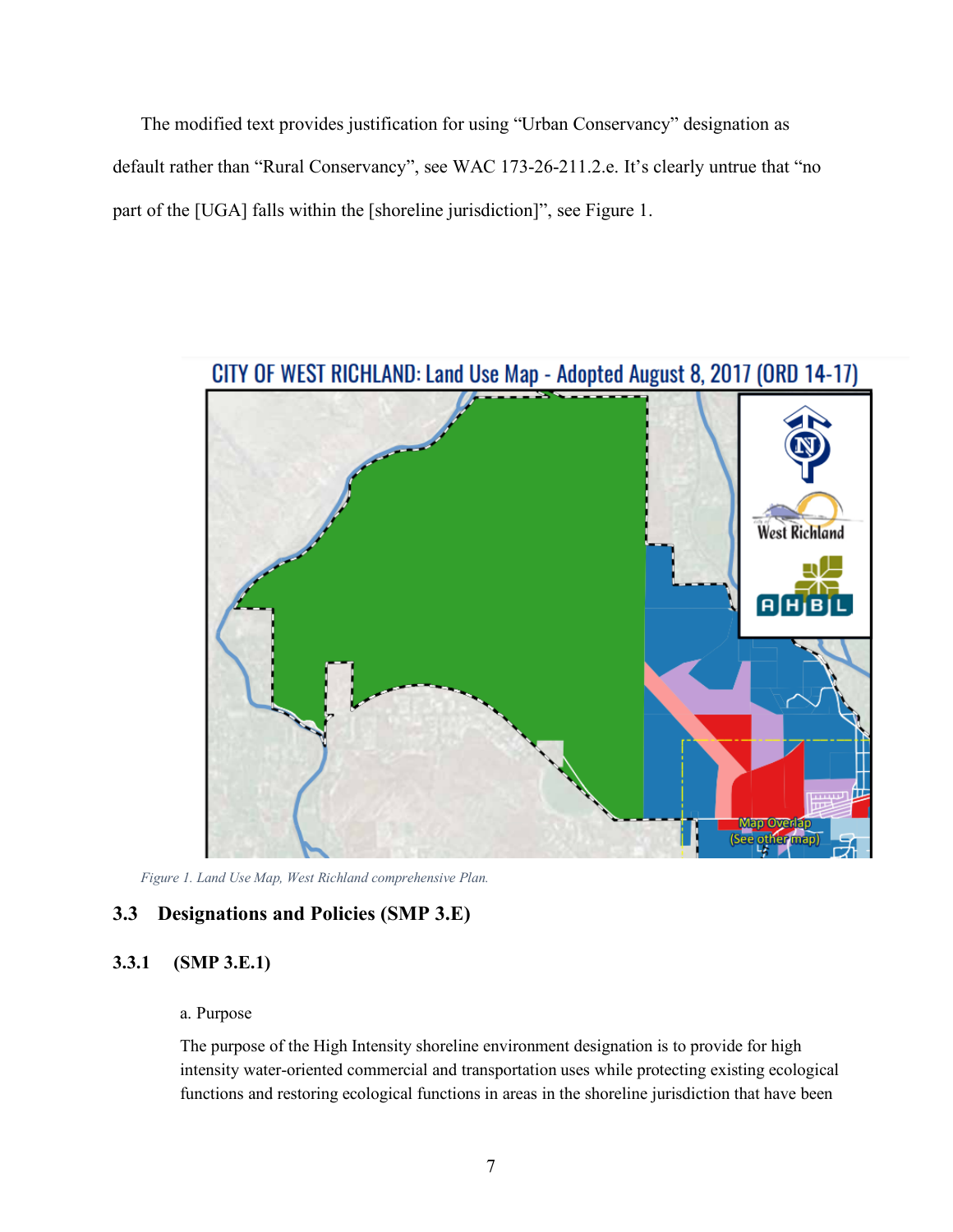degraded. Where water-dependent uses are not possible within this designation, because the Yakima River is unnavigable, or where this designation is used as a parallel designation that is not adjacent to the ordinary high water mark, the City allows for non-water-related uses within this designation to meet the requirements of the GMA.

The stricken text is more clearly covered in the given policy statements.

#### **3.3.1.1.1 Management Policies (SMP 3.E.1.d)**

2. Allow the development of new non-water-oriented uses on sites where there is no direct physical access to the City's shoreline jurisdiction or where the applicant can demonstrate that the use will not conflict with or limit opportunities for water-oriented uses.

The stricken text is confusing even though it is appears to be based on the SMP Guidelines.<sup>18</sup>

Not all water-oriented uses--such as aesthetic enjoyment--require direct physical access to the

shoreline.

Additionally, add a policy based on WAC 117-26-211.d.2.E:

8. Aesthetic objectives should be implemented by means of sign control regulations, appropriate development siting, screening and architectural standards, and maintenance of natural vegetative buffers.

#### **3.3.1.2 Natural Environment (SMP 3.E.5?)**

As noted above, the City should include a "natural" environment based on the guidelines given in WAC 117-26-211.5.a. This designation should be used for shoreline that is ecologically intact, especially where the land use is "Urban Conservancy" or "Low-Density Residential". Add the following language based on the *SMP Guidelines*:

- *5. Natural Environment*
- *a. Purpose*

*The purpose of the Natural shoreline environment is to protect those shoreline areas that are relatively free of human influence or that include intact or minimally degraded shoreline* 

 <sup>18</sup> WAC 117-26-211.5.d.2.A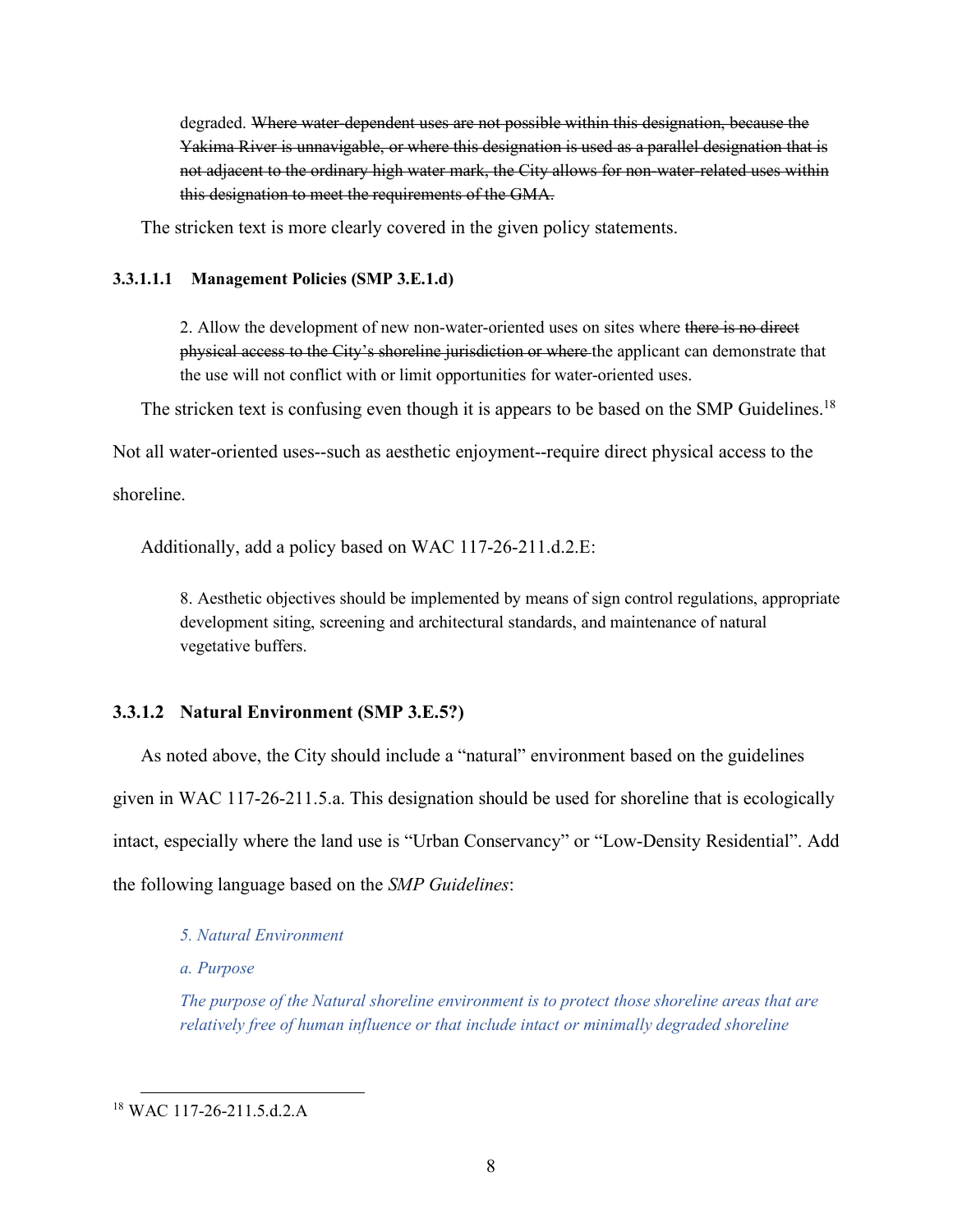*functions intolerant of human use. These systems require that only very low intensity uses be allowed in order to maintain the ecological functions and ecosystem-wide processes.* 

#### *b. Designation Criteria*

*A Natural environment designation should be assigned to shoreline areas if any of the following characteristics apply*

- *1. The shoreline is ecologically intact and therefore currently performing an important, irreplaceable function or ecosystem-wide process that would be damaged by human activity;*
- *2. The shoreline is considered to represent ecosystems and geologic types that are of particular scientific and educational interest; or*
- *3. The shoreline is unable to support new development or uses without significant adverse impacts to ecological functions or risk to human safety.*

#### *c. Designated Areas*

*The Natural shoreline environment designation is assigned to19*

- *1. Those areas in the shoreline jurisdiction within Reach 1 north of Overlook Drive, excluding parcels 130072010729001 and 109074000000000; and*
- *2. Those areas in the shoreline jurisdiction within Reach 2 east of N. 46th avenue and north of the Van Giesen Bridge, excluding parcels 132082013345005, [parcels immediately north of Van Giesen that are already developed or have potential – approximately anything south of the northern most point on Fallon Drive].*

#### *d. Management Policies*

- *1) Any use that would substantially degrade the ecological functions or natural character of the shoreline area should not be allowed.*
- *2) The following new uses should not be allowed in the Natural environment:*
	- *a) Commercial uses.*
	- *b) Industrial uses.*
	- *c) Non-water-oriented recreation.*
	- *d) Roads, utility corridors, and parking areas that can be located outside of Natural designated shorelines.*
- *3) Single-family residential development may be allowed as a conditional use within the Natural environment if the density and intensity of such use is limited as necessary to protect ecological functions and be consistent with the purpose of the environment.*

 $19$  These designated areas are a suggested starting point. They include undeveloped portions of the jurisdiction including Fox Island and areas adjacent to shrub steppe. The specified parcels have already been developed.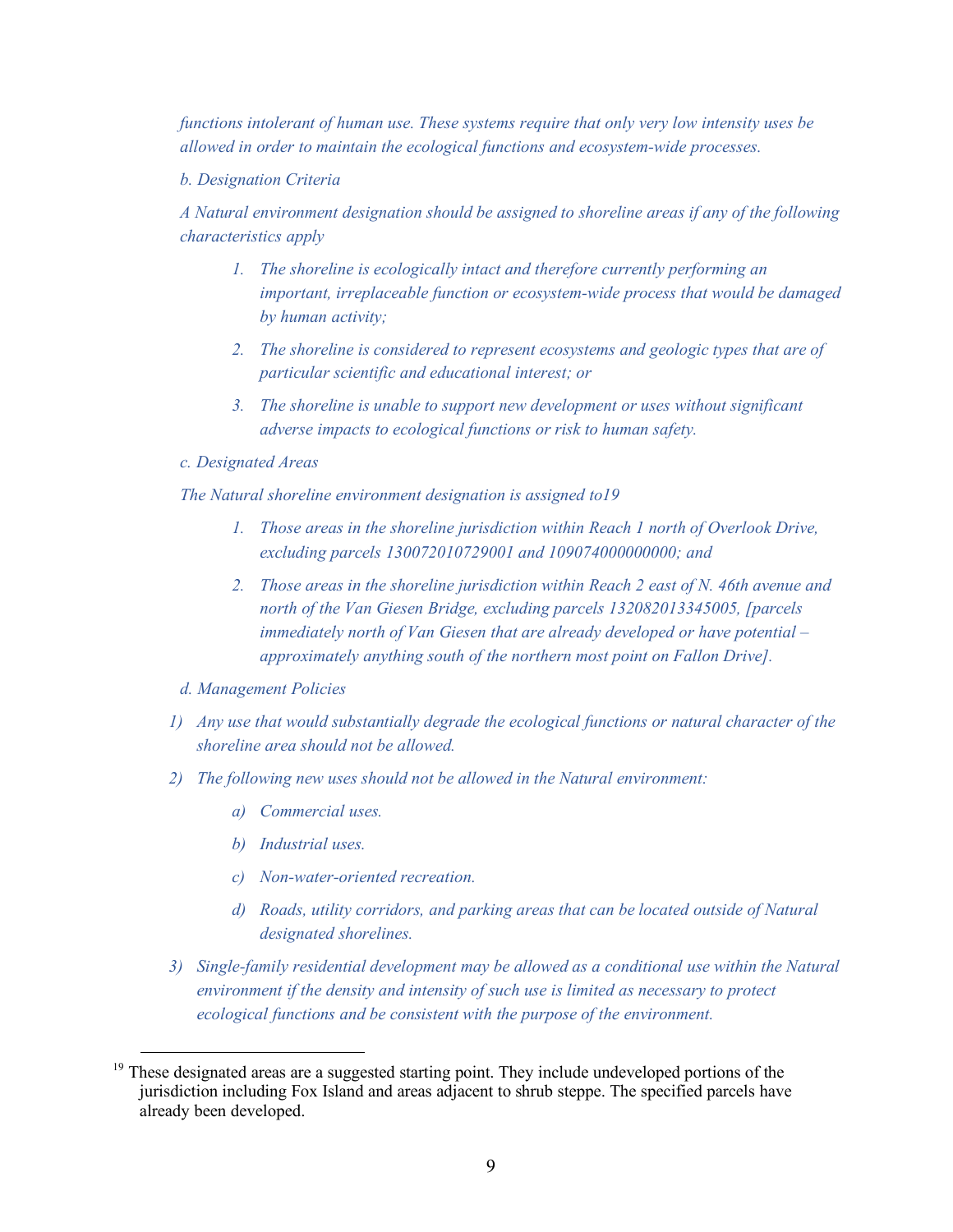- *4) Agricultural uses of a very low intensity nature may be consistent with the natural environment when such use is subject to appropriate limitations or conditions to assure that the use does not expand or alter practices in a manner inconsistent with the purpose of the designation.*
- *5) Scientific, historical, cultural, educational research uses, and low-intensity water-oriented recreational access uses may be allowed provided that no significant ecological impact on the area will result.*
- *6) New development or significant vegetation removal that would reduce the capability of vegetation to perform normal ecological functions should not be allowed. Do not allow the subdivision of property in a configuration that, to achieve its intended purpose, will require significant vegetation removal or shoreline modification that adversely impacts ecological functions. That is, each new parcel must be able to support its intended development without significant ecological impacts to the shoreline ecological functions.*

## **4 General Regulations (SMP 4)**

#### **4.1 Introduction (SMP 4.1.A)**

These provisions address the elements of a SMP as required by RCW 90.58.100(2) and implement the governing principles of the SMP Guidelines as established in WAC 173-26-186.

These provisions implement the requirements given in the SMP guidelines regarding master program regulations (WAC 173-26-191.2.a.ii).

This given text doesn't make sense in this section. RCW 90.58.100 (2) describes the elements to be addressed by the SMP, which were addressed in SMP Chapter 2. WAC 173-26- 186 describes the governing principles of the *SMP Guidelines*—the rules given in WAC 172-26. The revised text points to the WAC that specifies the contents of the regulations an SMP needs to contain.

#### **4.2 Policies and Regulations (SMP 4.B)**

#### **4.2.1 Universally Applicable Policies and Regulations (SMP 4.B.1)**

Under policy 4 ("Periodically review conditions…") add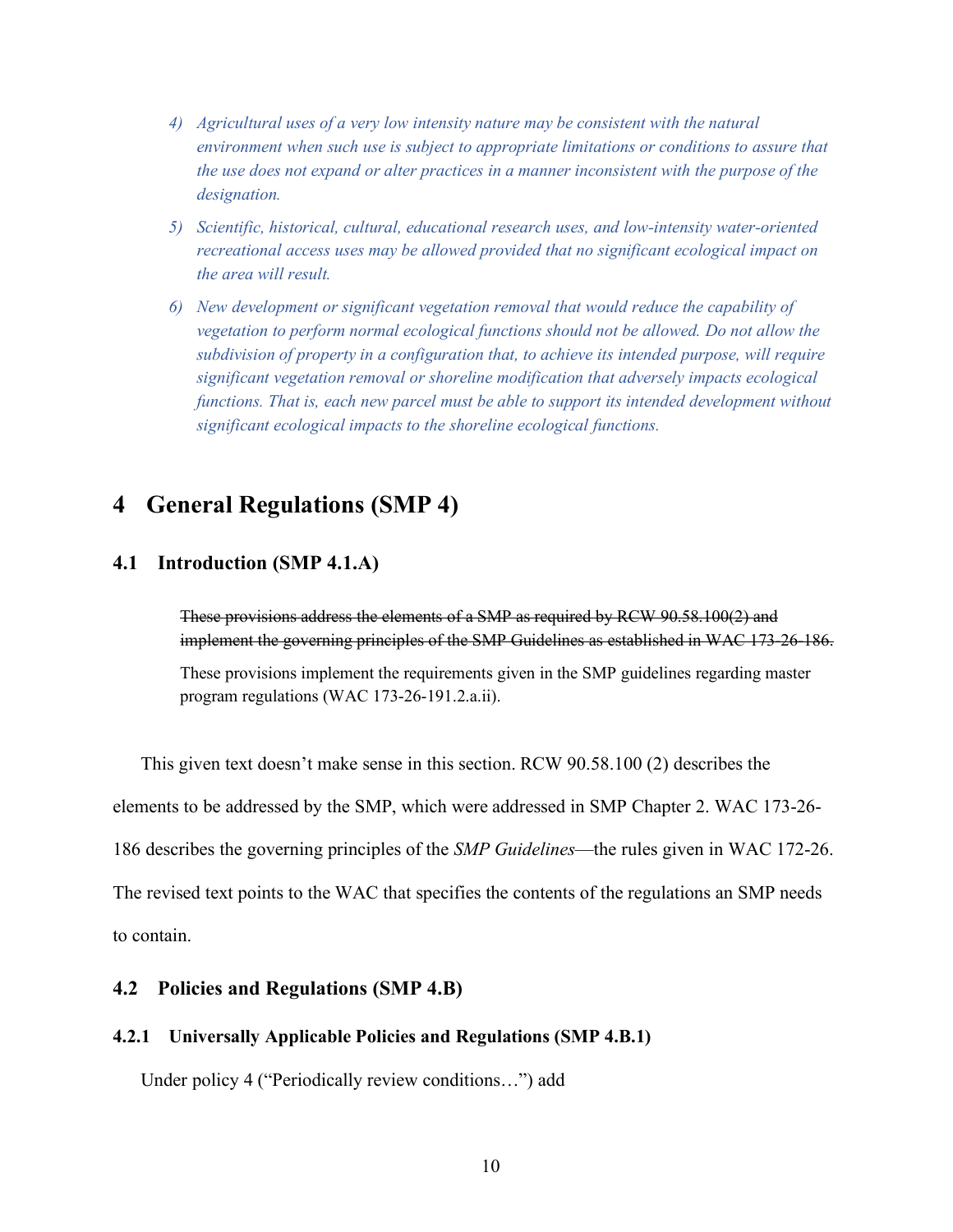#### *f. Ensure adequate shoreline vegetative cover for riparian ecosystem processes to function.*

#### **4.2.2 Archeological and Historic Resources (SMP 4.B.2)**

The given regulations only require that an evaluation be done when work is done in an area "documented to contain archeological resources" but does not specify what is to be done with the result of the regulation. Further, the regulation only applies to tribal resources and does not address other resources identified by the DAHP. Given these and other shortcomings, the City should adopt WDOE's *Cultural Resources Model Language for Shoreline Master Programs. 20*

#### **4.2.3 Critical Areas (SMP 4.B.3)**

Make textual change to policy 3:

Promote human uses and values in critical area provisions, such as public access and aesthetic values, provided they do not significantly adversely impact ecological functions.

The SMA doesn't allow impact to ecological functions or a judgement call as to what is

'significant'.

#### **4.2.3.1 (Critical Area) Regulations (SMP 4.B.3.c)**

Make textual change:

1. If there is a conflict between the provisions of SMP Appendix 2: Critical Area Provisions *(CAP)* in the Shoreline Jurisdiction and other parts of the SMP, the provisions *most protective of the ecological functions* of the City's shoreline jurisdiction shall apply, as determined by the City's Shoreline Administrator.

Add regulations and clarifications regarding buffers for critical areas that lie outside of the

shoreline jurisdiction and for Critical Areas (CA) within the shoreline jurisdiction with buffers

that extend outside the shoreline jurisdiction. Here's what my understanding of RCW

36.70A.480.6) results in: <sup>21</sup>

<sup>&</sup>lt;sup>20</sup> https://fortress.wa.gov/ecy/publications/parts/1106010part20.pdf

<sup>21</sup> Based on our understanding of guidance given in the *SMP Handbook* (https://fortress.wa.gov/ecy/publications/parts/1106010part18.pdf). Note that the SMP explicitly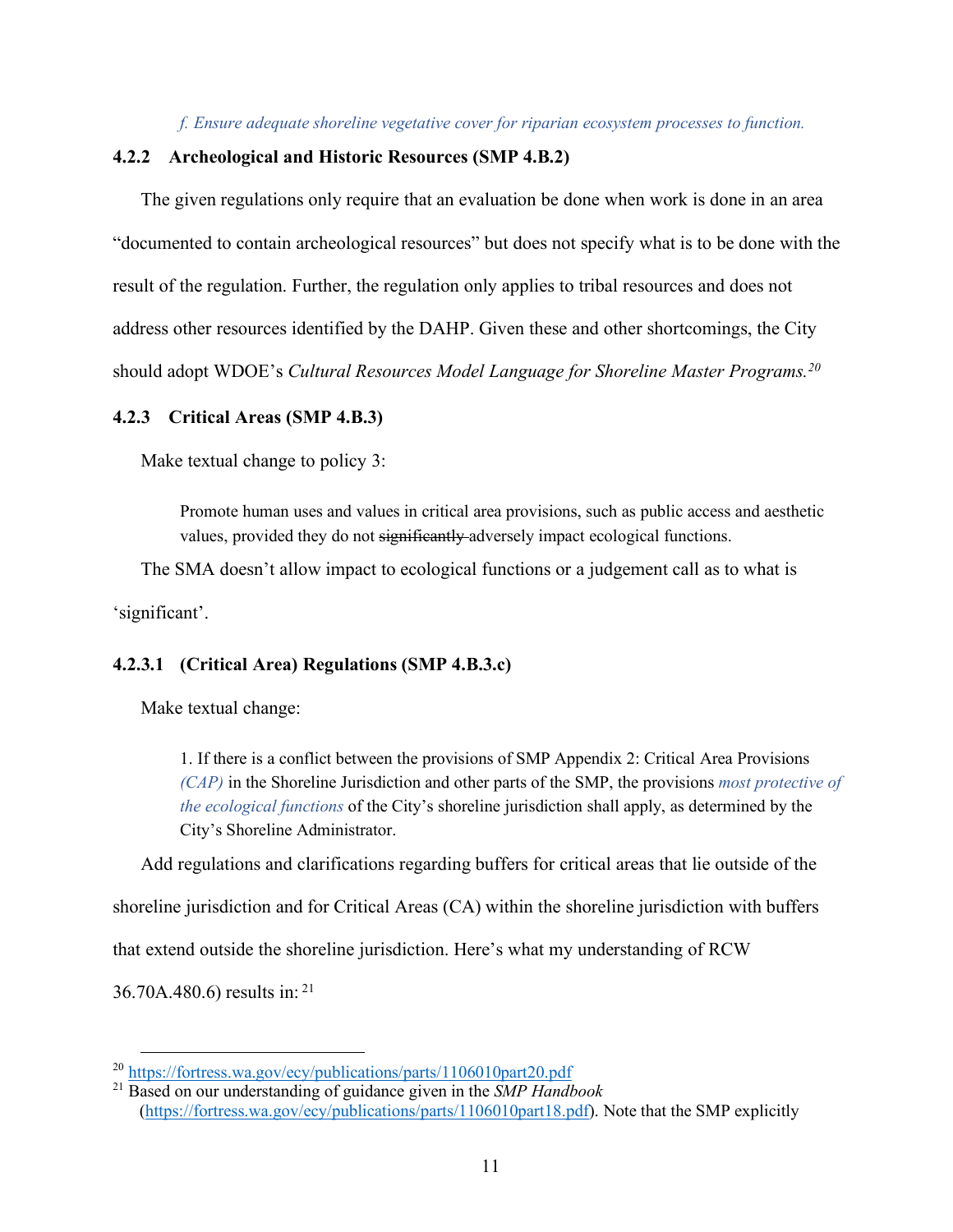2. *When a Critical Area (CA) within the shoreline jurisdiction requires buffers--as determined by the CAP--that extend outside of the shoreline jurisdiction, then the CA and its buffers are regulated by the Critical Areas Ordinance (CAO) [WRMC 18.25]. In addition, all regulations of the SMP will apply to the portion of the CA and its buffers that occur within the shoreline jurisdiction.*

*3. Any area within the shoreline jurisdiction that is within a buffer for a CA that lies outside the shoreline jurisdiction is subject to the regulations given in the CAO as well as all critical area provisions of the SMP*

Sorry it's so confusing, but you see why this has got to be made clear. And in order to reduce

further confusion we should make sure that the CAO is amended to include all the critical areas

defined in the SMP Update and require buffers at least as great as those required by the SMP.

Otherwise, the SMP might require a buffer outside its jurisdiction that isn't enforced by the

CAO.

#### **4.2.4 Environmental Impacts (SMP 4.B.4)**

Modify the regulations;

The environmental impacts of development proposals shall be analyzed. *The analysis will include the impact of the development on the indicators given in Table [indicate accompanying table]* and include measures to mitigate environmental impacts not otherwise avoided or mitigated by compliance with the SMP and other applicable regulations. When applicable, development shall meet the requirements of the State Environmental Policy Act of 1971 (SEPA), as amended.

Add table with selected indicators drawn from the *SMP Handbook*<sup>22</sup>; possible indicators

include:

 $\overline{a}$ excludes areas required for buffers from the shoreline jurisdiction in Chapter 1, Section E: "Buffers for these associated wetlands and floodplains outside of two hundred (200) feet of the floodway are not included in the City's shoreline jurisdiction." See our comments for that section suggesting that the buffers for all critical areas be treated the same way.

<sup>&</sup>lt;sup>22</sup> "Potential No Net Loss Indicators for Shoreline Master Programs", Table 4-1, Chapter 4, No Net Loss of Shoreline Ecological Functions, *Shoreline Master Program Handbook*. https://fortress.wa.gov/ecy/publications/parts/1106010part4.pdf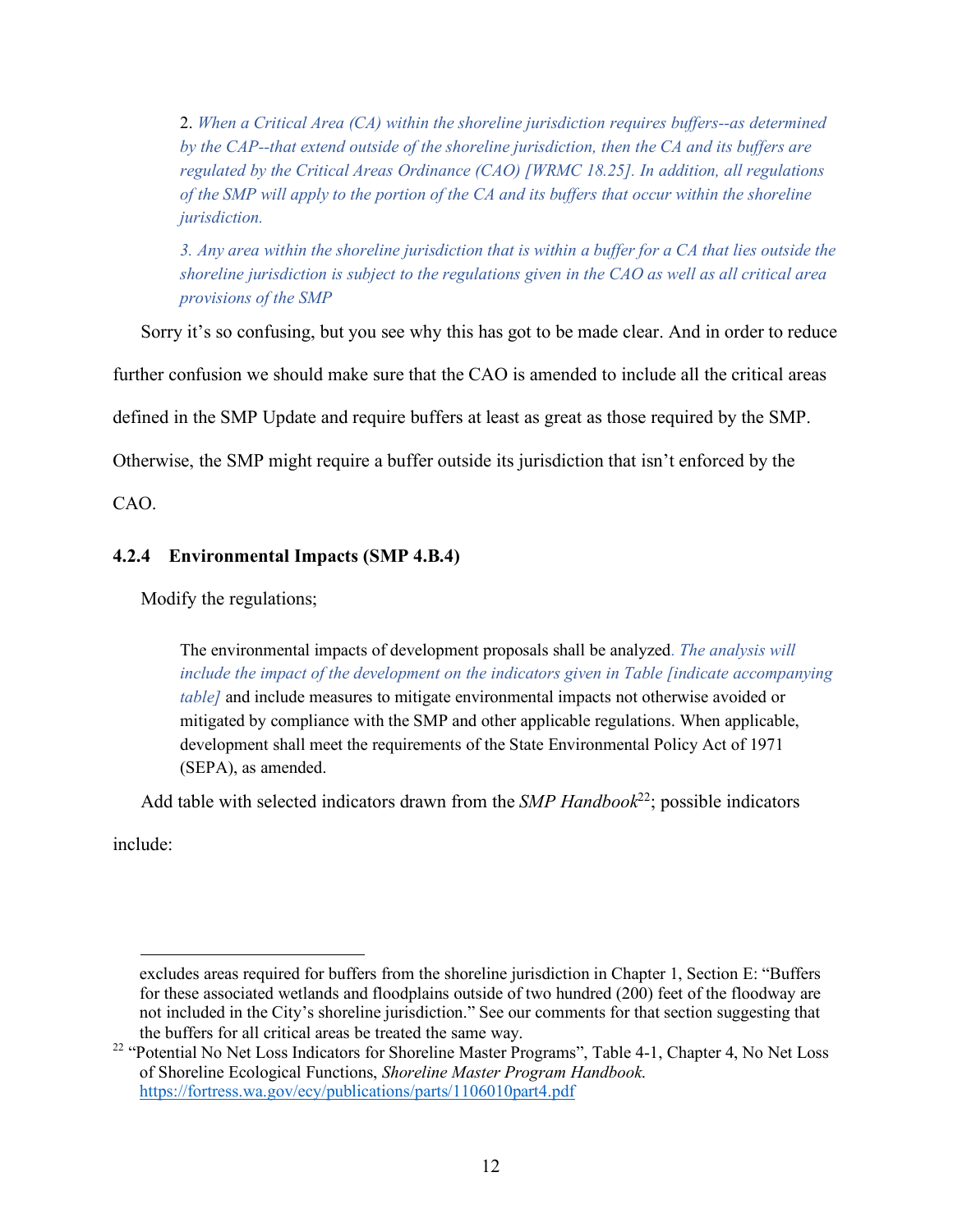- "Shoreline stabilization: Linear length or area of bulkheads, reversiments, ..." These "interrupt habitat-forming processes [resulting in] loss of nesting sites [and other functions]".
- "Marine & freshwater riparian vegetation: Linear measurement of mature native riparian vegetation of a given width (buffer width) or percent cover of different vegetation classes". Removal results in loss of multiple ecological functions, including "capacity of riparian vegetation to filter surface flows, sediment, phosphorous and toxics; subsurface removal or conversion of nitrogen, pathogens".
- Loss of "Acres of permanently protected areas, with no or limited development"

Other indicators to include are number of overwater structures (increased predation), length of roads and impermeable surfaces (increased sediment and toxins), road crossings (results in channel confinement), water quality measures, levees and dikes (impacts floodplain) and other flood plain impairments, effects on nesting eagles, ospreys, and herons, introduction of invasive vegetation, and loss of wetland acreage.

#### **4.2.5 Flood Hazard Reduction (SMP 4.B.5)**

Note that most areas subject to flooding in West Richland<sup>23</sup> lie in areas which we have proposed to be designated as "Natural" and have little existing development. Also note that in the largest area of flood risk—within Reach 1 north of Van Giesen—the flood plain extends beyond the shoreline jurisdiction. Since flood plains are a critical area, this means any projects in this

 <sup>23</sup> Based on *Benton County, Washington Natural Hazard Mitigation Plan 2019 Revision,* found in agenda packet for West Richland City Council Special Meeting, July 30, 2019. https://www.westrichland.org/download/City%20Council/Packets/2019/07-30-19-Special-Meeting.pdf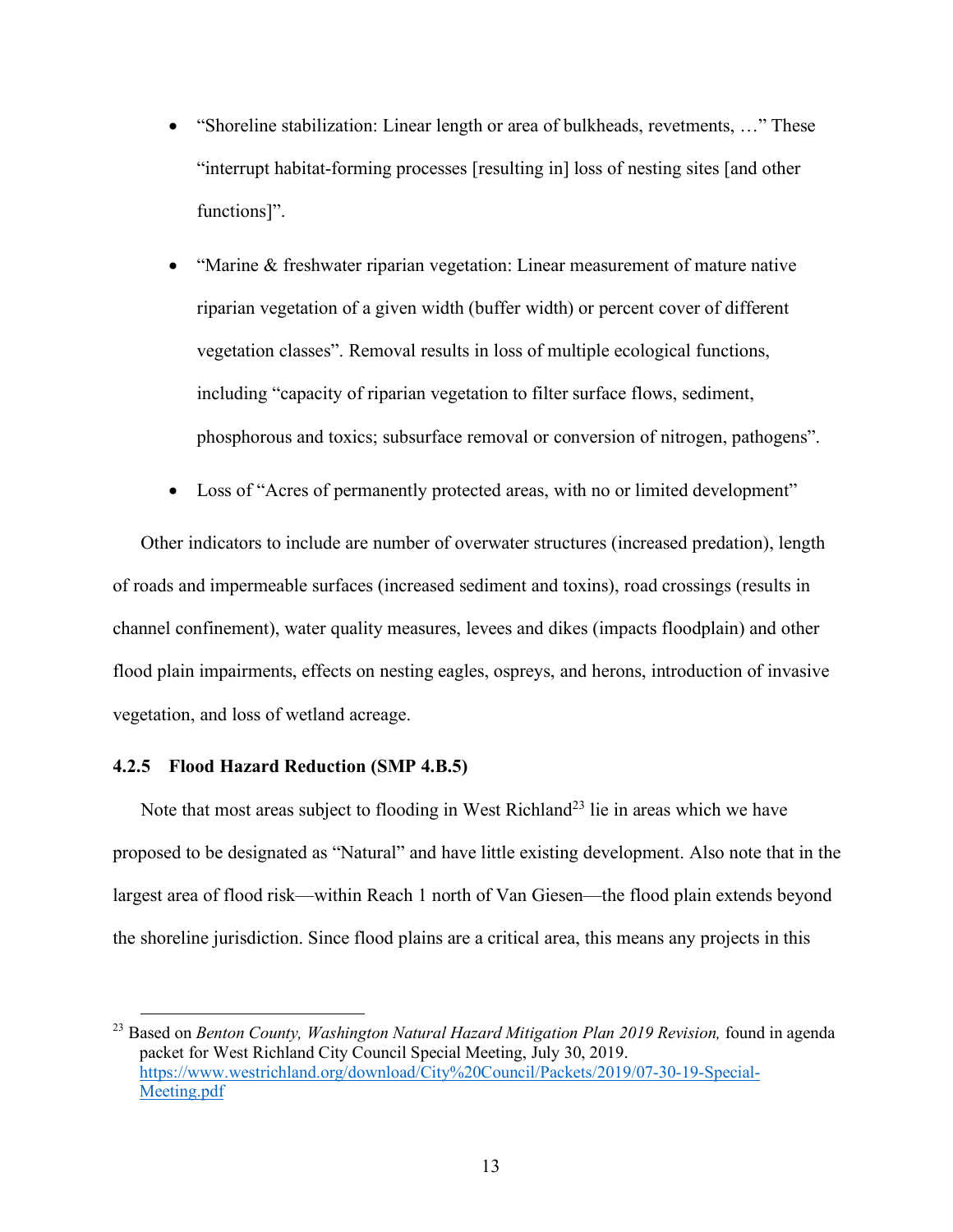area are subject to West Richland's Critical Areas Ordinance in addition to the regulations in the SMP.

#### **4.2.6 Public Access (SMP 4.B.6)**

Modify this text from Policy 3:

Protect the public's opportunity to enjoy the physical and aesthetic qualities of shorelines of the state, including views of the water *unobscured by development*, consistent with the overall best interest of the state and the people generally, to the greatest extent feasible.

Note that "view protection does not allow for excessive vegetation removal to create views or

enhance existing views."24

#### **4.2.7 Restoration (SMP 4.B.7)**

The City shall prepare a Restoration *Plan* as part of the SMP update process. The plan shall guide the City's voluntary efforts to achieve overall improvements over time when compared to the baseline condition at the time of the adoption of the SMP update.

This text is inconsistent with the text in SMP 1.D, which says that no changes were made to

the Restoration Plan. Perhaps distinguish a *comprehensive* SMP update from a *periodic* SMP

update?

The SMP Guidelines stipulate that:

For counties and cities containing any shorelines with impaired ecological functions, master programs shall include goals and policies that provide for restoration of such impaired ecological functions. These master program provisions shall identify existing policies and programs that contribute to planned restoration goals and identify any additional policies and programs that local government will implement to achieve its goals. These master program elements regarding restoration should make real and meaningful use of established or funded nonregulatory policies and programs that contribute to restoration of ecological functions, and should appropriately consider the direct or indirect effects of other regulatory or nonregulatory

 <sup>24</sup> Chapter 9, Shoreline Public Access. *SMP Handbook*, p. 11. https://fortress.wa.gov/ecy/publications/parts/1106010part9.pdf.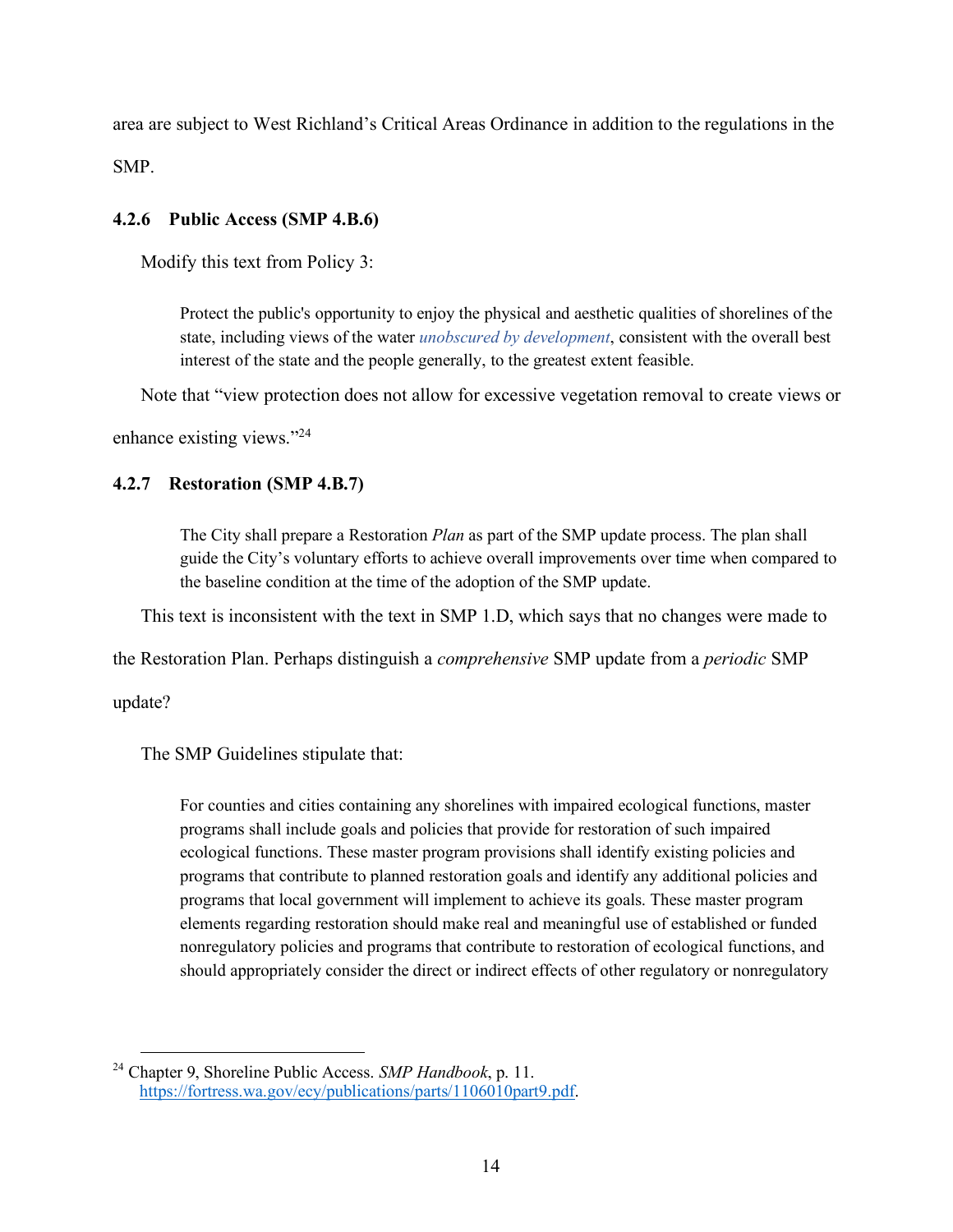programs under other local, state, and federal laws, as well as any restoration effects that may flow indirectly from shoreline development regulations and mitigation standards.25

The Shoreline Inventory Report notes that segments of the Yakima River have been listed as

'impaired' by WDOE.<sup>26</sup> The City should include policies and regulations to address these

impairments as required by the SMA.

#### **4.2.8 Shoreline Modification (SMP 4.B.8)**

#### **4.2.8.1 Table 1.**

Having a table that says "Clearing and Grading" is Permitted seems like it will lead to trouble. Change the text of the key:

P = Permitted Use, *but only if zoning allows and done in accordance with regulations in SMP Chapter 4.B.10.*

Also, saying something is 'prohibited' where it is not possible isn't very useful. Add an additional key:

 $N/A = Not Applicable$ 

Change the 'X's in the table to 'N/A'. Also, add a column for Natural Environment,

prohibiting Fill, making Clearing and Grading a conditional use, and marking Dredging as Not

Applicable.

Under Regulations, correct the following:

The City's Shoreline Administrator shall base all shoreline modification decisions on all available scientific and technical information and a comprehensive analysis of site-specific conditions provided by the applicant as detailed below. $\frac{1}{2}$  as stated in WAC 173-26-231.

<sup>&</sup>lt;sup>25</sup> WAC 173.26.186.8c

<sup>26</sup> p. 34, City of West Richland, *Shoreline Inventory and Characterization,* October 7, 2013, hereafter referred to as the *Shoreline Inventory*.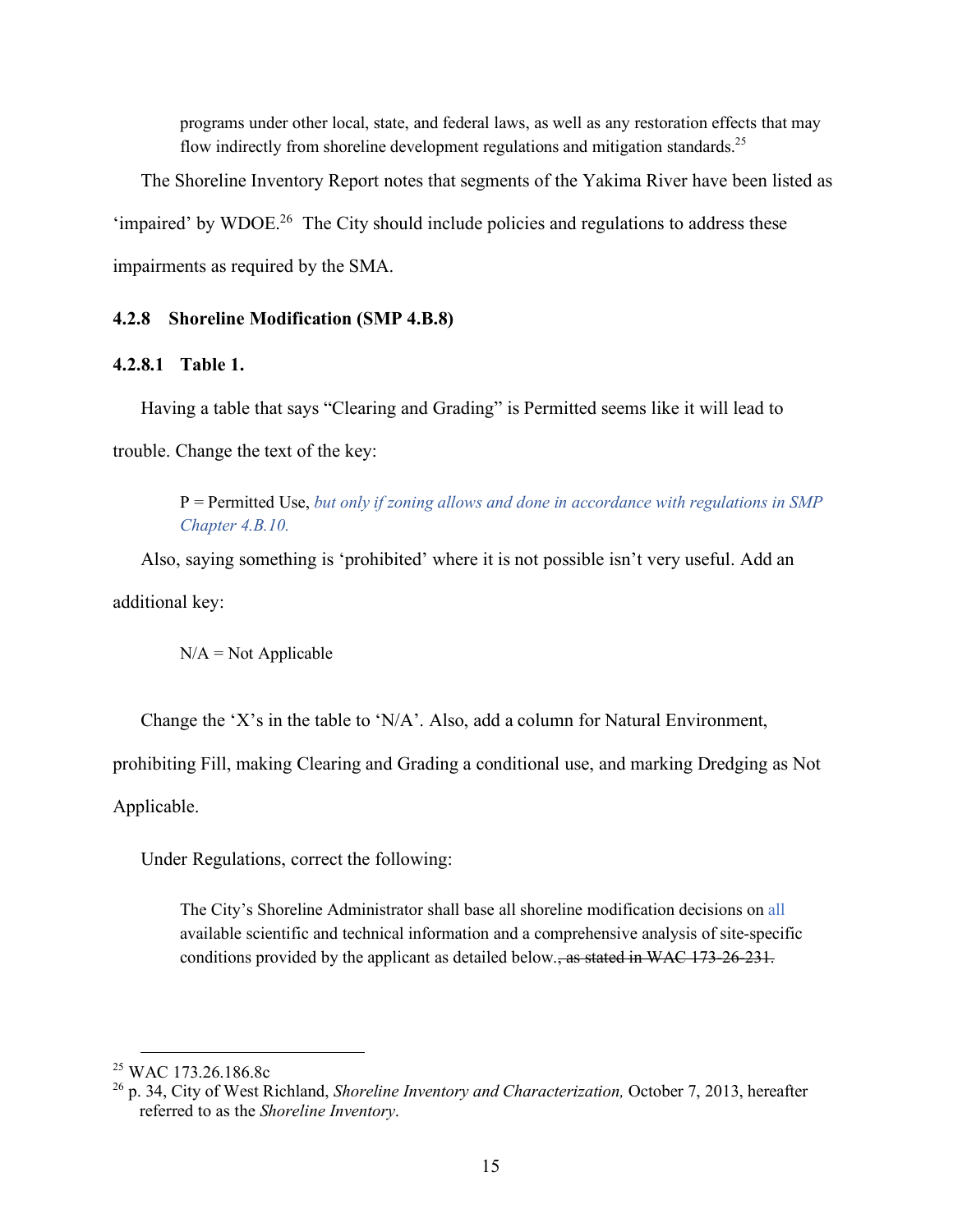Here we added the word "all" to be consistent with RCW 90.58.100: "Utilize *all* available information regarding hydrology, geography, topography, ecology, economics, and other pertinent data". WAC 173-26-231 does not describe "a comprehensive analysis of site-specific conditions"; it instead specifies what provisions for shoreline modifications must be implemented by the SMP.

#### **4.2.8.2 Dredging (SMP 4.B.8.d)**

Alter regulation:

Proposals for dredging and dredge disposal shall include details on all feasible mitigation measures to protect aquatic habitats. Dredging and dredge disposal shall not create a net loss of ecological functions in the shoreline jurisdiction as determined by the analysis described in SMP 4.B.4. Dredge disposal within CMZs is discouraged, and in the limited instances when it is allowed, requires a shoreline conditional use permit.

The stricken text is redundant, already stated in regulation c. in this section.

#### **4.2.8.3 Fill (SMP 4.B.8.e)**

Add the following policies from the SMP Guidelines:

a) Fills shall be located, designed, and constructed to protect shoreline ecological functions and ecosystem-wide processes, including channel migration.

Add the following regulations from the SMP Guidelines:

- b) Fills waterward of the ordinary high-water mark shall be allowed only when necessary to support one of the following uses:
	- a. Water-dependent use;
	- b. public access;
	- c. cleanup and disposal of contaminated sediments as part of an interagency environmental clean-up plan;
	- d. disposal of dredged material considered suitable under, and conducted in accordance with the dredged material management program of the department of natural resources;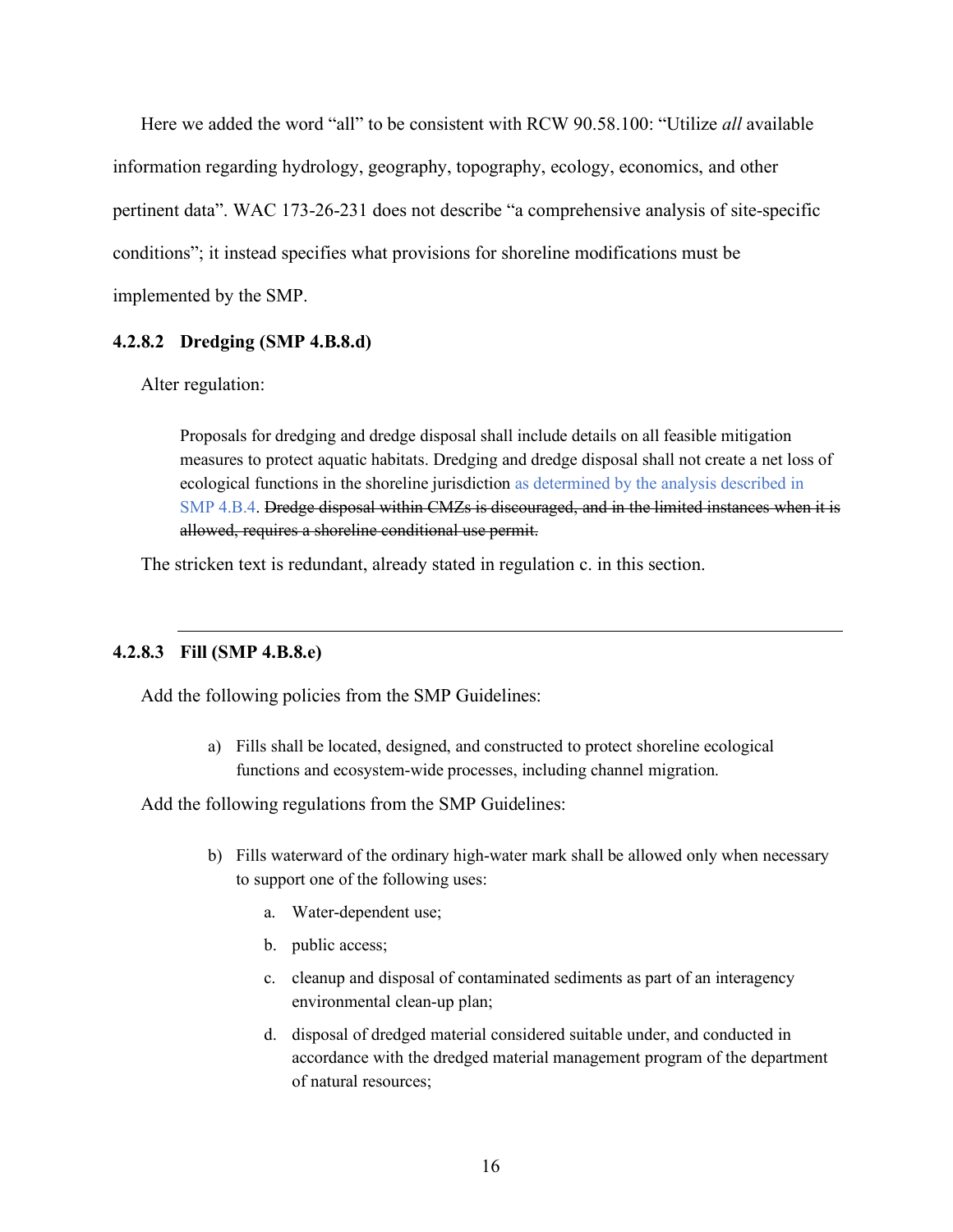- e. expansion or alteration of transportation facilities of statewide significance currently located on the shoreline, but only upon demonstration that alternatives to fill are not feasible;
- f. mitigation action;
- g. environmental restoration;
- h. beach nourishment; or
- i. enhancement project.

The SMP Guidelines stipulate that "Fills waterward of the ordinary high-water mark for any use except ecological restoration require a conditional use permit." This is redundant in the code because a conditional use permit is required for all fill activity, but it would be advisable to somehow express that conditional permits for any activity other than 'ecological restoration' require special scrutiny.

#### **4.2.8.4 Shoreline Stabilization (SMP 4.B.8.f)**

Add the following design criteria to regulation SMP  $4.B.8.f.3.k:^{27}$ 

#### *5) Use measures designed to assure no net loss of shoreline ecological functions.*

#### **4.2.8.5 Piers and Docks (SMP 4.B.8.g?)**

Add a section giving policies and regulations regarding Piers and Docks as a shoreline

modification based on the *SMP Guidelines. 28*:

*e. Piers and docks*

*1. Purpose*

*The purpose of these shoreline stabilization general regulations is to prevent impacts to ecological functions and processes that may occur because of installation and maintenance of piers and docks within the City's shoreline jurisdiction.* 

*2. Policies*

 <sup>27</sup> See *SMP Guidelines,* WAC 173-26-231.3.a.iii.E, first bullet: "Use measures designed to assure no net loss of shoreline ecological functions".

<sup>28</sup> WAC 173-26-231.3.b.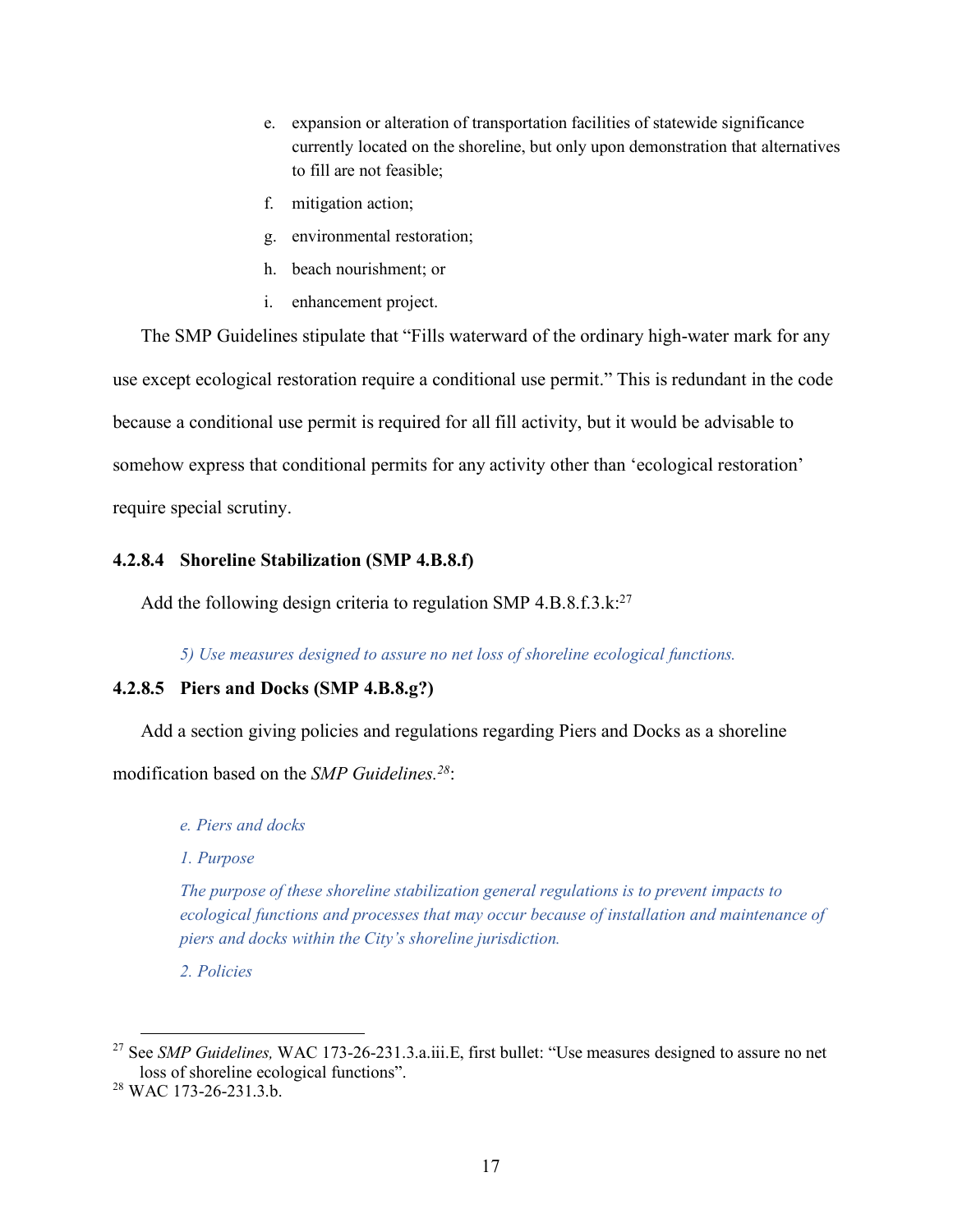- *a. New piers and docks shall be allowed only for water-dependent uses or public access. As used here, a dock associated with a single-family residence is a waterdependent use provided that it is designed and intended as a facility for access to watercraft and otherwise complies with the provisions of this section.*
- *b. Pier and dock construction shall be restricted to the minimum size necessary to meet the needs of the proposed water-dependent use.*
- *c. Water-related and water-enjoyment uses may be allowed as part of mixed- use development on over-water structures where they are clearly auxiliary to and in support of water-dependent uses, provided the minimum size requirement needed to meet the water-dependent use is not viola- ted.*
- *3. Regulations*
	- *a. New pier or dock construction, excluding docks accessory to single-family residences, will be permitted only when the applicant has demonstrated that a specific need exists to support the intended water-dependent uses.*
	- *b. If a port district or other public or commercial entity involving water-dependent uses has performed a needs analysis or comprehensive master plan projecting the future needs for pier or dock space, and if the plan or analysis is approved by the local government and consistent with these guidelines, it may serve as the necessary justification for pier design, size, and construction.*
	- *c. Docks or piers constructed for new residential development of two or more dwellings must provide joint use or community dock facilities rather than allow individual docks for each residence.*
	- *d. Piers and docks, including those accessory to single-family residences, shall be designed and constructed to avoid or, if that is not possible, to minimize and mitigate the impacts to ecological functions, critical areas resources such as fish habitats, and processes such as currents.*
	- *e. All docks and piers shall be made of materials that have been approved by applicable state agencies.*

#### *4.2.9 Shorelines of State Significance, Policies (SMC 4.B.9.b)*

Adopt language from the *SMP Guidelines* to further clarify the policies:

- 1. Recognize and protect the statewide interest over local interest.
	- a. Make all information associated with the SMP and proposed amendments publicly available, and consider comments and opinions from groups and individuals representing statewide interests when developing and amending the SMP.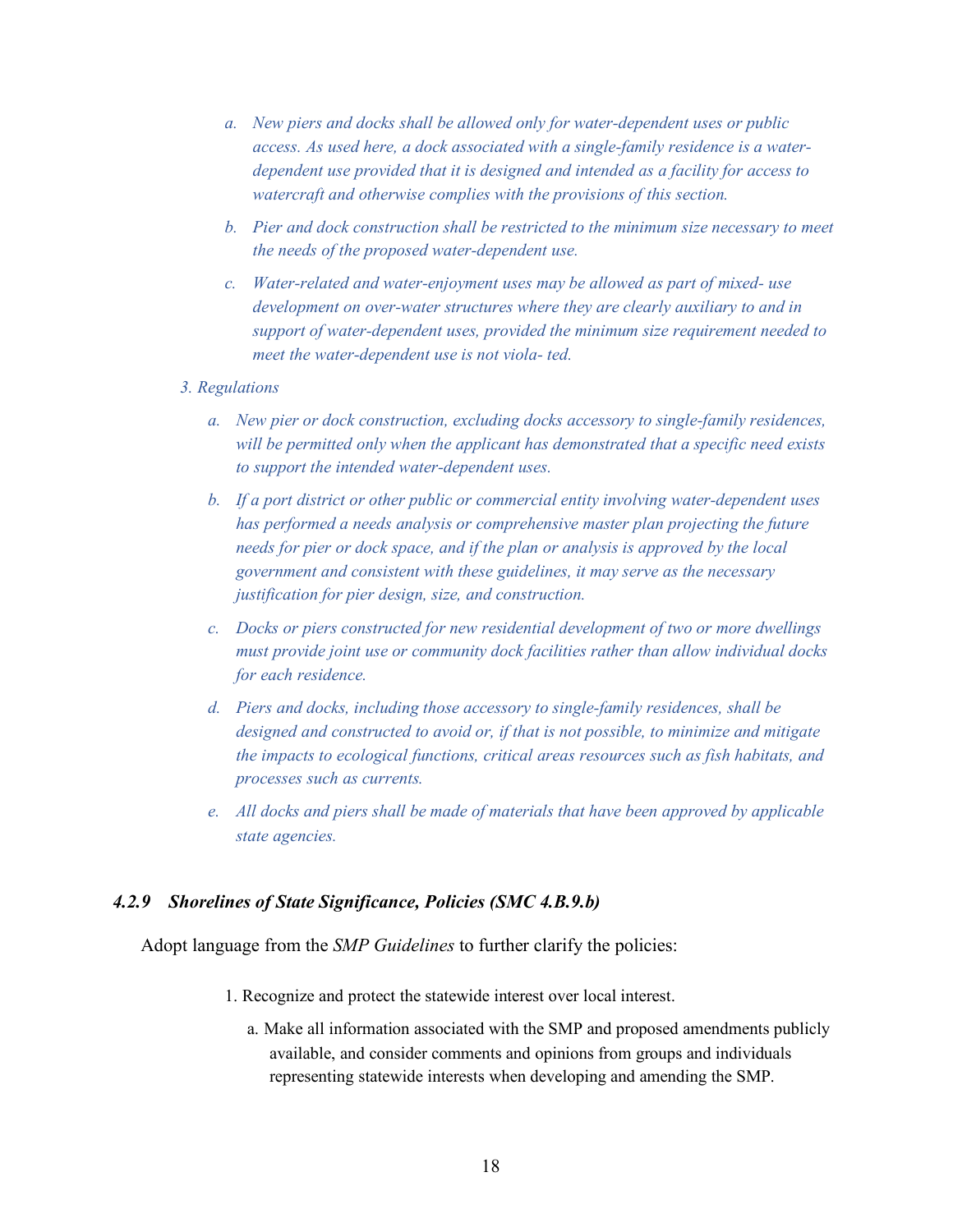- *b. Consult with applicable state agencies, affected Indian tribes, and statewide interest groups and consider their recommendations in preparing shoreline master program provisions.*
- *c. Recognize and take into account state agencies' policies, programs, and recommendations in developing use regulations.*
- *d. Base public access and recreation requirements on demand projections that take into account the activities of state agencies and the interests of the citizens of the state to visit public shore- lines with special scenic qualities or cultural or recreational opportunities*
- 2. Preserve the natural character of the City's shoreline jurisdiction.
	- *a. Prepare and administer master program provisions on the basis of preserving the shorelines for future generations;*
	- *b. Where natural resources of statewide importance are being diminished over time, include and administer SMP provisions to contribute to the restoration of those resources;*
	- c. Designate and administer shoreline environments and use regulations to protect and restore the City's shoreline jurisdiction's ecology and character and the diversity of vegetation and habitat associated with areas of the shoreline jurisdiction; and
	- d. All development and redevelopment activities within the City's shoreline jurisdiction should be designed to achieve no net loss of the ecological functions of the shoreline jurisdiction.

…

#### **4.2.10** *Vegetative Conservation (SMC 4.B.10)*

Remove text "(Clearing and Grading)" from heading, since 'Clearing and Grading' is not the same thing as "Vegetative Conservation".

Also, use the concept of 'buffer' separately from 'setback' as suggested by the *SMP Handbook. <sup>29</sup>* This will allow the City to better regulate vegetation modification where it most affects shoreline ecological functions. Below we suggested prohibiting modifying shoreline riparian buffers where they are required.

 <sup>29</sup> Chapter 11, Vegetation Conservation, Buffers and Setbacks, *SMP Handbook*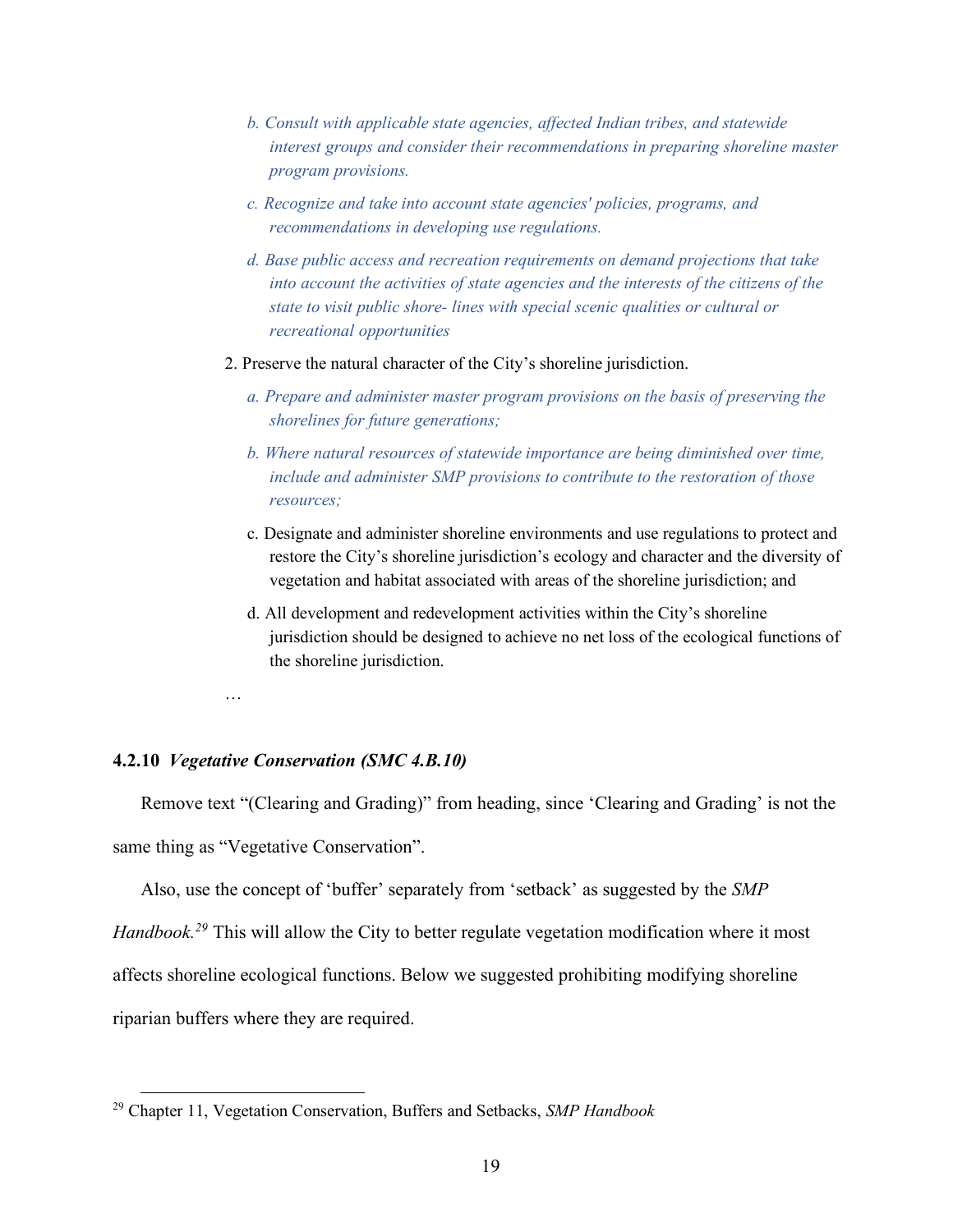#### *Purpose*

The Intent of vegetation conservation in the shoreline jurisdiction is to protect and restore the ecological functions and ecosystem-wide processes performed by vegetation in the City's shoreline jurisdiction. Provisions for vegetation conservation in the shoreline jurisdiction include the prevention or restriction of plant clearing and earth grading, vegetation restoration, and the control of invasive weeds and non-native species.

Clearing and grading includes the activities associated with developing any kind of development. Clearing involves the removal of vegetation and /or topsoil, while grading means the movement or redistribution of the soil, sand, rock, gravel, sediment, or other material on a site in a manner that alters the natural contour of the land.

Definitions for "clearing" and "grading" are given in SMP 7; having definitions in multiple

places is inconsistent. While the definition of clearing in SMP 7 includes the removal of woody

debris, this definition doesn't. Note that the SMP Guidelines direct that

In establishing vegetation conservation regulations, local governments must use available scientific and technical information, as described in WAC 173-26-201 (2)(a). At a minimum, local governments should consult shoreline management assistance materials provided by the department and Management Recommendations for Washington's Priority Habitats, prepared by the Washington state department of fish and wildlife where applicable.<sup>30</sup>

#### And that WDFW recommends cities should:

Prohibit removal, relocation, or modification of large woody debris in aquatic habitats and adjacent banks except when posing an immediate threat to public safety or critical facilities. Assessments of safety threat posed by LWD should be determined in consultation with a qualified geomorphologist.<sup>31</sup>

#### *a. Policies*

- 1. Allow clearing and grading only in concert with permitted development in the shoreline jurisdiction.
- 2. Require clearing and grading activities to be minimized to the extent necessary to accommodate the scope of work within the City's shoreline jurisdiction.

 <sup>30</sup> WAC 173-26-221.5.b, p. 79.

<sup>31</sup> "Large Woody Debris Recruitment Management Recommendations", Table 3.2.6 in WDFW, *Land Use Planning for Salmon, Steelhead and Trout*, WDFW, October 2009. Hereafter referred to as *Planning for Salmon.* p. 59. *.*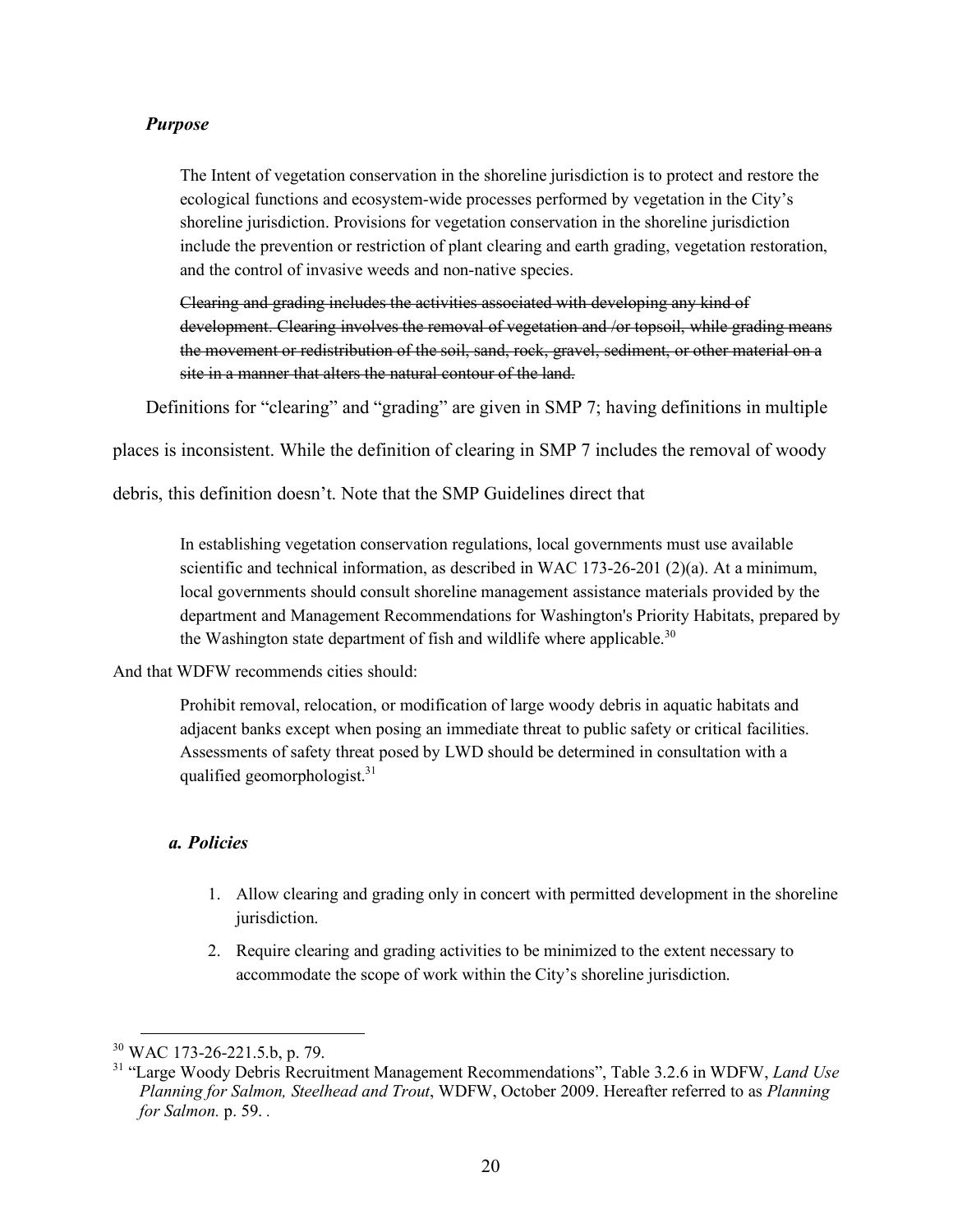- 3. Require that BMPs be utilized during clearing and grading activity consistent with the City's stormwater management program and the SMP.
- 4. Prohibit speculative clearing, grading, or vegetation removal within the *shoreline jurisdiction* required shoreline setback from the ordinary high water mark.

Clearing and grading is to be done only as part of approved development plan or activity.

- 5. Conserve native riparian vegetation in the shoreline jurisdiction by restricting clearing and grading within shoreline setback from the ordinary high water mark to maintain ecological functions in the shoreline jurisdiction.
- 6. Allow clearing activities associated with dike or levee maintenance as necessary to provide protection from flood hazards.
- 7. Explore opportunities for weed management to eliminate invasive non-native vegetation invasives and encourage the planting and enhancement of native vegetation along the Yakima River.
- *c. Regulations*

1. Allow clearing and grading as a permitted or conditional use in all shoreline environments as noted in SMP Chapter 4: General Regulations, Section B.8 - Table 1: Shoreline Modifications.

…

.

This is a policy, not a regulation. Also, doesn't make clear that clearing is only allowed as

part of an approved development plan or activity.

- *1. When replanting is required under the provisions of the SMP, the following requirements must be met:*
	- *a. Only native plant materials that are equivalent to those which would typically occur with respect to size, structure, and diversity at maturation shall be used;*
	- *b. Replanted areas in the shoreline jurisdiction shall be planned and maintained such that, within three (3) years, the vegetation is at least ninety (90) percent reestablished, and that the reestablished vegetation is monitored and maintained in perpetuity.*

The city needs some way to ensure that the replantings are done properly and maintained; added this here so it didn't have to be repeated everywhere replanting is required. Also making sure the provisions given below in regulation (11) apply to all replanting.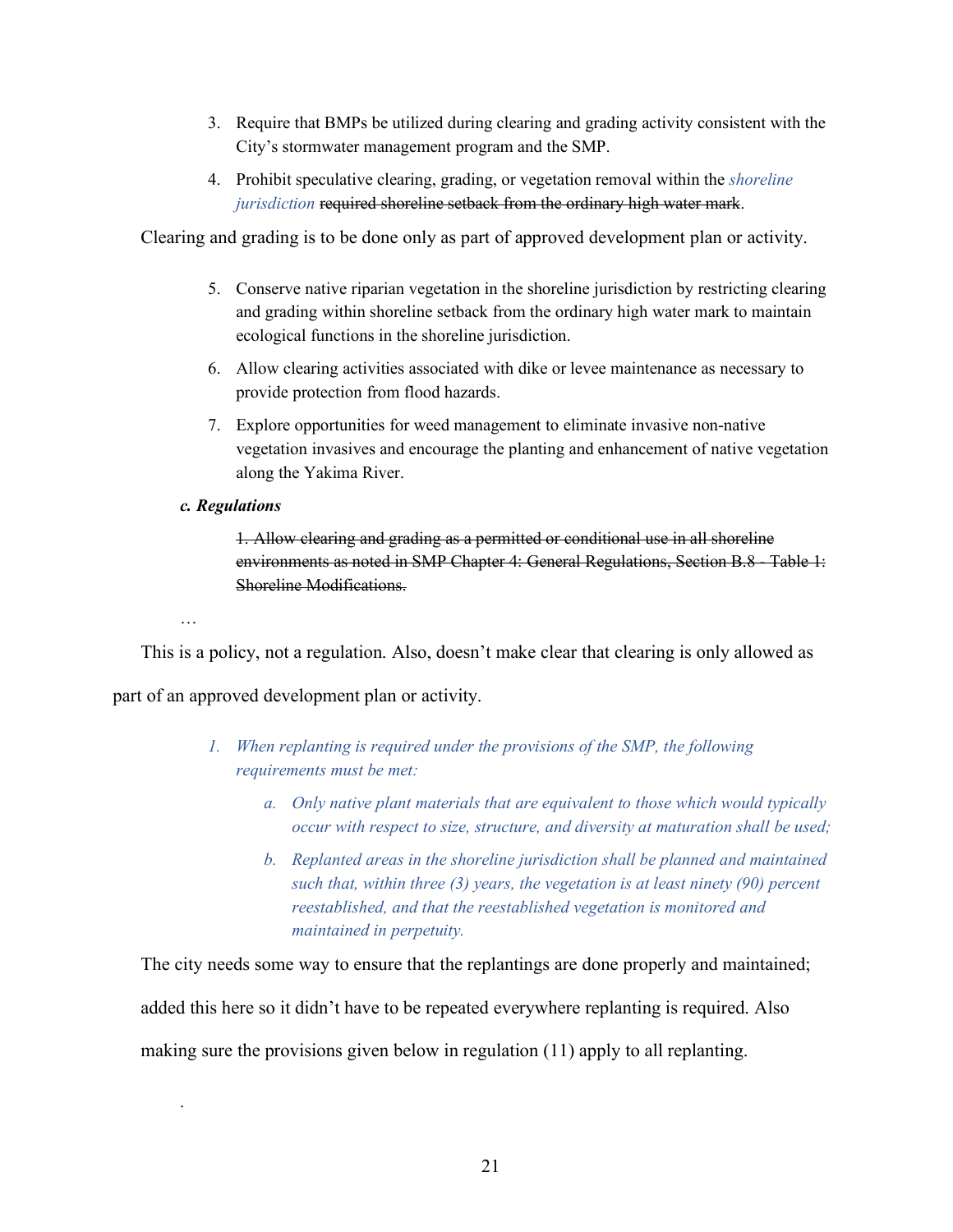- 2. Clearing and grading shall be minimized in the shoreline jurisdiction and areas cleared of vegetation and not developed shall be replanted as soon as possible
- 3. Clearing and grading activities associated with the necessary maintenance of flood hazard prevention structures for the purposes of maintaining flood protection are allowed.
- 4. During construction, vegetation in the shoreline jurisdiction shall be protected by placement of a temporary barricade at the location of the shoreline setback from the ordinary high water mark and implementation of appropriate erosion and sedimentation controls.
- *5.* Surface water runoff related to clearing and grading associated with development in the shoreline jurisdiction shall be minimized and comply with the City's stormwater management program and all applicable regulations.
- *6. Outside of riparian buffers, n*Normal maintenance, if found to comply with SMP Chapter 6: Administration, including pruning and trimming of vegetation, shall be allowed within the City's shoreline jurisdiction *subject to the following regulations:*
	- *a. Topping of trees shall not be allowed;*
	- *b. Pruning does not affect ecological functions;*
	- *c. Pruning shall comply with the National Arborist Association pruning standards; and*
	- d. *No more than twenty percent (20%) of the limbs on any single tree may be removed and no more than twenty percent (20%) of the canopy cover in any single stand of trees may be removed in a given five-year period, unless the tree is a hazard tree as* certified by an arborist and approved by the Shoreline Administrator.

These regulations are meant to ensure that pruning doesn't alter the nature of the shoreline;

adapted from Island County's SMP.

- 7. Clearing of invasive non-native vegetation in the shoreline jurisdiction as identified by the State of Washington and/or Benton County as a noxious weed is allowed in the City's shoreline jurisdiction *when replaced with native vegetation meeting the requirements of 4.B.10.c.1 under an approved and monitored mitigation plan.*
- 8. Removal of invasive non-native vegetation in the shoreline jurisdiction is allowed if only hand-held equipment is used and native vegetation *meeting the requirements of SMP 4.B.10.c.1* is promptly reestablished in the disturbed area *under an approved and monitored mitigation plan*.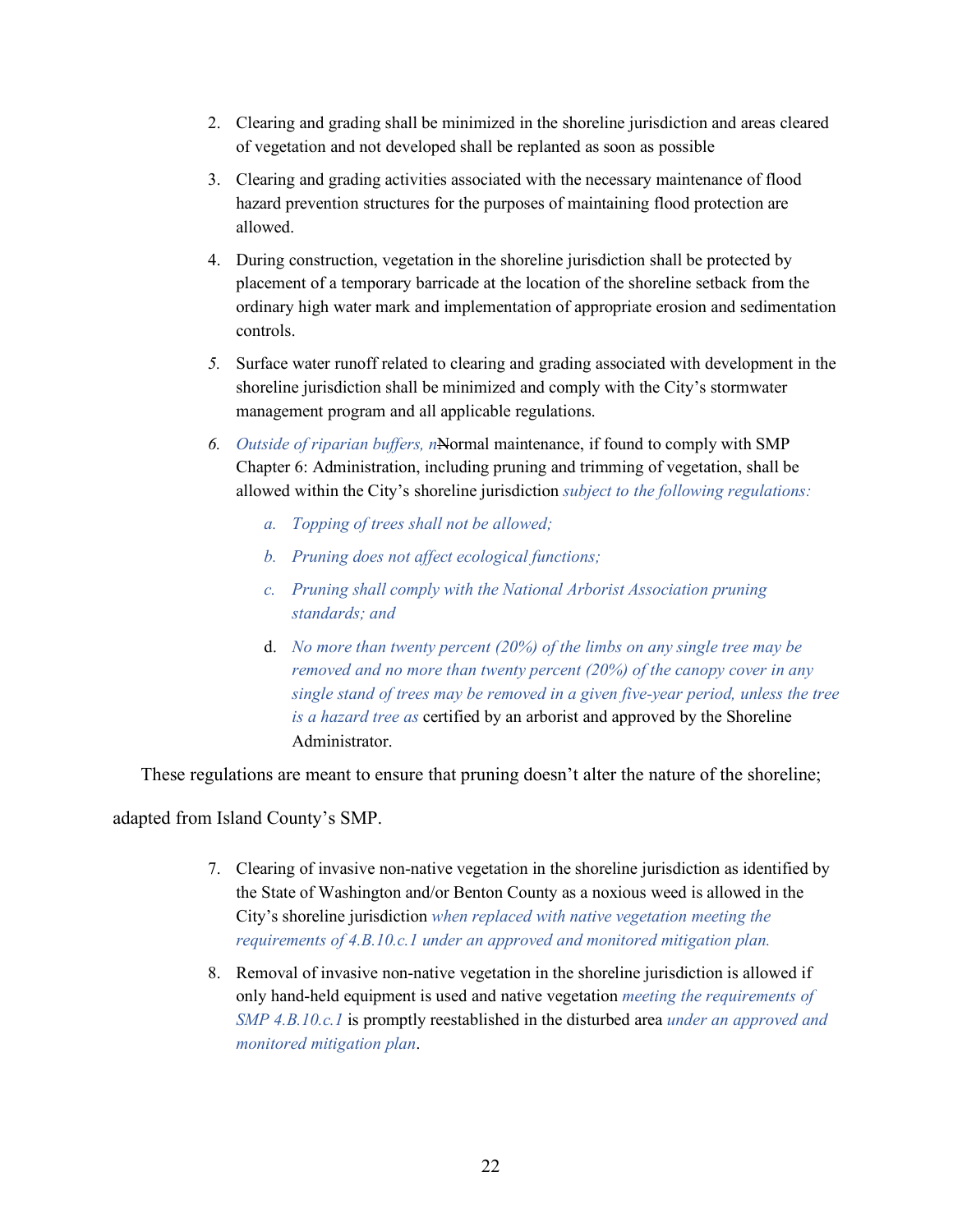- 9. Clearing and grading activities and related alteration of the natural landscape shall only be allowed in association with a permitted use or development in the shoreline jurisdiction or a letter of exemption with limited exceptions as set forth below:
	- c. Removal of noxious weeds as listed by the state in WAC Chapter 16-750, provided such activity must be conducted in a manner consistent with BMPs and the City's engineering standards and stormwater management program. Native vegetation shall be promptly reestablished in the disturbed area *as specified in SMP 4.b.10.c.1 under an approved and monitored mitigation plan.*; or

(The hanging 'or' probably left over from a previous draft)

- d. Pruning consistent with accepted arboricultural practices, maintenance of existing ornamental landscapes and other activities allowed pursuant to these regulations *outside of riparian buffer zones.*, if said *M*odifications *must be* conducted in a manner consistent with the SMP and results in no net loss to ecological functions or critical fish and wildlife habitats.
- e. Mosquito abatement activities specifically authorized by the Benton County Mosquito Control District.

These activities shouldn't require clearing. If they do, then the activity should be mitigated

under normal SEPA processes.

- 10. Restoration of any part of the shoreline jurisdiction that has been disturbed or degraded shall use native plant materials, unless such restoration occurs within a developed and maintained ornamental landscape, in which case non-invasive plant materials, similar to that which most recently occurred on-site, may be used.
- 11. Surfaces cleared of vegetation and not developed must be replanted with native species as specified in SMP 4.b.10.c.1. or by other species as approved by the City's Shoreline Administrator within one (1) year. Replanted areas in the shoreline jurisdiction shall be planned and maintained such that, within three (3) years, the vegetation is at least ninety (90) percent reestablished.
- *12.* Aquatic vegetation control shall only occur where native plant communities and associated habitats are threatened or where an existing water-dependent use is restricted by the presence of weeds. Aquatic vegetation control shall occur in compliance with all other applicable laws and standards, including Washington State Department of Fish and Wildlife (WDFW) requirements.
- *13. Natural features such as snags, stumps, logs, drift logs, beaver dams, or uprooted trees shall be left undisturbed to support fish and other aquatic systems, except where they would adversely affect navigation or represent a human health or safety risk.*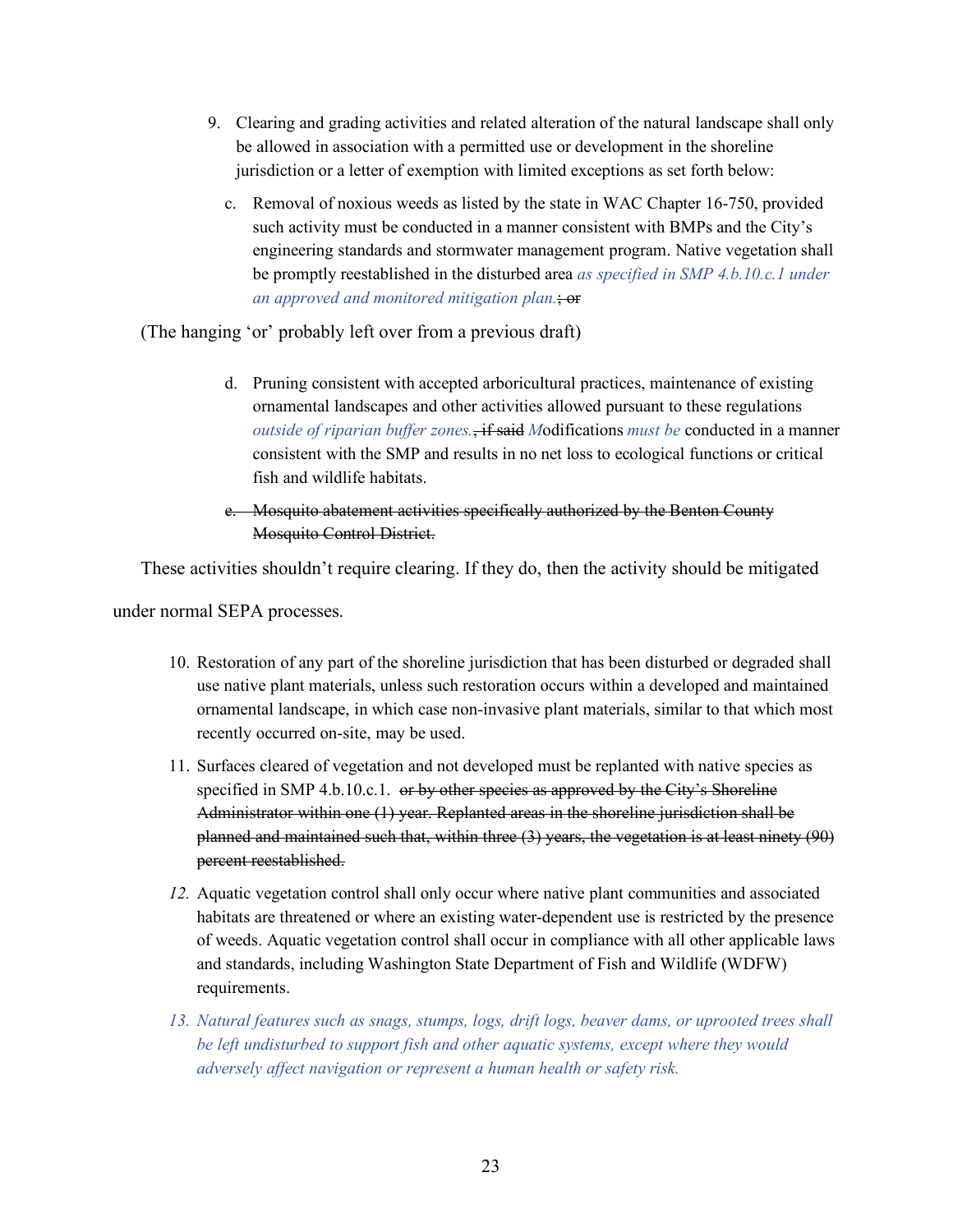- *14. A shoreline permit or written statement of exemption shall not mandate, nor guarantee, unobstructed horizontal or lateral visibility of the water, shoreline, or any specific feature near or far.*
- *15. Subdivision of property shall be in a configuration that will not require significant vegetation removal or shoreline modification and that will not adversely impact ecological functions. Each new parcel must be able to support its intended development without significant ecological impacts to the shoreline ecological functions.*
- *16. Clearing and grading shall be timed to minimize disturbance to nesting birds,*
- 17. *Clearing and grading in critical area or shoreline buffers is prohibited*.

These last provisions clarify that downed wood can't be cleared and that cutting for 'views'

is not allowed. While the provisions in this section apply to all areas of the shoreline jurisdiction, areas designated as buffers should be left alone in order to ensure ecological functions are maintained. Also ensure that new plats are examined to make sure that they won't require excess removal of vegetation.

## **5 Use Specific Regulations (SMP 5)**

#### **5.1 Allowed Shoreline Uses (SMP 5.B)**

#### **5.1.1 Table 2: Permitted, Conditional, and Prohibited Uses**

Add a key for Not Applicable and add a column for 'Natural' Environment. Result will be like Table 1.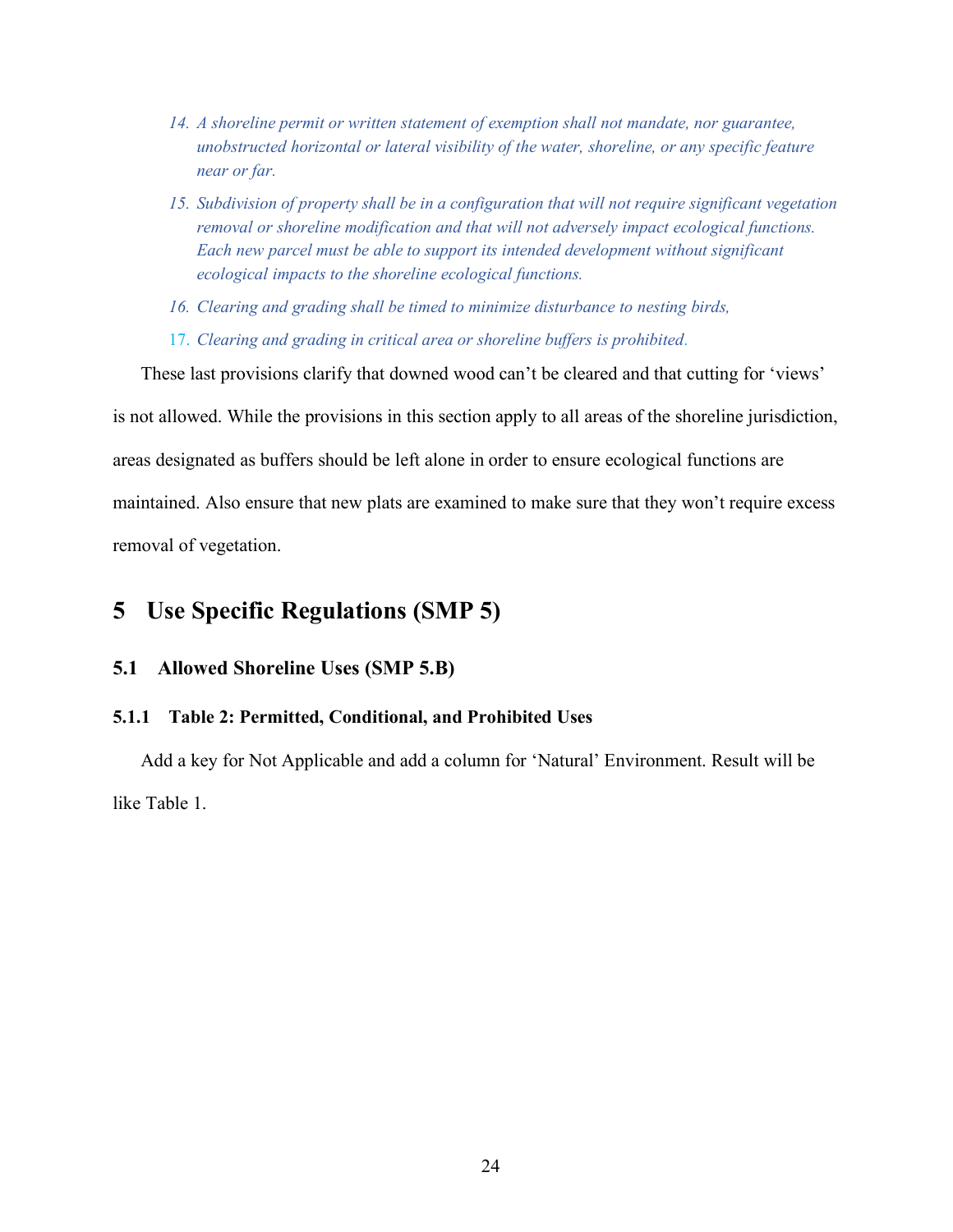| Shoreline Uses $(1,2)$                                                                                                                        |                |                         |                      |                    |                  |
|-----------------------------------------------------------------------------------------------------------------------------------------------|----------------|-------------------------|----------------------|--------------------|------------------|
|                                                                                                                                               | High Intensity | Residentia<br>Shoreline | Conservancy<br>Urban | <b>Aquatic (3)</b> | Natural          |
| <b>Agriculture</b>                                                                                                                            | ${\bf P}$      | $\mathbf{P}$            | $\mathbf{P}$         | X N/A              | $\mathbf C$      |
| <b>Aquaculture</b>                                                                                                                            | X N/A          | X N/A                   | X N/A                | $\mathcal{C}$      | N/A              |
| <b>Boating Facilities - Boat</b><br><b>Launches and Docks</b>                                                                                 | $\mathcal{C}$  | $\mathcal{C}$           | $\mathbf C$          | $\mathcal{C}$      | X                |
| <b>Civic</b>                                                                                                                                  | $\mathbf{P}$   | $\mathbf{P}$            | $\mathsf{C}$         | X N/A              | $\mathcal{C}$    |
| <b>Commercial (6)</b>                                                                                                                         | $\mathbf{P}$   | $\mathbf X$             | X(7)                 | X N/A              | $\boldsymbol{X}$ |
| <b>Forest Practices</b>                                                                                                                       | $\mathbf X$    | $\mathbf X$             | $\mathbf X$          | X N/A              | X                |
| <b>In-Stream Structures</b>                                                                                                                   |                |                         |                      |                    |                  |
| As Part of a Fish Habitat<br><b>Enhancement Project</b>                                                                                       | X N/A          | X N/A                   | X N/A                | $\mathcal{C}$      | N/A              |
| <b>Industry</b>                                                                                                                               | $\mathbf X$    | $\mathbf X$             | $\mathbf X$          | $\mathbf X$        | $\boldsymbol{X}$ |
| <b>Mining</b>                                                                                                                                 | $\mathbf X$    | $\mathbf X$             | $\mathbf X$          | $\mathbf X$        | X                |
| Parking (4)                                                                                                                                   | ${\bf P}$      | P                       | $\mathbf{P}$         | X N/A              | $\mathcal{C}$    |
| <b>Recreational Development</b>                                                                                                               |                |                         |                      |                    |                  |
| Water-Oriented                                                                                                                                | $\mathbf{P}$   | $\mathbf{P}$            | $\mathbf{P}$         | P(5)               | $\mathcal{C}$    |
| Non-Water-Oriented                                                                                                                            | $\mathcal{C}$  | $\mathcal{C}$           | $\mathcal{C}$        | X N/A              | X                |
| <b>Residential Development (6)</b>                                                                                                            | $\, {\bf p}$   | $\mathbf{P}$            | $\mathbf{P}$         | X N/A              | $\mathcal{C}$    |
| <b>Signs</b>                                                                                                                                  | ${\bf P}$      | $\mathbf{P}$            | $\mathbf{P}$         | X N/A              | $\mathcal{C}$    |
| <b>Transportation Facilities</b>                                                                                                              |                |                         |                      |                    |                  |
| New Roads related to Permitted<br>Activities in the Shoreline<br>Jurisdiction                                                                 | ${\bf P}$      | $\mathbf{P}$            | $\mathbf{P}$         | $\mathbf{P}$       | $\mathcal{C}$    |
| Bridges for Motorized and Non-<br>Motorized Uses                                                                                              | $\mathcal{C}$  | $\mathcal{C}$           | $\mathbf C$          | $\mathcal{C}$      | $\mathcal{C}$    |
| <b>Expansions of Existing Circulation</b><br>Systems outside of New Roads<br>related to Permitted Activities<br>in the Shoreline Jurisdiction | $\mathcal{C}$  | $\mathcal{C}$           | $\mathcal{C}$        | X                  | X                |
| <b>Utilities (Primary)</b>                                                                                                                    |                |                         |                      |                    |                  |
| Solid Waste Disposal or Transfer<br><b>Sites</b>                                                                                              | $\mathbf X$    | $\mathbf X$             | $\mathbf X$          | $\mathbf X$        | X                |
| Other                                                                                                                                         | $\mathcal{C}$  | $\mathbf C$             | $\overline{C}$       | $\overline{C}$     | $\overline{C}$   |
| <b>Utilities (Accessory)</b>                                                                                                                  |                |                         |                      |                    |                  |
| Local Public Water, Electric,                                                                                                                 | $\mathbf{P}$   | $\mathbf{P}$            | $\mathbf{P}$         | $\mathcal{C}$      | $\mathcal{C}$    |
| Natural Gas Distribution,<br>Public Sewer Collection, Cable<br>and Telephone Service, and<br>Appurtenances                                    |                |                         |                      |                    |                  |

*Table 1. Modified Use Matrix*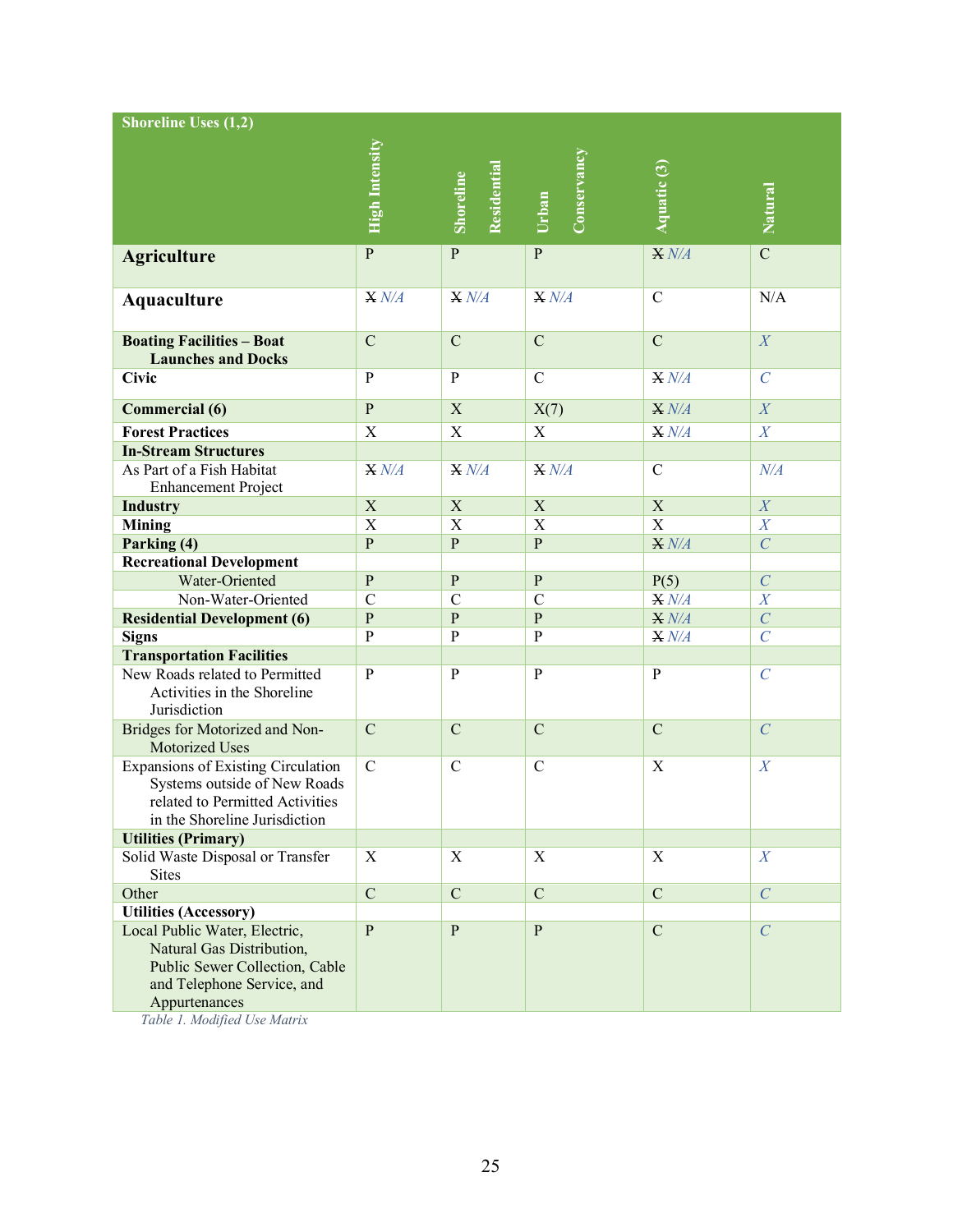#### **5.2 Basic Shoreline Development Standards (SMP 5.C)**

#### *1. Riparian Buffers and Setbacks*

*a***.** Interpretation of the Minimum Shoreline Setback from the Ordinary High Water Mark Table **…**

[Note that the formatting and headings of this section differs from the others, we've made it bold here, since that's the way other headings at this level are formatted.]

*b. Unless otherwise specified in Table 3, the Riparian Buffer Width is 150 ft. from the OHWM and the required setback is 20 feet landward of the riparian buffer.*

#### **5.2.1 Table 3 – Minimum Shoreline Setbacks from the Ordinary High Water Mark**

Modify the table, adding the key '- = *unspecified*'. Add a column for 'Natural', and set most entries to 'N/A', since development should be limited in natural areas. Entries for Shoreline Residential, Urban Conservancy, and Natural should be '-' for the following rows (where the current entry isn't 'N/A'): 'New agricultural activities only', all rows with labels containing 'Non-water-oriented structures' , 'Off-Street Parking Lots or Structures as an Accessory Use', and 'Freestanding Sign Structures'.

#### **5.2.2 Riparian Management Zones (RMZ), Buffer widths, and Setbacks**

This section provides the argument for 150-foot Riparian buffers with additional setbacks. This buffer width should be used for areas designated 'Urban Conservancy' and 'Natural'. It might be possible to decrease the buffer for Shoreline Residential if development density is controlled, but any reduction should be justified by WDFW management recommendations. Note that the 150-foot buffer width is also consistent with recommendations from the *SMP Handbook*: 32

 <sup>32</sup> WDOE, *SMP Handbook*, Chapter 11 Vegetation Conservation, Buffers and Setbacks, p. 27. https://fortress.wa.gov/ecy/publications/parts/1106010part11.pdf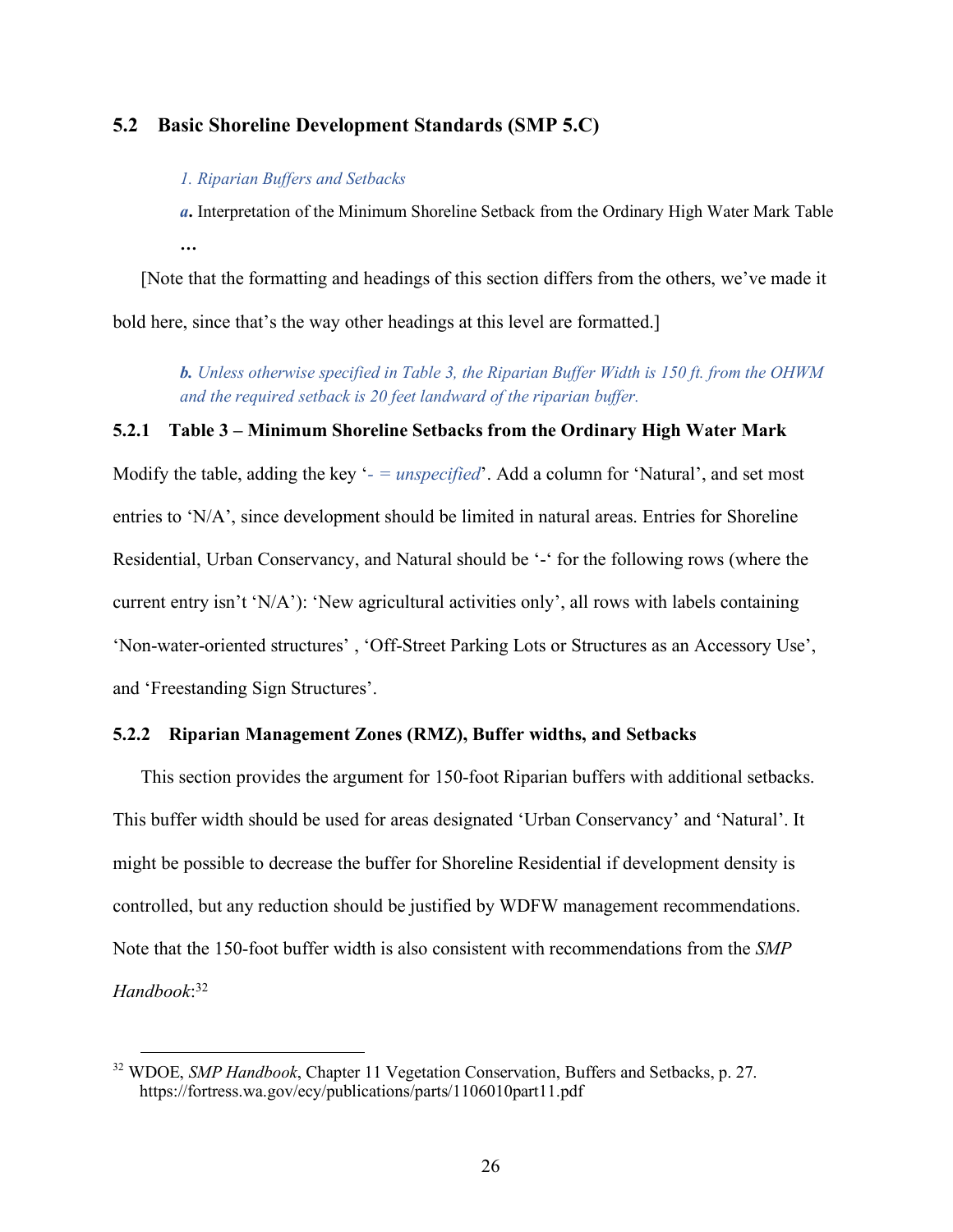- Undeveloped shorelines with largely intact ecological functions should be protected with buffers of 150 feet to 200 feet...
- Rural residential development, where houses and appurtenances such as garages and sheds cover about  $25 - 35$  percent of the ground, some area is landscaped, and the rest is in native vegetation, would likely need buffers of 150 feet to protect existing functions.

We treat the width of the 'riparian buffer' separately from 'setback' as suggested by the *SMP* 

*Handbook. <sup>33</sup>* This will allow the City to better regulate vegetation modification where it most

affects shoreline ecological functions.

The SMP Guidelines require that

In establishing vegetation conservation regulations, local governments must use available scientific and technical information, as described in WAC 173-26-201 (2)(a). At a minimum, local governments should consult shoreline management assistance materials provided by the department and *Management Recommendations for Washington's Priority Habitats*, prepared by the Washington state department of fish and wildlife where applicable.<sup>34</sup>

The latest recommendations from WDFW regarding riparian areas<sup>35</sup> state that the goal of

regulations should be "avoiding and minimizing activities within the RMZ". The RMZ is

measured from the ordinary high-water mark or channel migration zone.<sup>36</sup> However, where

"reestablishing a functional forest is currently impossible, we suggest protecting and restoring

existing riparian functions".<sup>37</sup> Note, however, that "the RMZ is the area in which full riparian

function can potentially occur, and is thus not synonymous with *buffers* … The RMZ differs

 $\overline{a}$ Chapter 11, Vegetation Conservation, Buffers and Setbacks, *SMP Handbook* <sup>34</sup> WAC 173-26-221.5.b.

<sup>35</sup> *Riparian Ecosystems, Volume 2: Management Recommendations, Public Review Draft,* WDFW, May 2018. No link on currently on WDFW's site, available at https://drive.google.com/file/d/1ZzsnP0FDMq5U1gFflkoc4-P2guI-gt2O/view?usp=sharing; hereafter referred to as *Riparian Ecosystems*. 36 Ibid., p. 33.

<sup>37</sup> Ibid.*,* p. 24.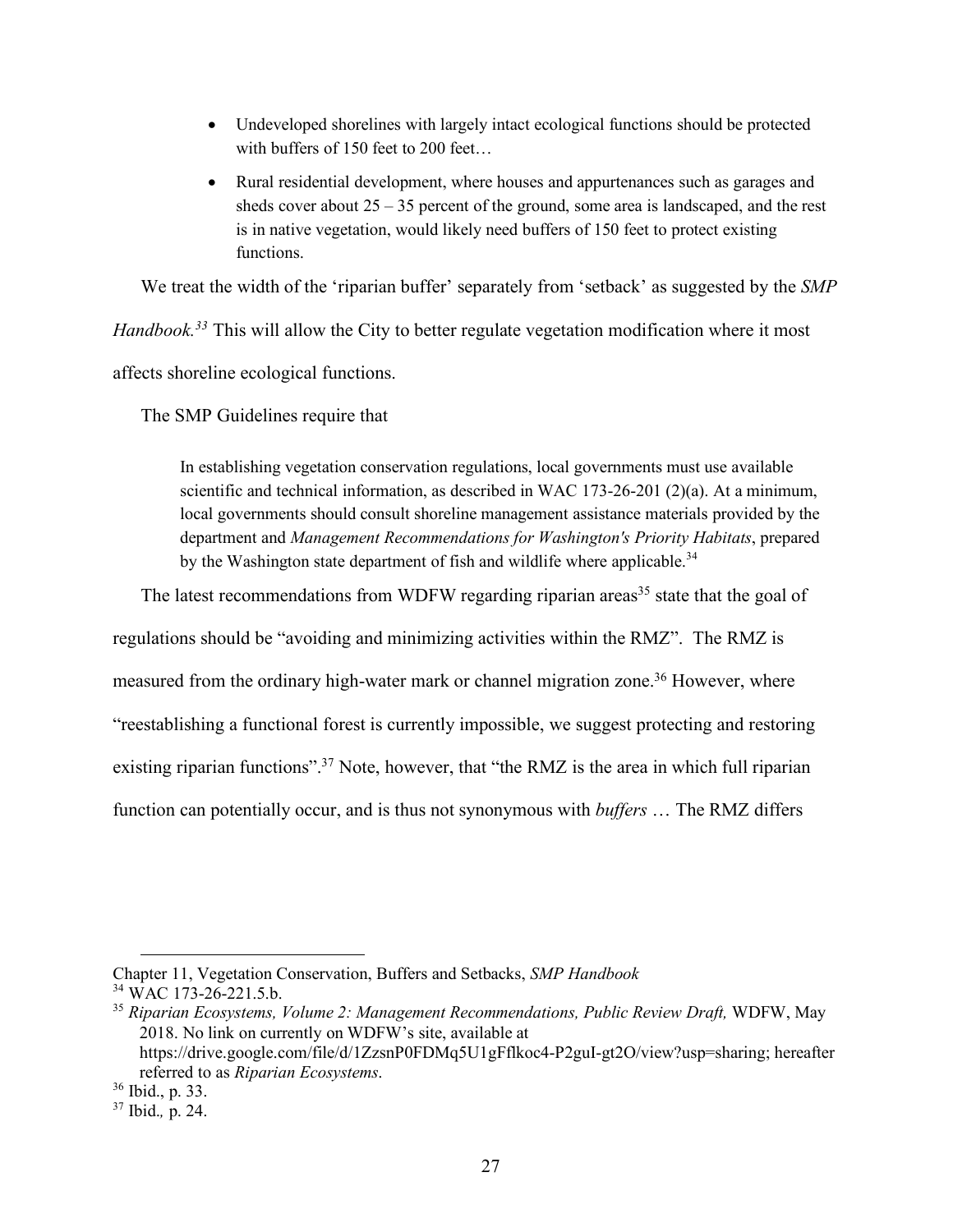from buffers in one important way. Buffers are established through policy, whereas the RMZ a scientifically based description of the area adjacent to rivers and streams that has the potential to provide full function based on the SPTH200 conceptual framework."38

As for the width of the RMZ, WDFW "recommends the width of RMZs in the Columbia Plateau ecoregion be based on the widest of three riparian functions: shade, wood (large and small), or pollutant removal."<sup>39</sup> The recommendations use "site potential tree height" (SPTH) as a measurement of the 'wood' function. We weren't able to determine a value for SPTH for West Richland given the methods outlined in *Riparian Ecosystems*; the best we could find was about 150 ft: the average 3rd quartile of this measurement in eastern Washington counties for which data was available.40

For pollutant removal, although *Riparian Ecosystems* states that "runoff containing excess nitrogen is a concern and a 95% removal efficacy is desired, then a 220 ft wide RMZ may be needed", we did our best to plow through WDFW's analysis of the science<sup>41</sup> and couldn't convince ourselves that an RMZ wider than 150 ft. is required.

The recommendations do not seem to provide an easy answer to the question of buffer widths, but only provide general guidelines like: "buffers, which are often vegetated, protect the stream from the impact of adjacent land uses and should be established within the RMZ. The best buffer provides riparian functions similar to old forest conditions."42

 <sup>38</sup> Ibid., p. 20, emphasis added.

<sup>39</sup> Ibid, p. 22.

 $40$  Ibid., p. A2-20.

<sup>41</sup> WDFW. July 2020. *Riparian Ecosystems, Volume 1: Science Synthesis and Management Implications*, Chapter 5: Pollutant Removal.

<sup>42</sup> Ibid., p. 28.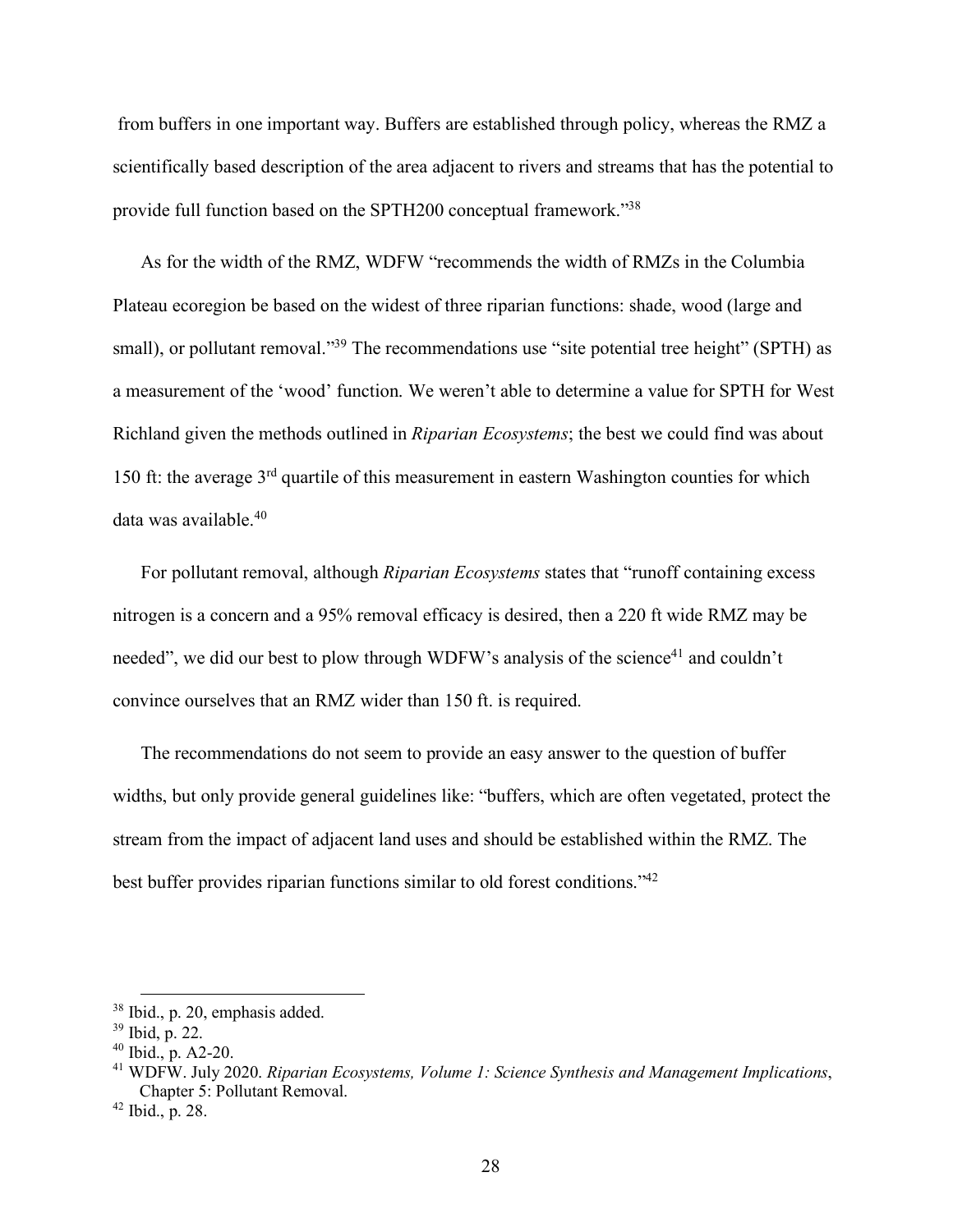Recommendations regarding *setbacks* are more straightforward: "Include a building setback of at least 15 feet from habitat buffers".43

## **6 Critical Area Provisions in the Shoreline Jurisdiction (SMP A.2)**

### **6.1 Wetlands – Identification and delineation (SMP A.2.E)**

The inclusion of the definitions of wetland rating categories is redundant and might become inconsistent with the categories given in WDFW's rating system,<sup>44</sup> which the SMP includes by reference as the rating system to be used.

### **6.2 Wetlands – Regulated activities (SMP A.2.F)**

- c. Draining, flooding, or disturbing the water level or water table;
- *d. Driving, piling or placing obstructions;*

'Driving, piling, or placing obstructions' prohibited by CAO 22.10.070

- e. d. Constructing, reconstructing, demolishing, …
- f. Destroying or altering native vegetation through clearing, harvesting, cutting, intentional burning, shading, or planting non-native vegetation that would negatively alter the functions of the wetland; and

Text from CAO 22.10.070 ensures that *native* plants that would alter the functions of the

wetland aren't introduced.

*g. Activities that result in significant changes in water temperature, physical or chemical characteristics of wetland water sources, introduction of pollutants, including water quantity and quality as stated in Chapter 90.03 RCW and Chapter 173-201 WAC;*Activities from construction or development that result in significant, adverse changes in water temperature, physical or chemical characteristics of wetland water sources, including quantity and pollutants

 <sup>43</sup> *Planning for Salmon*, p. 86.

<sup>44</sup> *Washington State Wetland Rating System for Eastern Washington* (Ecology Publication No. 14-06- 030), 2014, hereafter referred to as *Wetland Ratings*. https://fortress.wa.gov/ecy/publications/documents/1406030.pdf.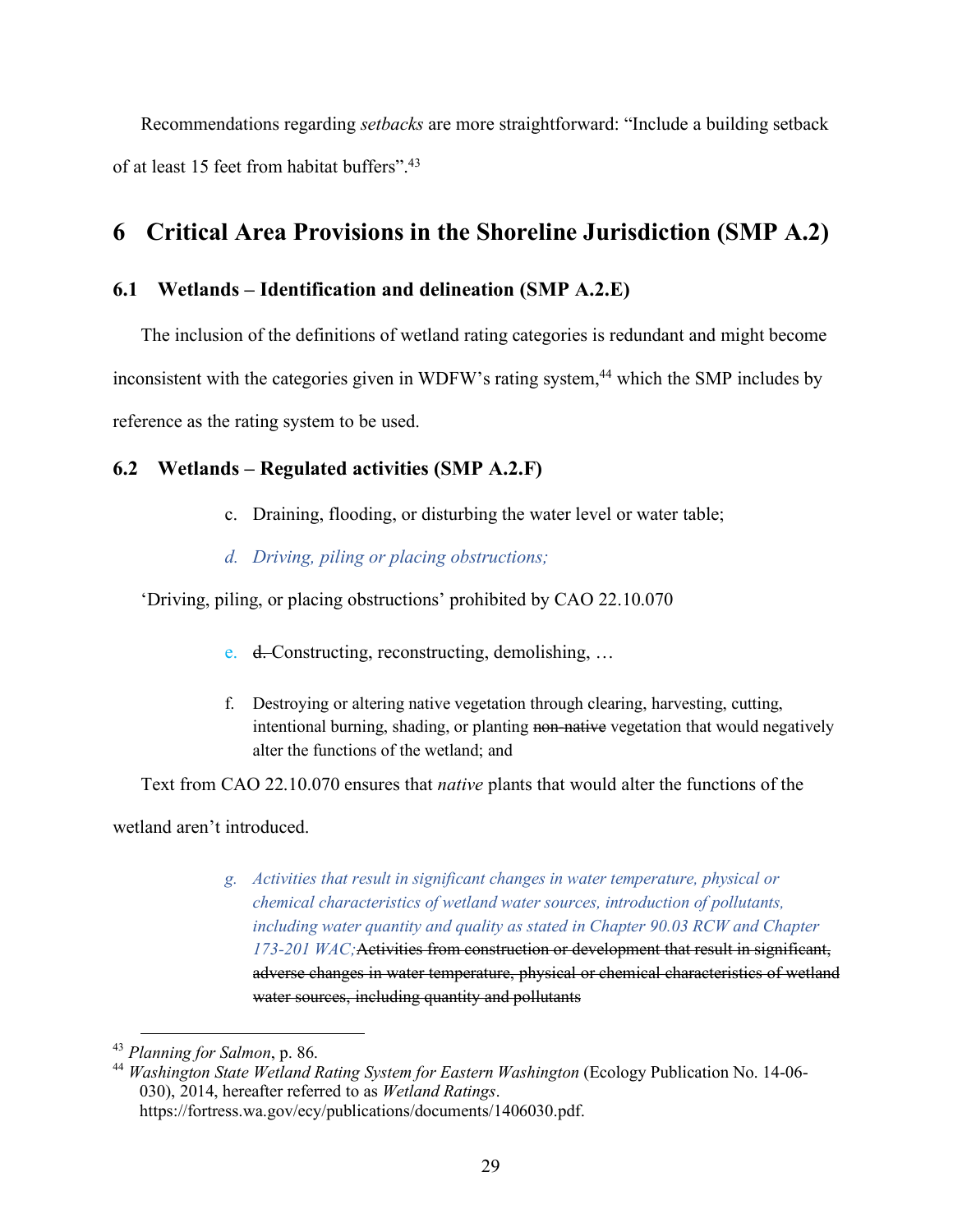- *h. Activities from construction or development that result in significant, adverse changes in water temperature, physical or chemical characteristics of wetland water sources, including quantity and pollutants*
- *i. Any other activities affecting a wetland or wetland buffer not otherwise exempt from the provisions of this section*

Regulate all actions that cause damage, not just construction or development; ensure storm-

water doesn't alter wetlands; make sure you haven't missed something.

Buffers shall be measured from the wetland edge as delineated using the 1987 Army Corps of Engineers Wetlands Delineation Manual and the Arid West Regional Supplement, as may be amended. Buffers shall be marked in the field.

#### **6.3 Wetlands – Buffer areas (SMP A.2.J)**

Add buffer widths for "Wetlands of High Conservation Values" as specified by *Wetland* 

*Ratings*. <sup>45</sup> Buffer widths should be specified as 125 ft. for low impact uses, 190 ft. for Medium

impact, and 250 ft. for High impact uses.

[We're skipping ahead to FWHCA, will submit comments on the remaining provisions

regarding wetlands later…]

#### **6.4 Critical Fish and Wildlife Habitat Conservation Areas (SMP A.2.R)**

Many of our recommendations in this section are based on the City of Richland's Critical

Area Ordinance, which was revised after a review by the Growth Management Board.

Critical f*F*ish and *W*wildlife *H*habitat *C*conservation *A*areas *(FWHCA)* are those areas identified as being of critical importance in the maintenance and preservation of fish, wildlife, and natural vegetation. Areas that are identified or classified as FWHCA critical fish and wildlife habitat conservation areas shall be subject to the requirements of this section.

'Fish and Wildlife Habitat Conservation Area' is the term used in the GMA; reduces

confusion. Be more precise about what is listed by federal and state:

 <sup>45</sup> *Wetland Ratings*, p. 6.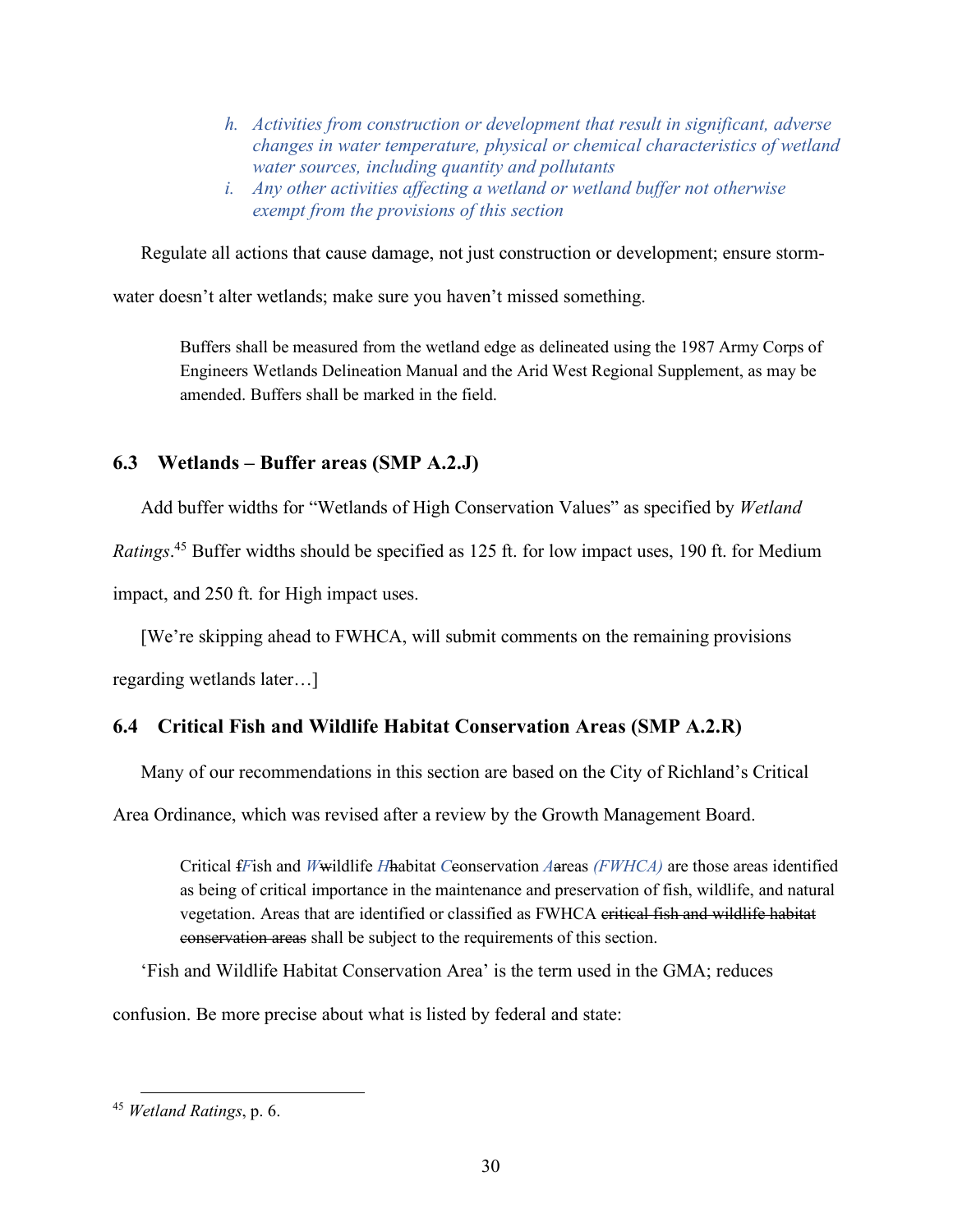a. Areas with which federal or state endangered, threatened, and sensitive species of fish or wildlife have a primary association and which, if altered, may reduce the likelihood that the species will maintain and reproduce over the long term;

*1) Federal designated endangered and threatened species are those fish, wildlife and plant species identified by the U.S. Fish and Wildlife Service and the National Marine Fisheries Service that are in danger of extinction or threatened to become endangered. The U.S. Fish and Wildlife Service and the National Marine Fisheries Service should be consulted as necessary for current listing status.*

*2) State designated endangered, threatened and sensitive species are those fish, wildlife and plant species native to the state of Washington identified by the State Department of Fish and Wildlife and/or State of Washington Natural Heritage Program that are in danger of extinction, threatened to become endangered, vulnerable, or declining and are likely to become endangered or threatened in a significant portion of their range within the state without cooperative management or removal of threats. The state of Washington's Department of Fish and Wildlife and/or Natural Heritage Program maintains the most current listings and should be consulted as necessary for current state listing status;*

The GMA requires that plant species be protected. Better to define "areas associated" with

these species as FWHCA; the determination of what alterations might cause a loss of ecological

function is done when an action is proposed that may affect the FWHCA, otherwise you'll be

going around in circles.

b. *Areas associated with h*Habitats and species of local importance, …

…

*2) Priority Habitats and Species (PHS) identified by the Washington State Department of Fish and Wildlife*

The purpose of this section is to define critical areas, and a 'species of local importance' is not an area. The GMA requires a determination what habitats and species are to be considered as "of local importance" must be based on the Best Available Science (BAS), and that WDFW is a recognized source of BAS.

c. *The areas listed as a national wildlife refuge, national park, natural area preserve or any preserve or reserve designated under WAC 332-30-151;* 

*d. Documented habitat, other than accidental presence, of threatened or endangered species;*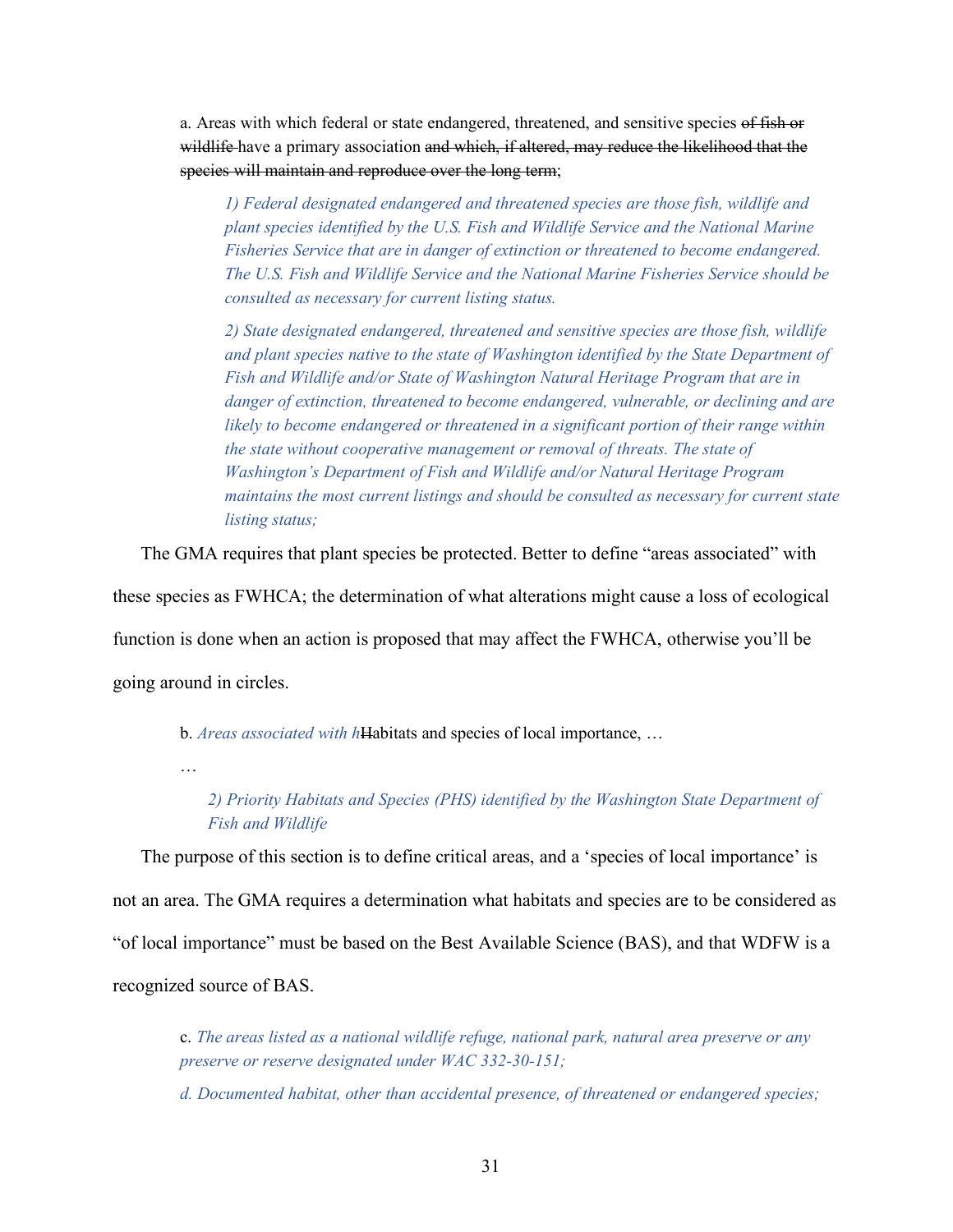*e.* Naturally occurring ponds …

*f.* Waters of the state*;*, including lakes, rivers, ponds, streams, inland waters, underground waters, and all other surface waters and watercourses within the jurisdiction of the state of Washington, as classified in WAC 222-16-031;

The term 'Waters of the state', defined by WAC 173-226-030.27, is not limited to 'surface waters', so this definition is inconsistent. Since 'Waters of the State' is one of the areas required by the GMA to be declared a FWHCA, it's probably best to leave it as 'Waters of the state' to stay in compliance.

*g.* Lakes, ponds and streams planted with fish by a governmental agency, agency-sponsored group, or tribal entity;

i. State natural area preserves and natural resource conservation areas *and state wildlife areas*. Many of the definitions of FWHCA that the City is required to protect under the GMA are

given in WAC 365-190-130.

2. Mapping. *To determine the location and extent of fish and wildlife habitat conservation areas, the city shall use best available science.* The following documents, …

This text makes sure the City examines science documenting existence of FWHCA, if

available, and not just the WDFW and WDNR maps.

3. Regulation. Critical fish and wildlife habitat conservation areas are to be managed by maintaining the subject species in suitable habitats within their natural geographic distribution so that isolated subpopulations are not created. This does not mean maintaining all critical habitat or individuals of all species at all times, but does mean coordinated planning and development to ensure no net loss of ecological function.

The stricken text might be appropriate for a policy statement, but isn't a regulation and is

unnecessary here.

a. Habitat Assessment. *When development is proposed within a fish and wildlife habitat conservation area or its buffer, or where development is proposed to be located adjacent to a fish and wildlife habitat conservation area or its buffer or close enough to the FWHCA so as to likely impact critical area ecosystem functions and values, a* A habitat assessment *report*, prepared by a qualified wildlife biologist, shall be submitted*.* for any development activity proposed on a site which contains or is within: (A) 200 feet of a site or area that the City's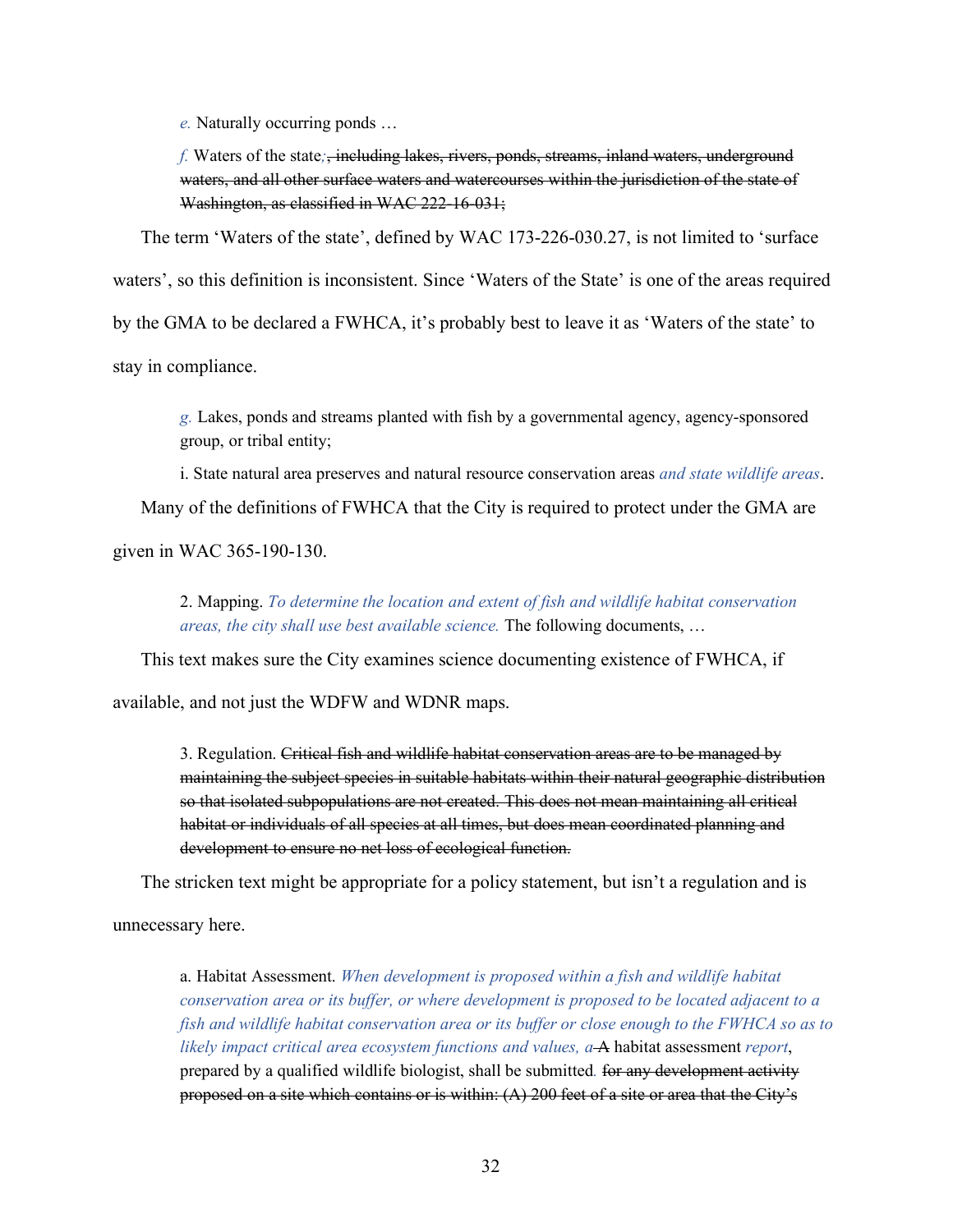Shoreline Administrator has reason to believe that critical fish and wildlife habitat exists on or within, or (B) 300 feet of documented habitat for threatened, endangered, or sensitive fish or wildlife species.

The Growth Management Hearing Board found the City of Richland non-compliant with the GMA when they used language similar to what we replaced here. The problem is that the specified distances are not necessarily enough to ensure the identification of all FWHCAs that might be affected by the proposed development; Nesting Great Blue Herons, for example, can be disturbed by activity at distances up to 1300 feet.<sup>46</sup> While the language we propose is not as precise, in practice it allows the administrator to consult with WDFW biologists and others to ensure that FWHCAs are properly assessed so that the timing and scope of projects can be modified.

The habitat assessment shall include, at a minimum, the following:

1) An analysis and discussion of FWHCA which may have impacts to critical ecosystem function and values as a result of the project eritical species or habitats known or suspected to be located on or within 200 feet (or within 300 feet, as applicable) of close enough to the project site

2) A site plan that clearly delineates the critical fish and wildlife habitats which may have impacts to critical ecosystem functions and values as a result of the project. found on or within 200 (or within 300 feet, as applicable) feet of the site.

Again, putting an artificial limit on which critical areas are assessed isn't acceptable under

the GMA.

b. Habitat Assessment Review. The habitat assessment review shall be forwarded for review and comment to agencies with expertise or jurisdiction on the proposal, including, but not limited to, the:

1) WDFW;

 46 p. 8, *Guidelines for Protection & Mitigation of Impacts to Great Blue Heron Rookeries in Vermont*, Vermont Fish & Wildlife Department, Agency of Natural Resources. 2002. https://vtfishandwildlife.com/sites/fishandwildlife/files/documents/Conserve/RegulatoryReview/Guid elines/Guidelines for Protection and Mitigation of Impacts to Great Blue Heron Rookeries in VT.pdf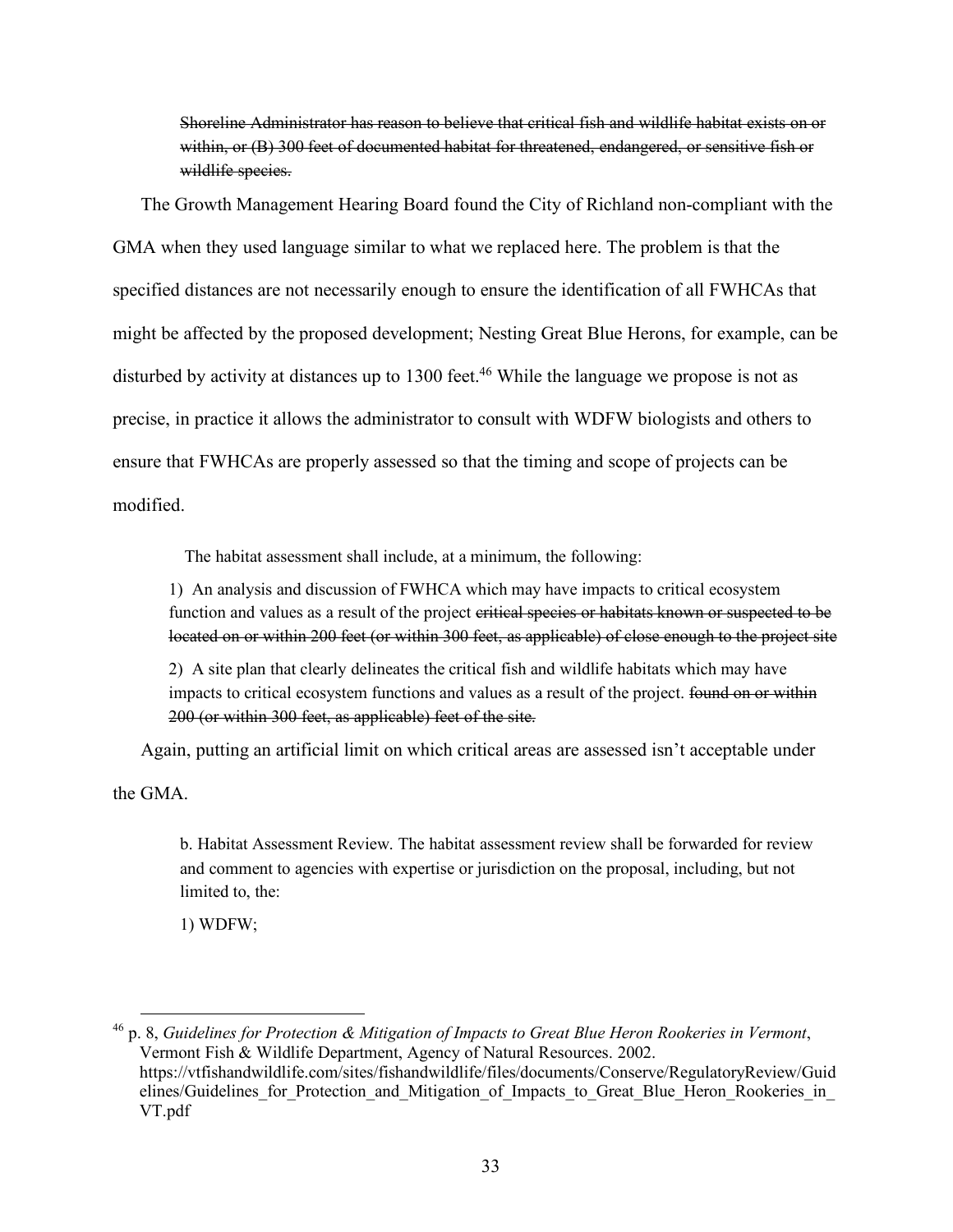2) United States Fish and Wildlife Service, if any federal endangered or threatened species are involved.

Comments received by the requested review agencies within 45 days of the submittal of the assessment shall be considered by the City's Shoreline Administrator. If it is determined, based upon the comments received, that *the project will have no impact on the critical ecosystem functions and values of an FWHCA* critical fish and wildlife habitat does not occur on or within 200 feet of the site; the development may proceed without any additional requirements under this section. If it is determined that a critical fish and wildlife habitat is on or within 200 feet of the site, *Otherwise,* a habitat management plan shall be prepared.

c. Habitat Management Plan. Habitat management plans required under this section shall be prepared by a qualified wildlife biologist. The habitat management plan must be prepared in coordination with and reviewed by the WDFW, and if any federal endangered or threatened species are involved, by the United States Fish and Wildlife Service. A habitat management plan shall contain, at a minimum, the following:

1) Analysis and discussion on the project's effects on critical fish and wildlife habitat;

2) An assessment and discussion on special management recommendations that have been developed for *FWHCA that have critical ecosystem functions and values which the project might impact* critical species or habitat located on the site by any federal or state agency;

3) *A discussion of measures, including avoidance, minimization and mitigation proposed to preserve existing habitats or restore any habitat that was degraded prior to the current proposed land use activity and to be conducted in accordance with WAC 197-11-768 (mitigation sequencing*); Proposed mitigation measures that could minimize or avoid negative impacts;

…

Mostly want to make sure that mitigation sequencing is considered.

The City of Richland's CAO includes a set of 'performance standards' for development

within an FWHCA. The SMP could adopt some or all of these standards:

#### *4. Performance standards.*

*Development or any regulated activity occurring within a designated habitat conservation area or within its respective protection buffer, or development or any regulated activity proposed to occur adjacent to, or close enough to, a habitat conservation area so as to likely impact critical area ecosystem functions and values, shall only be permitted in accordance with the conditions of an approved habitat conservation area report. Such report shall be based on the following standards using the best available science:*

*a. Consider habitat in site planning and design;*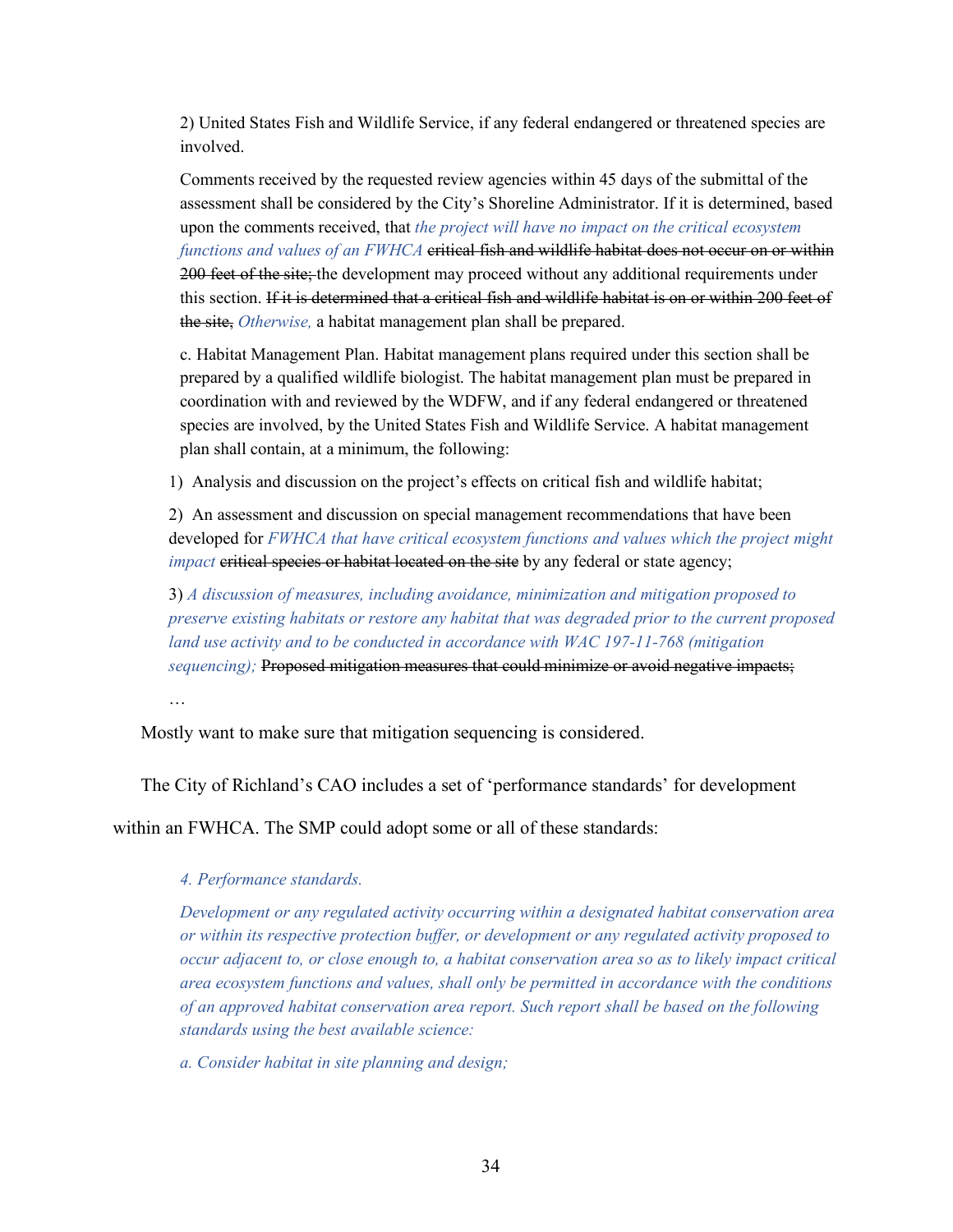*b. Locate buildings and structures in a manner that preserves and minimizes adverse impacts to important habitat areas, including use of bird-friendly building design and use of dark sky lighting standards;*

*c. Integrate retained habitat into open space and native plantings, consistent with the provisions of all open space and landscaping requirements;*

*d. Activity within or close to a habitat conservation area shall not result in the degradation of the functions and values of the habitat;*

*e. Nonindigenous species shall not be introduced into a habitat conservation area;*

*f. Contiguous corridors through a project area shall be maintained. Measures necessary to mitigate impacts within a habitat conservation area shall attempt to achieve contiguous functioning habitat corridors in order to minimize the isolating effects of development on habitat;*

*g. Identify habitat contiguous to other habitat areas, open space or landscape areas to contribute to a continuous system or corridor that provides connections to adjacent habitat areas and allows movement of wildlife;*

*h. Use native species in any landscaping of disturbed or undeveloped areas and in any enhancement of habitat areas;*

*i. Emphasize heterogeneity and structural diversity of vegetation in landscaping and food producing plants beneficial to wildlife;*

*j. Width of riparian corridors shall be in accordance with buffer widths suggested by BAS, including WDFW publication Riparian Ecosystems, Volume 2: Management Recommendations, May 2018, or as revised. Riparian corridors shall also meet the minimum requirements as established in RMC Title 26 and wetland buffer requirements as established in RMC 22.10.110;*

*k. Activities within a habitat conservation area shall be conditioned as identified in the habitat conservation area report to avoid, minimize, or mitigate potential adverse impacts. Conditions shall include protective buffers based on the State of Washington Department of Fish and Wildlife management recommendations for Washington's priority species modified for local conditions and the recommendations of the Department of Fish and Wildlife biologists and may include, but are not limited to, the following measures:*

*1) Establishment of undisturbed habitat areas;*

*2) Staking of undisturbed habitat areas prior to any construction, including clearing, grading and filling taking place on site;*

*3) Fencing of undisturbed habitat areas;*

*4) Temporary erosion and sedimentation controls, pursuant to an approved plan, shall be implemented during construction;*

*5) Preservation of critically important vegetation;*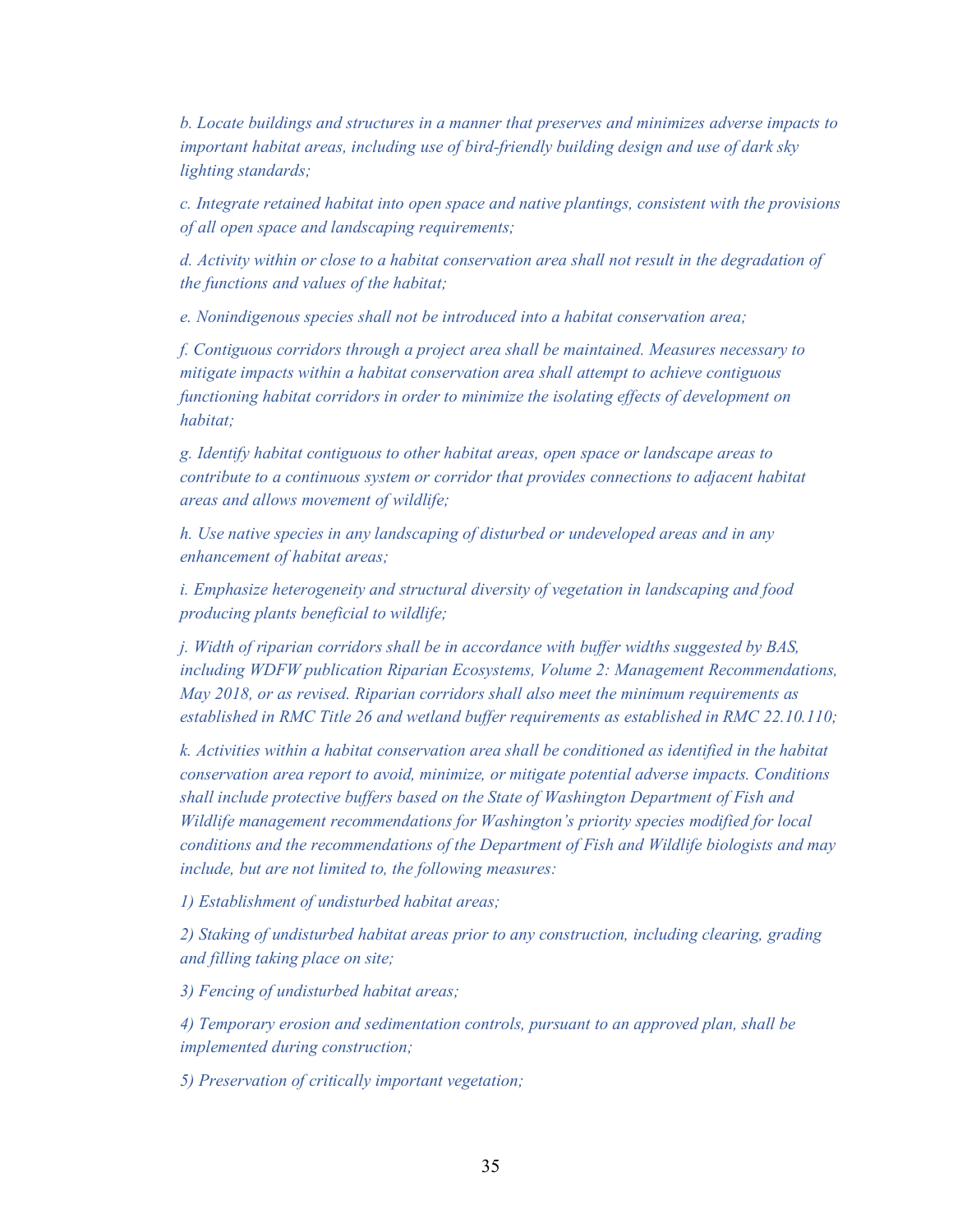*6) Supplemental planting of native tree or shrub cover;*

*7) Removal and/or control of any noxious or undesirable species of plants and animals;*

*8) Preservation of significant trees and/or snags, preferably in groups, consistent with achieving the objectives of these standards;*

*9) Replanting of disturbed areas and/or areas where noxious weed species were removed with native vegetation types, including ongoing plans for weed control and irrigation as appropriate;*

*10) Limitation of access to an identified habitat area, including fencing to deter unauthorized access;*

*11) Seasonal restriction on construction activities;*

*12) Implementation of a schedule for periodic review of completed mitigation measures for a specified time period;*

*13) Posting of a bond or other financial surety to ensure completion and success of proposed mitigation measures. Such bond or other security device shall be required to assure successful establishment of required planting for an appropriate monitoring period. The amount of the bond or other security device shall equal 125 percent of the cost of the mitigation project for a period of five years. The administrator may agree to reduce the bond in phases in proportion to work successfully completed over the period of the bond.*

Richland also has a section dealing with alteration of FWHCA. This might be useful

especially for situations where the alteration was done without notifying the City:

*5. Fish and wildlife habitat conservation area alteration.*

*a. Adverse impacts to habitat functions and values shall be mitigated to the extent feasible and reasonable. Mitigation actions by an applicant or property owner shall occur in the following preferred sequence:*

*1) Avoiding the impact altogether by not taking a certain action or parts of actions;*

*2) Minimizing impacts by limiting the degree or magnitude of the action and its implementation by using appropriate technology and engineering, or by taking affirmative steps to avoid or reduce adverse impacts;*

*3) Rectifying the impact by repairing, rehabilitating, or restoring the affected environment;*

*4) Reducing or eliminating the impact over time by preservation and maintenance operations during the life of the action;*

*5) Compensating for the impact by replacing, enhancing, or providing similar substitute resources or environments. Preference shall be given to measures that replace the impacted functions on site or in the immediate vicinity of the impact;*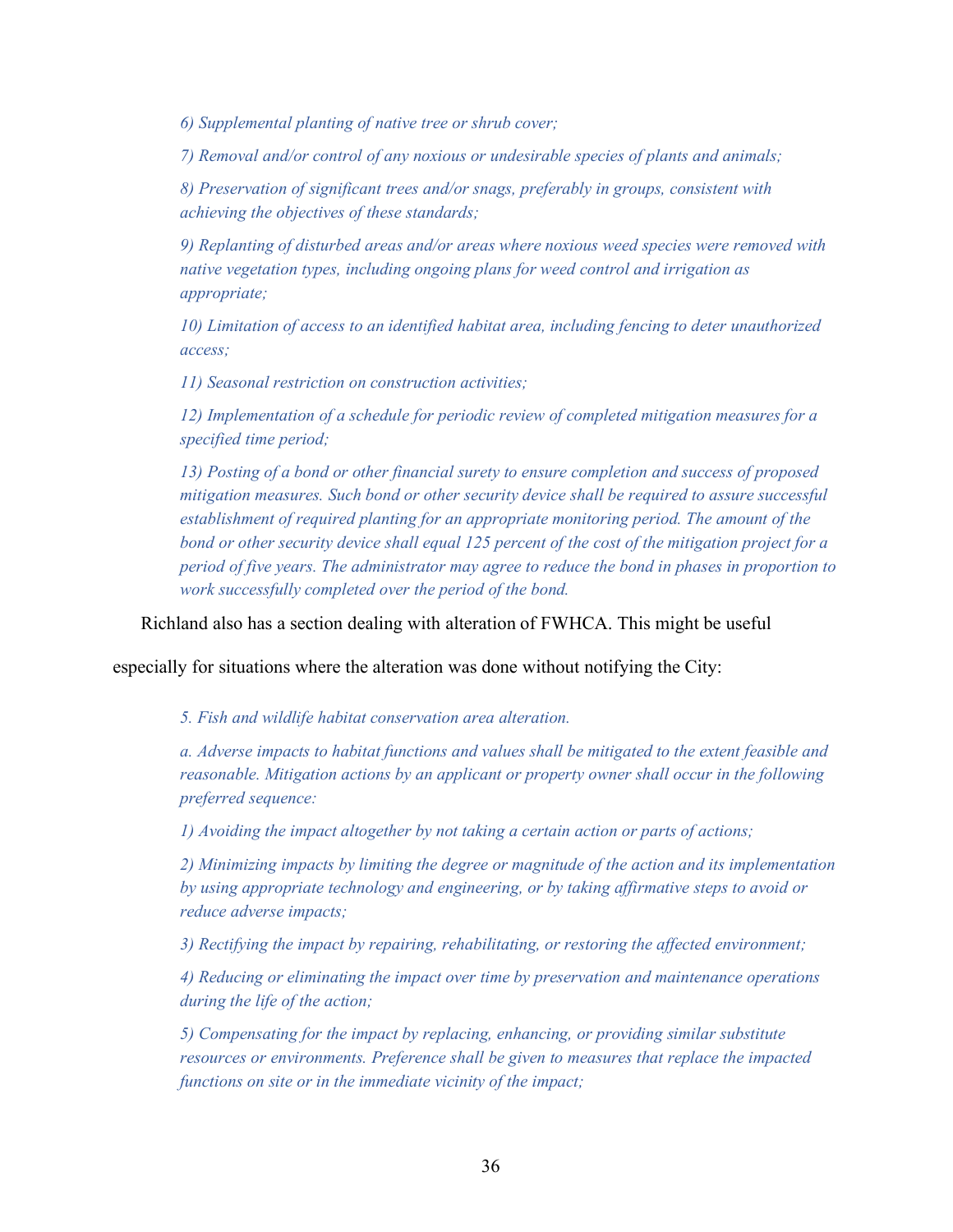*6) Monitoring the impact over time and taking corrective measures to minimize additional impacts.*

*b. Where impacts cannot be avoided, the applicant or property owner shall seek to implement other appropriate mitigation actions in compliance with the intent, standards and criteria of this section. In an individual case, these actions may include consideration of alternative site plans and layouts, reductions in the density or scope of the proposal, and/or implementation of the performance standards listed in [above].*

We appreciate West Richland's desire to go beyond the minimum required by the state in the protection of habitat. However, the text below has several issues. The first is trivial: the references to other sections of the CAP weren't updated when this was copied from the CAO. Secondly, there are matters of terminology. If these lands are 'included as fish and wildlife habitat and species of local importance' then they are, by definition, FWHCA and the GMA would require them to be fully protected from impacts to their ecological functions and values. So, the City can't classify them as FWHCA without making them subject to all regulations that protect those values and functions. We think you need to use a new term for these lands. We use the term 'Wildlife Habitat Conservation Lands' below, but other terms might be as good or better.

6. *Wildlife Habitat Conservation Lands* Government and Conservation Land – Protection. In addition to the critical fish and wildlife habitat conservation areas protected in subsection A*1* of this section, the city of West Richland hereby recognizes the benefit of undeveloped government and conservation lands that may not otherwise qualify as critical fish and wildlife conservation areas, but which still provide beneficial wildlife habitat. The land development patterns of Section 6 and Section 8 of Willamette Heights, combined with the undeveloped government-owned land in those sections and elsewhere throughout the city, contribute significantly to the habitat inventory and wildlife corridors of several species that are not endangered, threatened, or sensitive, but which are listed as state candidate and state monitored species. To recognize the benefit of these lands, the following areas are *designated as Wildlife Habitat Conservation Lands* included as fish and wildlife habitat and species of local importance:

a. Lands owned by a government entity or conservation group that have all of the following characteristics:

1) Are not otherwise classified as critical fish and wildlife habitat;